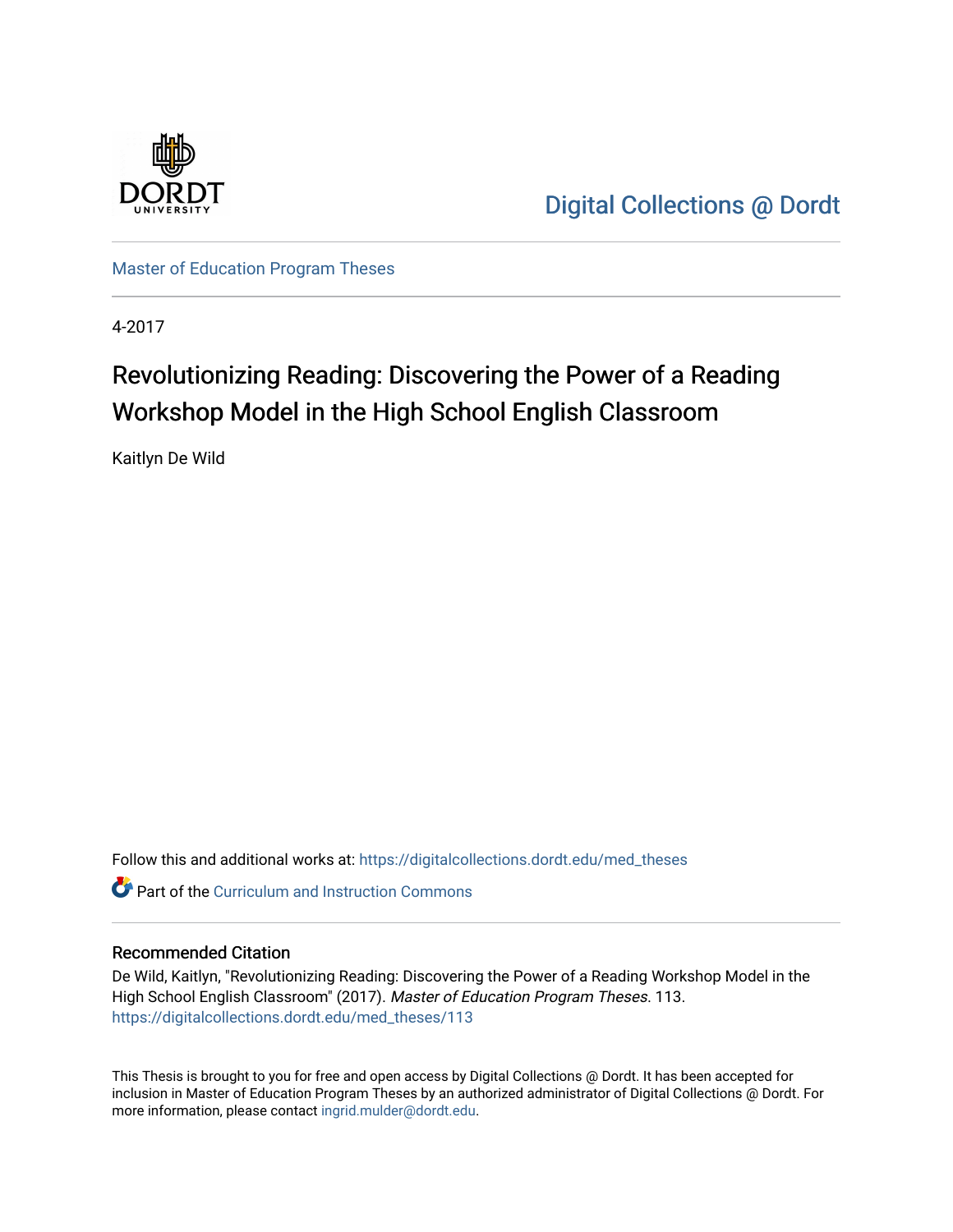# Revolutionizing Reading: Discovering the Power of a Reading Workshop Model in the High School English Classroom

# **Abstract**

This action research study investigated the effects of a Reading Workshop model in a high school English classroom in a private school in the Midwest. The participants were sixty-six juniors in a general education classroom. Students in the study took a pre-survey at the beginning of the year and a postsurvey at the end of February to determine any changes in independent reading habits. Throughout the course of the study, students had choice in independent reading, which they kept track of and reflected on. In addition to analyzing these reflections, the researcher also interviewed eight of the students on their experience with Reading Workshop. The results of this study suggested that incorporating a Reading Workshop model in a high school English classroom increases independent reading, and improves student attitudes towards reading, and students' perceptions of themselves as readers.

Document Type

Thesis

Degree Name Master of Education (MEd)

**Department** Graduate Education

First Advisor Pat Kornelis

# Keywords

Master of Education, thesis, reading, workshops, high school students, English language, private schools, Midwest

# Subject Categories

Curriculum and Instruction | Education

# **Comments**

Action Research Report Submitted in Partial Fulfillment of the Requirements for the Degree of Master of **Education**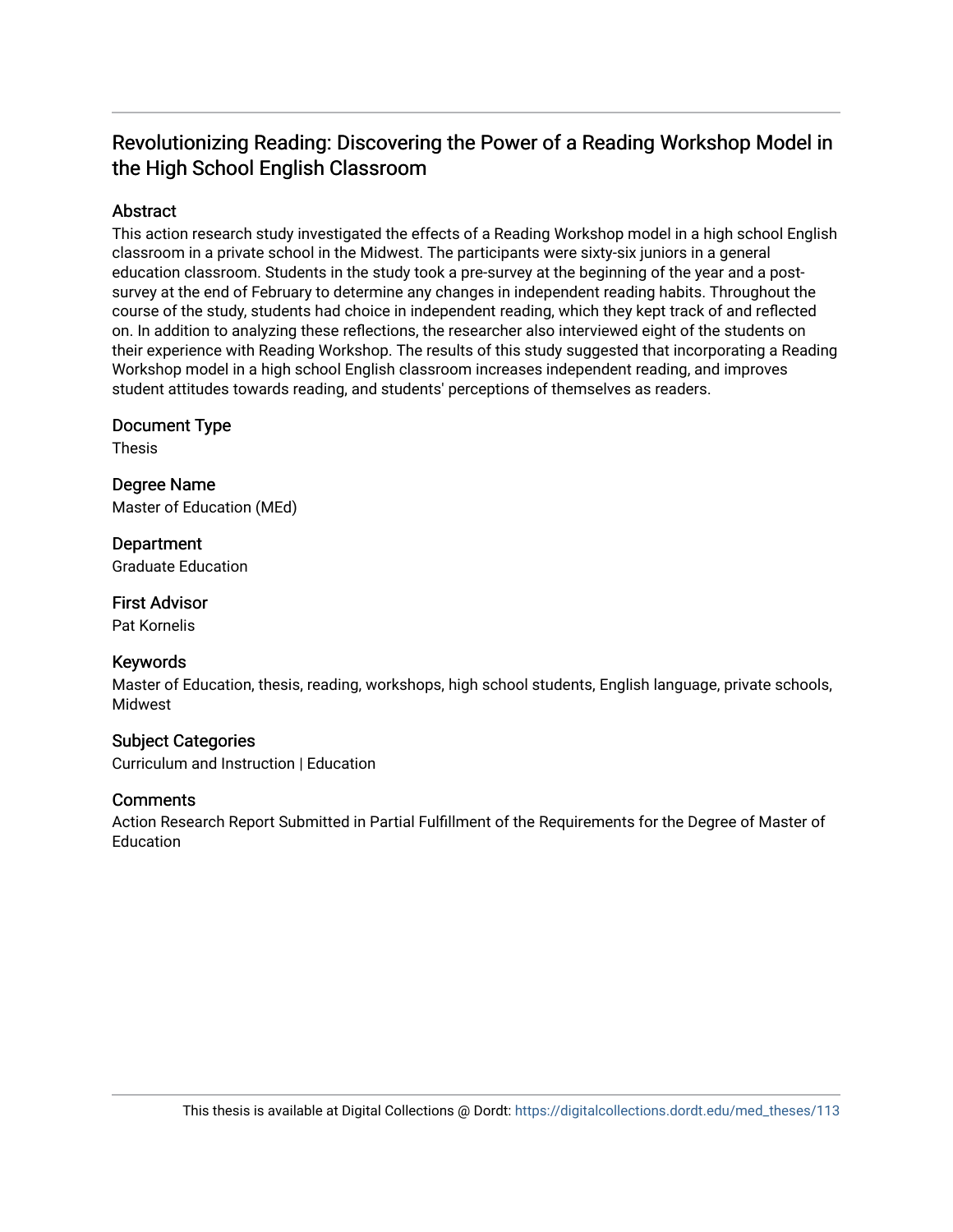Revolutionizing Reading:

Discovering the Power of a Reading Workshop Model in the High School English Classroom

by

Kaitlyn De Wild

B. A. Dordt College, 2012

Action Research Report Submitted in Partial Fulfillment of the Requirements for the Degree of Master of Education

Department of Education Dordt College Sioux Center, Iowa April 2017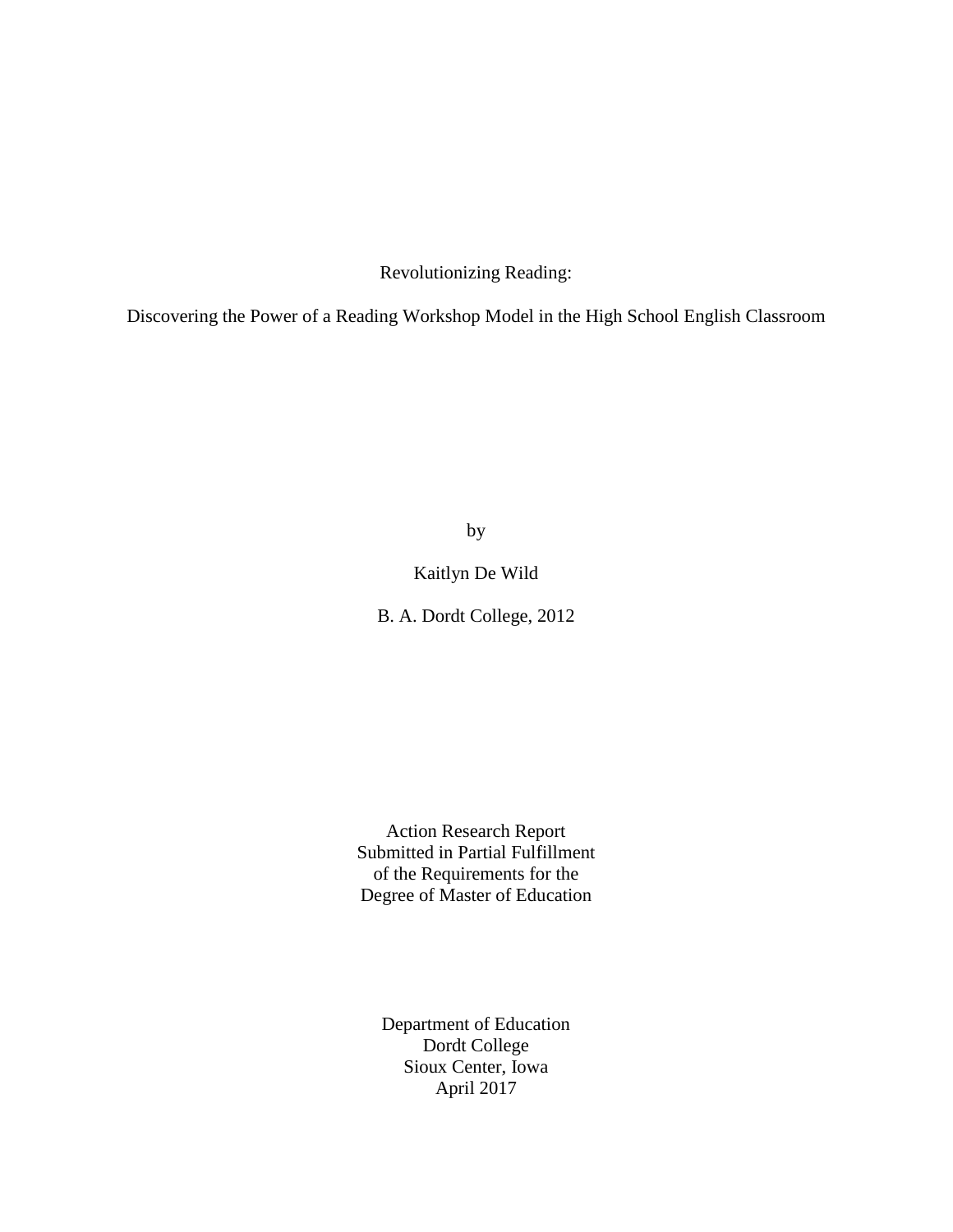Revolutionizing Reading:

Discovering the Power of a Reading Workshop Model in the High School English Classroom

by

Kaitlyn De Wild

Approved:

Dr. Pat Kornelis

Faculty Advisor

04/18/2017

Date

Approved:

 Dr. Steve Holtrop Director of Graduate Education

04/18/2017

Date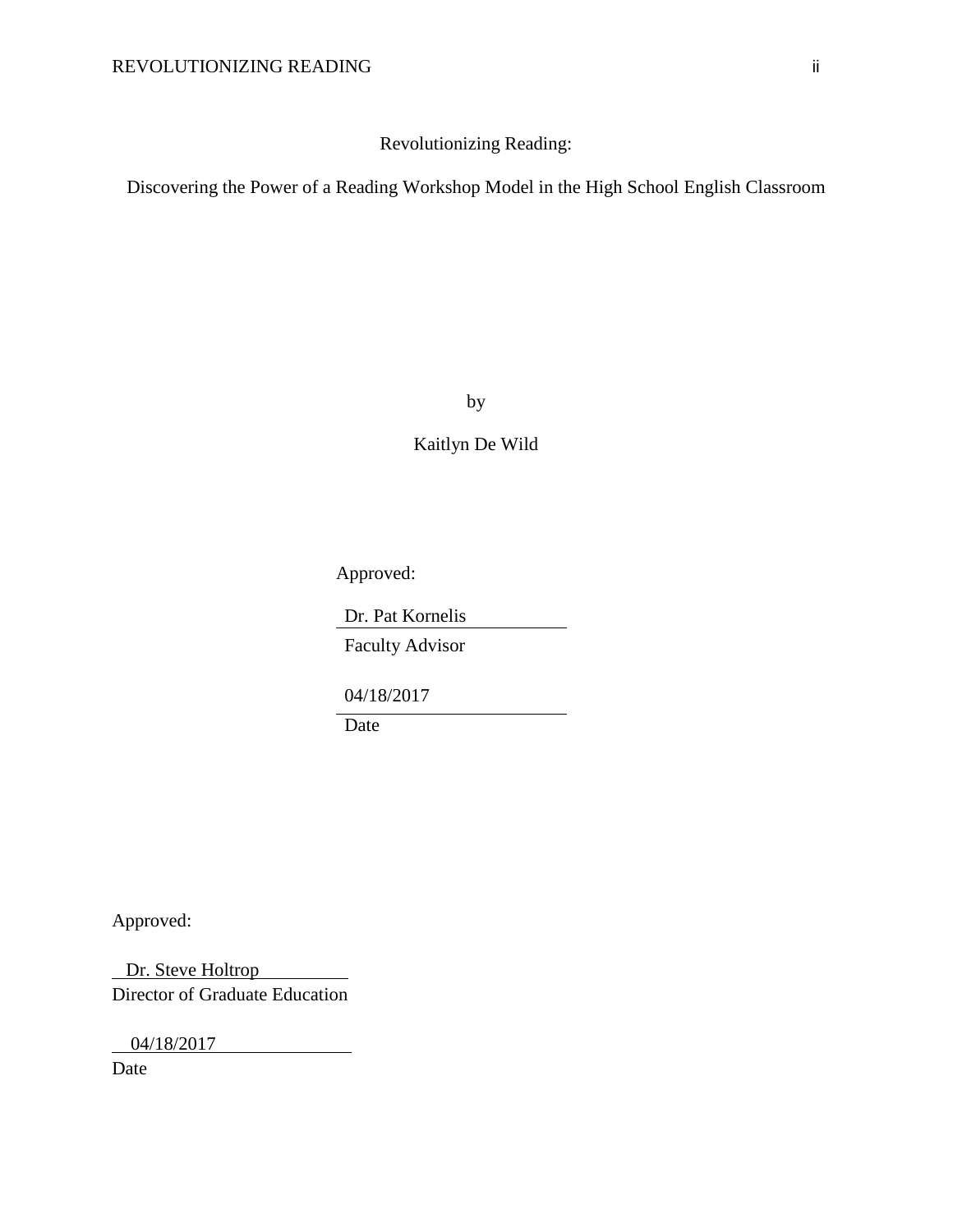#### **Acknowledgements**

I would like to thank Tim Van Soelen and Pat Kornelis for assistance in planning and implementing this project. Pat also deserves my appreciation for her assistance in editing my thesis. Thanks also to my English department coworkers, Abby De Groot and Katie Nice, who encouraged me to pursue this topic and to my students who were willing to give independent reading a chance. Finally, a special thanks to my husband, Jon, for supporting and encouraging me throughout this process.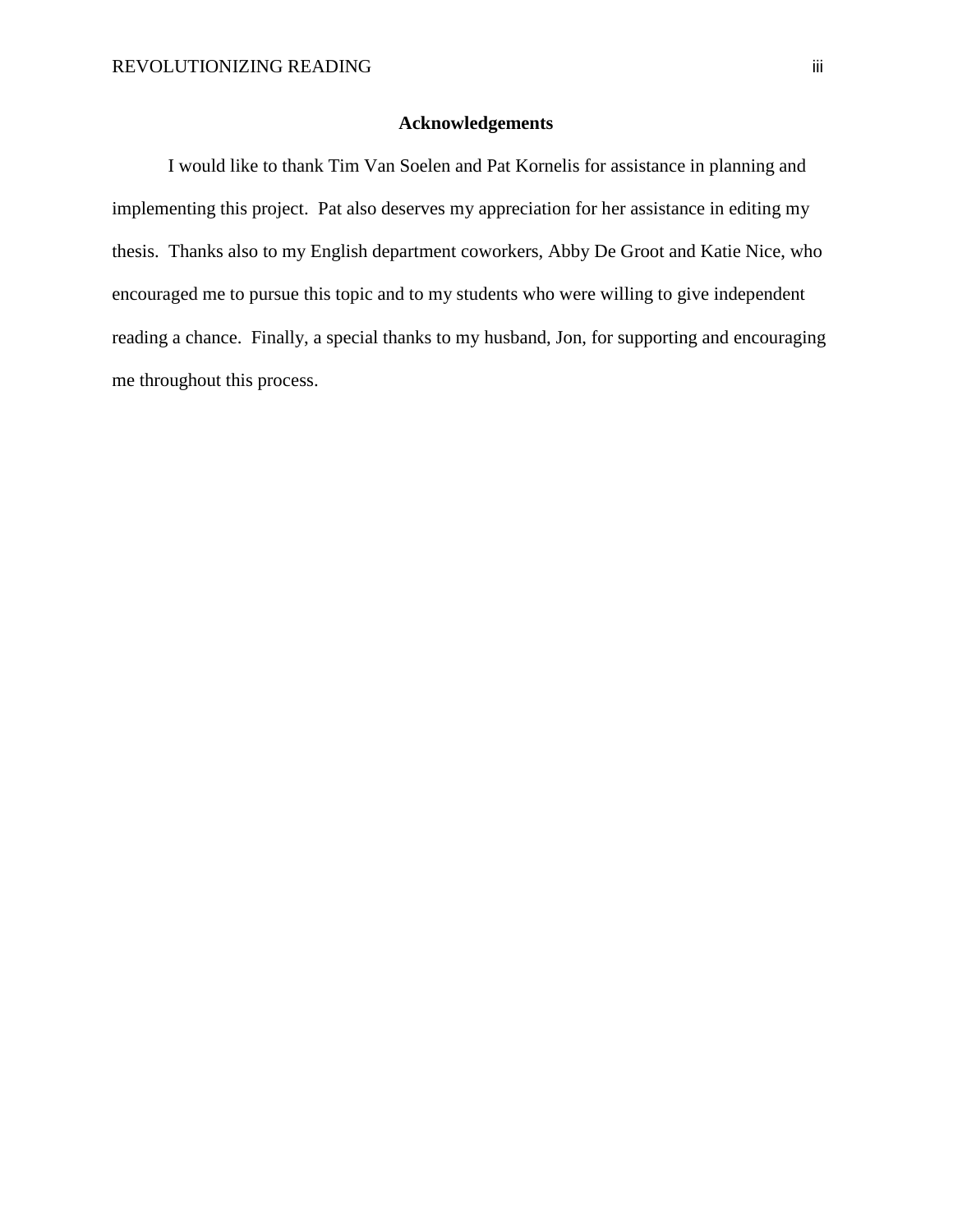| <b>Table of Contents</b> |  |
|--------------------------|--|
|--------------------------|--|

| Appendices |
|------------|
|            |
|            |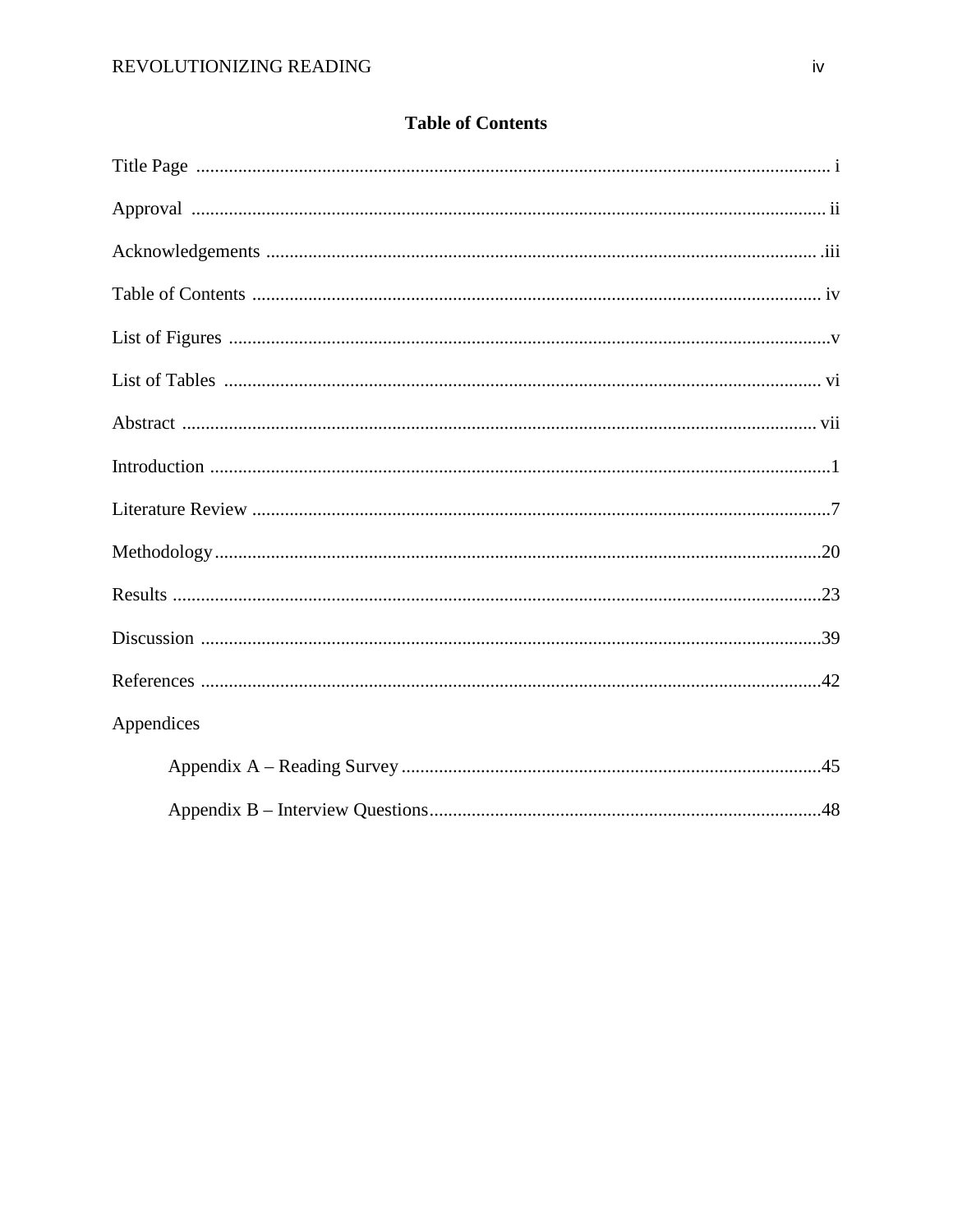# **List of Figures**

| 1.  | Bar graph showing results for "How many books would you say you've read      |     |
|-----|------------------------------------------------------------------------------|-----|
|     |                                                                              |     |
| 2.  | Bar graph showing results of how girls answered survey question "How         |     |
|     |                                                                              |     |
| 3.  | Bar graph showing results of how boys answered survey question "How          |     |
|     |                                                                              |     |
| 4.  | Bar graph showing results for "Outside of school, how often do you read for  |     |
|     |                                                                              |     |
| 5.  | Bar graph showing results for girls' answers for how often they read         |     |
|     |                                                                              |     |
| 6.  | Bar graph showing results for boys' answers for how often they read for      |     |
|     |                                                                              |     |
| 7.  |                                                                              |     |
| 8.  |                                                                              |     |
| 9.  | Bar graph showing results for "Do you consider yourself to be a reader?"  35 |     |
| 10. | Bar graph showing girls' responses as to whether or not they consider        |     |
|     |                                                                              | .35 |
| 11. | Bar graph showing boy's responses as to whether or not they consider         |     |
|     |                                                                              |     |
| 12. | Bar graph showing what students learned about themselves as readers 38       |     |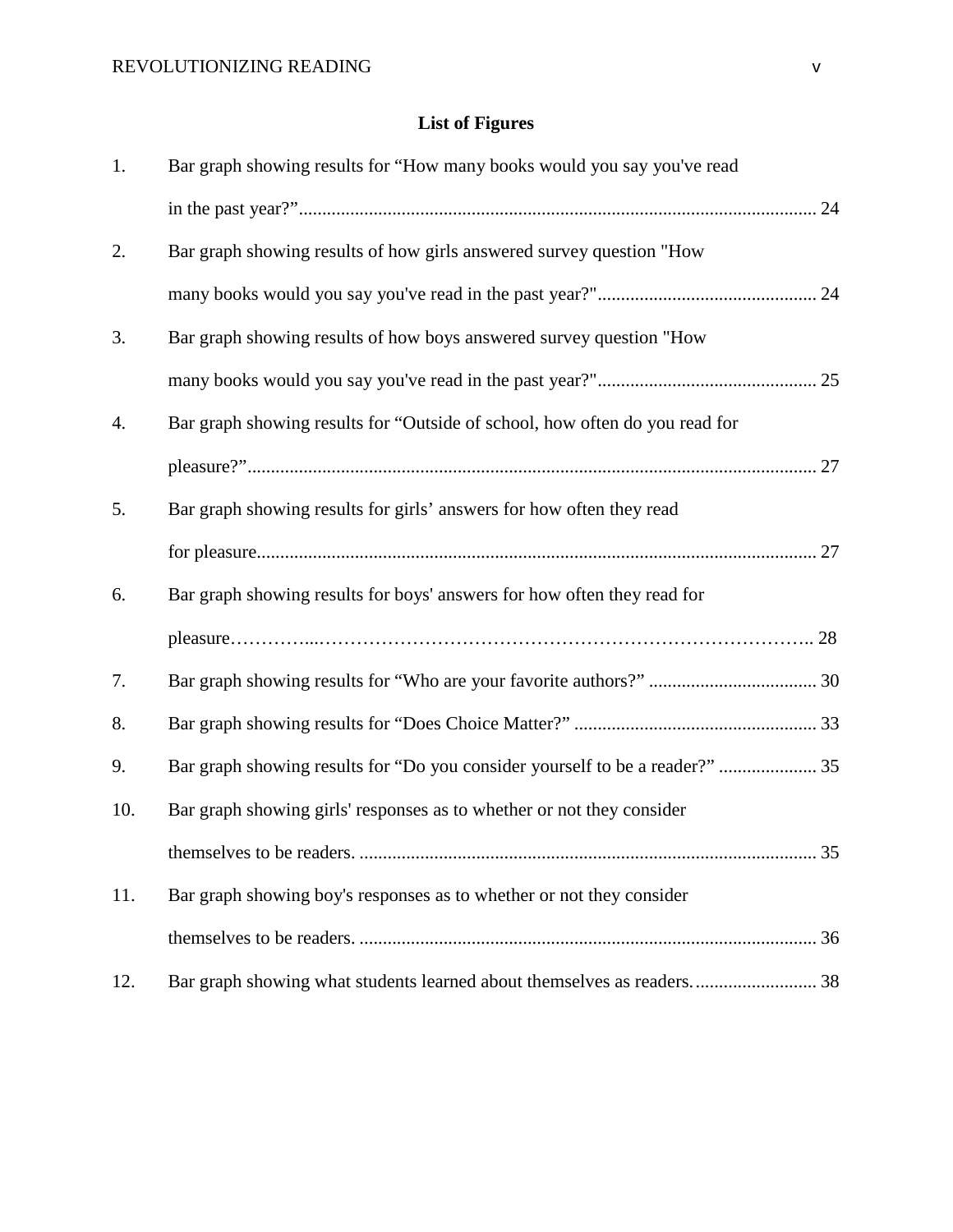# **List of Tables**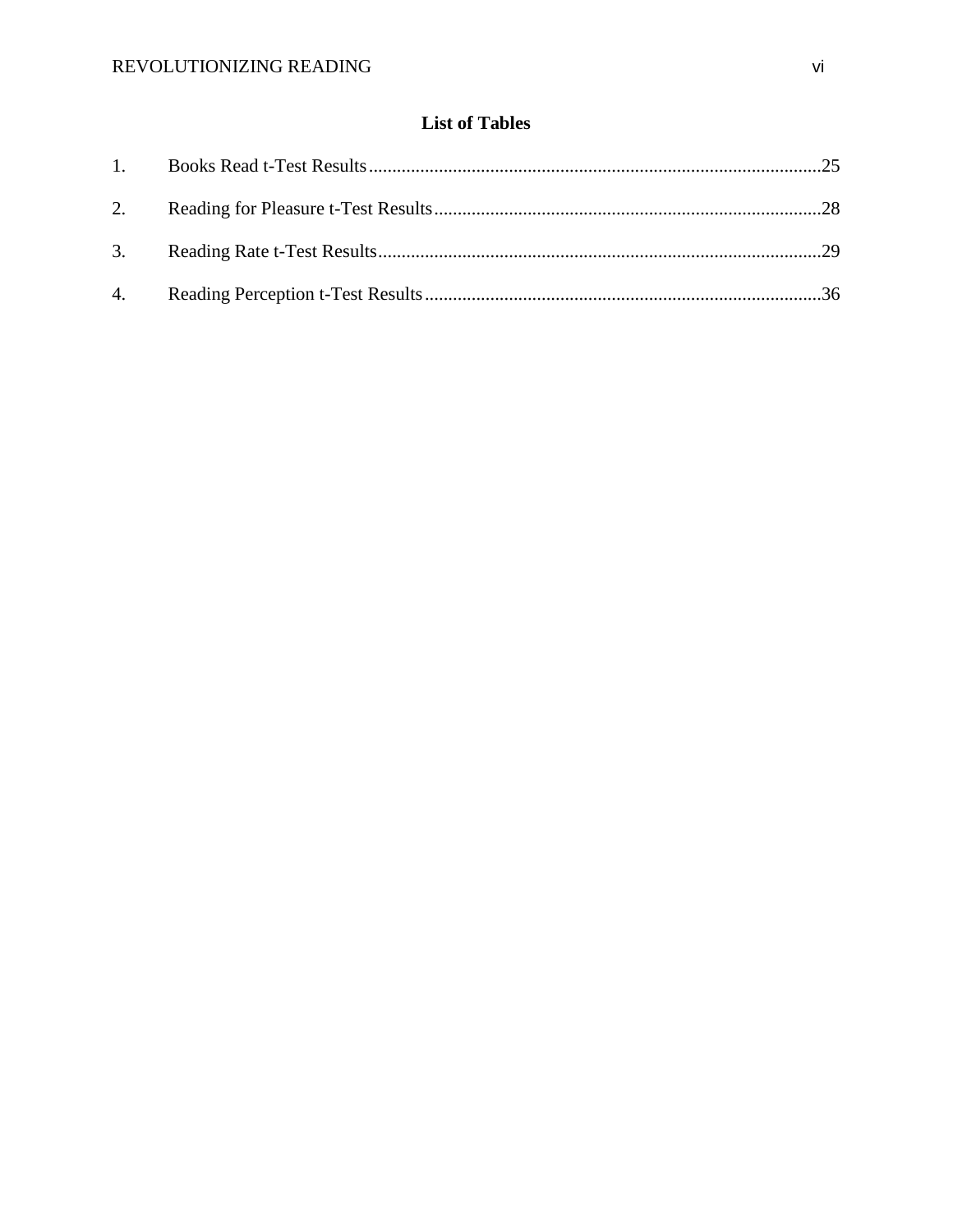#### **Abstract**

This action research study investigated the effects of a Reading Workshop model in a high school English classroom in a private school in the Midwest. The participants were sixtysix juniors in a general education classroom. Students in the study took a pre-survey at the beginning of the year and a post-survey at the end of February to determine any changes in independent reading habits. Throughout the course of the study, students had choice in independent reading, which they kept track of and reflected on. In addition to analyzing these reflections, the researcher also interviewed eight of the students on their experience with Reading Workshop. The results of this study suggested that incorporating a Reading Workshop model in a high school English classroom increases independent reading, and improves student attitudes towards reading, and students' perceptions of themselves as readers.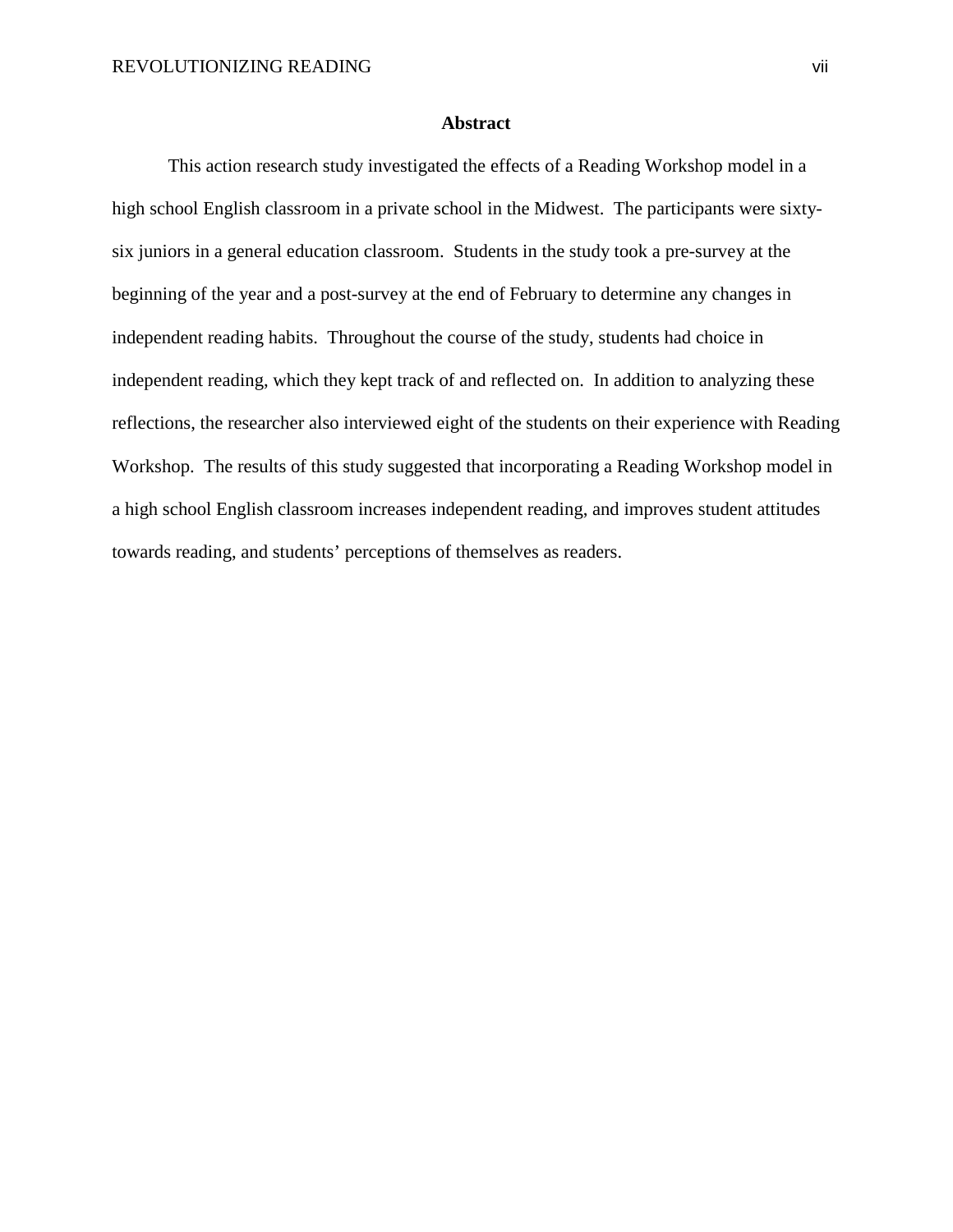It is a crisp, fall morning. Students and teachers are finally in a routine. There is a buzz in the teacher's lounge as last minute copies are made and teachers chat while waiting in line for the coffee pot. One teacher asks the English teacher, Mrs. Smith, "What is one of your biggest goals for your students?" Without hesitating, Mrs. Smith smiles and claims she would love nothing more than to create hordes of lifelong readers. She brushes past thinking of standards and complex literary concepts to focus instead on the importance of getting students to read.

A visit to Mrs. Smith's classroom reveals walls lined with shelves of books that range from the most popular young adult novels to more challenging classics. Students are actively engaged in reading a variety of books at their desks. Mrs. Smith spends some days modeling reading; students see her reading a young adult fiction book that is currently popular in their class, which leads to excited discussion between students and the teacher. On other days as students read, Mrs. Smith conferences with students. She listens as students describe their successes, challenges, and failures as readers; then, she helps guide them based on their individual needs. Besides the quiet conversation of Mrs. Smith and the student, no one else is talking. A quick sweep of the room reveals that most - if not all - of the students are caught up in story; there is little-to-no "pretend reading" here. This is the kind of classroom culture that creates lifelong readers.

Creating students who are readers is important; however, finding a classroom like Mrs. Smith's is difficult. Instead, many classrooms are stuffed with bookshelves filled only with tattered, unloved, required, classical novels. A glance over the titles quickly reveals that most of these books were written at least fifty years ago, and many were written by old, white men. The required works were likely written for adults, and the relevance of these stories to a modern teenager's life is unclear and uninteresting to teens (Kittle, 2013). Students likely moan when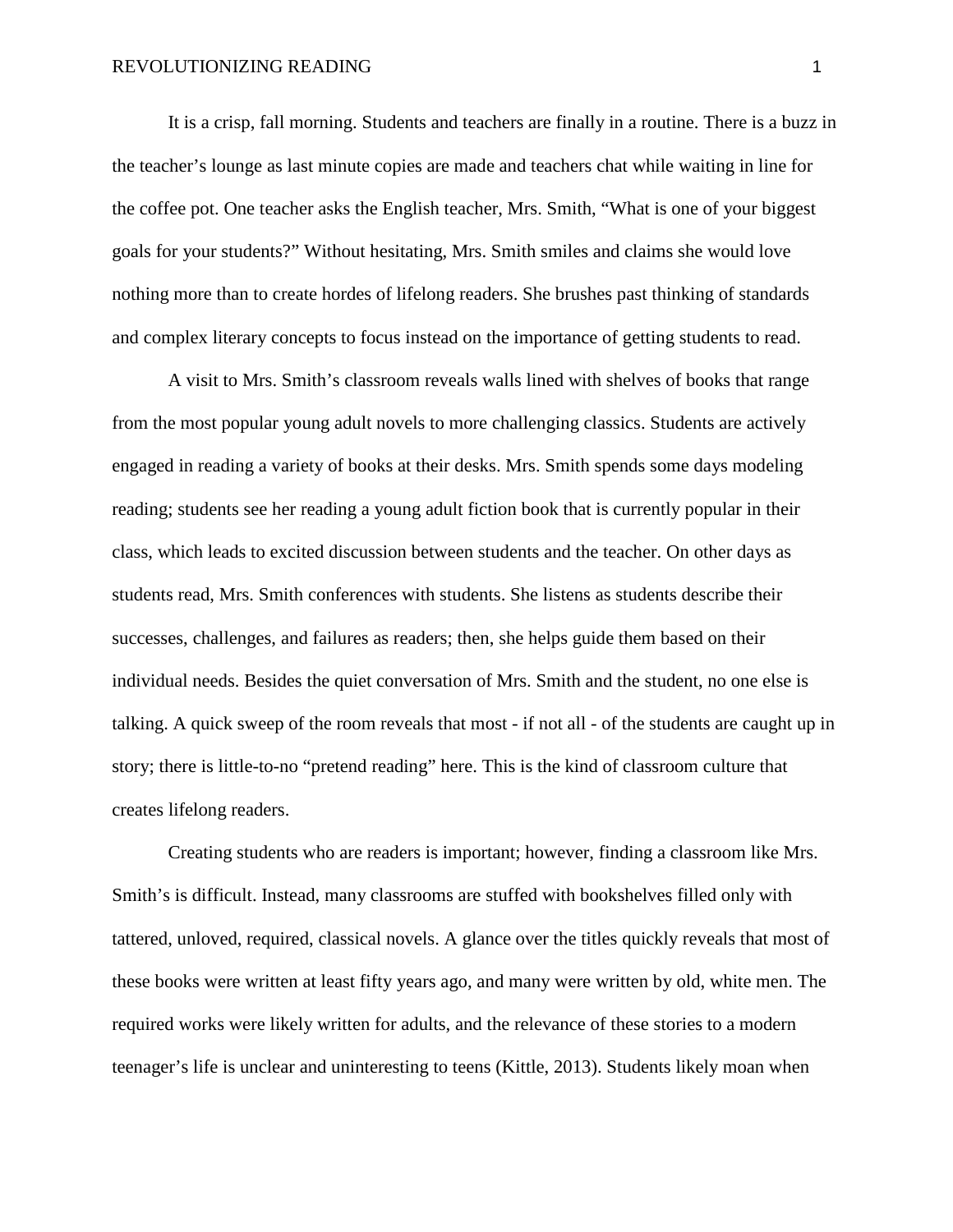asked to read and many only pretend to read. In fact, most teachers claim that they believe only approximately twenty percent of their students actually read the assigned whole class books (Kittle, 2013). In this environment, it is no wonder that students' love for reading is squelched and that lifelong readers are not created.

#### **Problem**

The goal to create lifelong readers is one that experts say is essential. Kittle (2013) claimed that creating lifelong readers is an educator's biggest goal. Similarly, Gallagher (2010) stated, "I doubt that any student I run into on the street 20 years from now will thank me for helping him or her recognize symbolism in *The Scarlet Letter*. In fact, I'd be happier if that student wanted to discuss the contemporary book he or she was carrying" (p. 40). Both educators asserted the necessity to inspire students to love reading; however, current classroom practices are not creating lifelong readers.

Students today are not reading as much they did in the past, and as students get older, they spend less time reading for pleasure (Rideout, 2014). The National Center for Education Statistics (2013) demonstrates the decline in reading. In 1984, 64% of 17-year-olds were reading for pleasure; in 2014, however, only 40% of 17-year-olds read for pleasure. The change between 1984 and 2014 is a 24% drop over the twenty years. Similarly, 45% of 17-year-olds say they read for pleasure no more than one or two times a year, and only one in five (19%) of 17-yearolds read for pleasure almost every day; this is compared to half (53%) of all 9-year-olds who claim to read for pleasure almost every day. The same survey from the National Center for Education Statistics (2013) showed that 27% of 17-year-olds in 2014 claim they "never" or "hardly ever" read. Students are not reading, and the number of students who do not read is growing rapidly. Carr (2010) cited a U.S. Bureau of Labor statistic demonstrating that "the time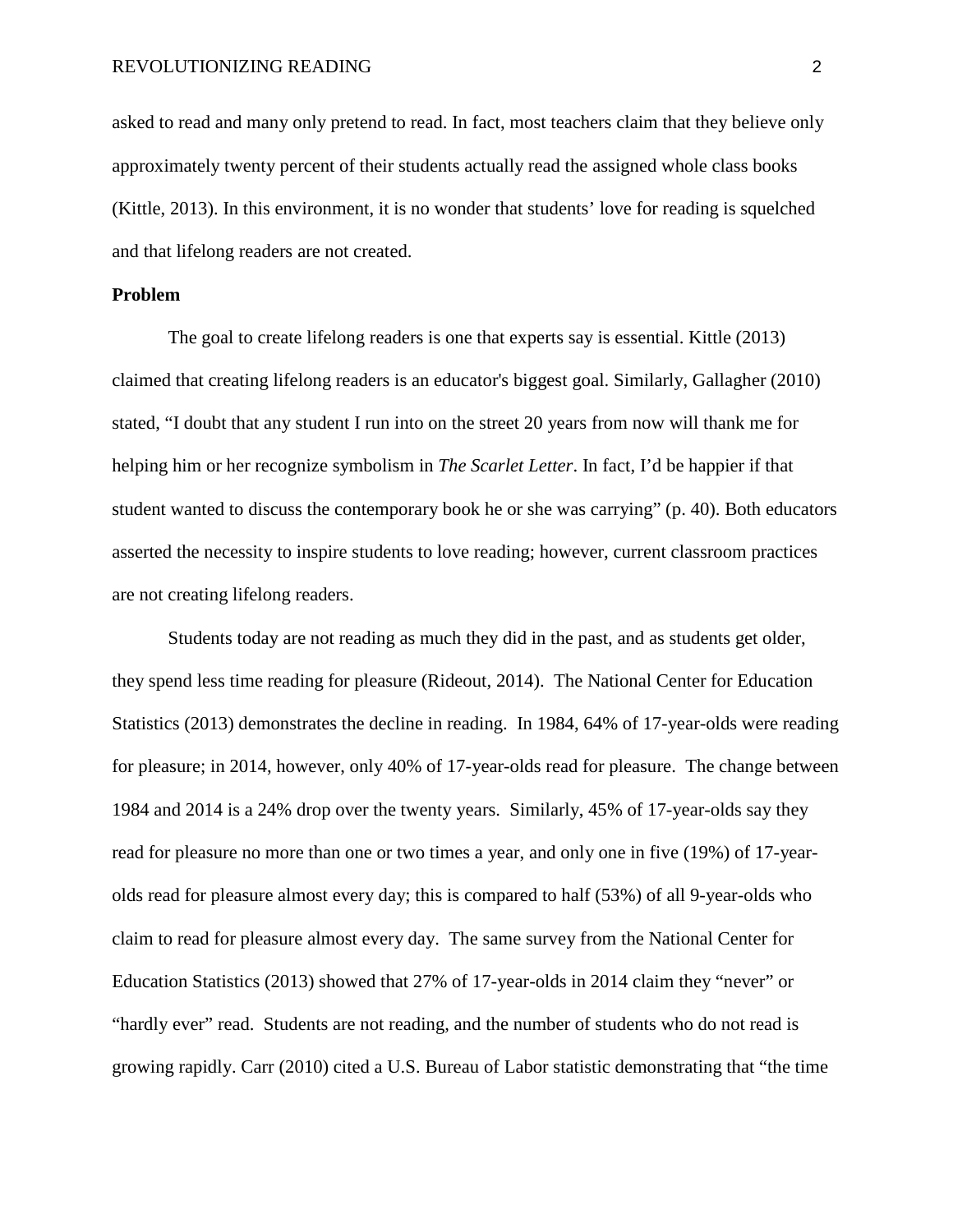that the average American over the age of fourteen devoted to reading printed works had fallen to 143 minutes a week, a drop of eleven percent since 2004" (p. 87).

The fact that today's teenagers are reading less is evident. According to Broz (2011) and Kittle (2013), current teaching practices in English classes are contributing to the downward trend in reading. Gallagher (2010) asserted, "practices educators employ to raise reading scores... actually kill students' love of reading" (p. 37). Broz (2011) noted that English classrooms are often set up in a way that sends the message that it is okay not to read, that students can pass without reading, without engaging, with a text. In these classrooms, students are able to pass the class without reading the text by simply listening in class discussions and occasionally reading text summaries on the internet. Broz (2011) asserted that many high school students enter English classes planning not to read, which he argued is unacceptable:

If students do not read the assigned texts, nothing important is happening in your literature classroom – nothing very important to develop your students' reading and interpretive abilities is happening, no matter how many lectures you deliver, vocabulary words students 'learn,' elements of fiction students define, quizzes students take, essay test answers students write, or films you show (p. 15).

A change is needed in current teaching practices to help students develop the ability to read and interpret texts on their own.

Another difficulty for teaching high school English involves students' self-perceptions. Many students develop negative perceptions of reading and of themselves as readers when they are young (Dickerson, 2015). When students are faced with challenging classic books they cannot understand, they get frustrated and associate negatively with reading, which keeps them from wanting to read in the future (Dickerson, 2015). If something does not change, the amount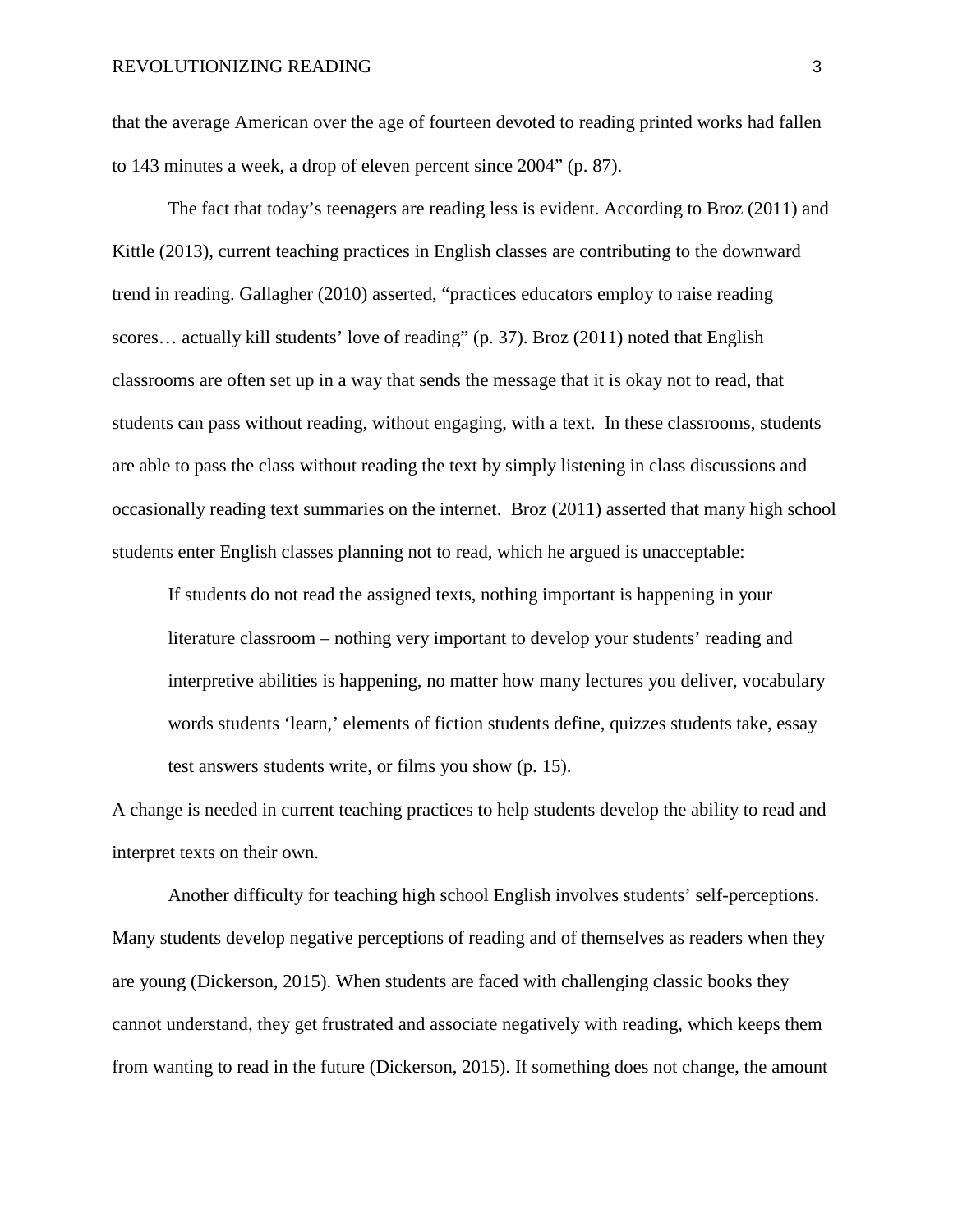of time spent reading will continue to drop as will important skills that are developed while reading.

One important skill that may be affected by the decrease of reading is the ability to think critically. Carr (2010) examined the effects of technology on the brain and argued that reading is important to develop many beneficial life skills. He claimed that deep reading, which is careful and thoughtful reading, develops critical thinking skills. Today's technology-filled world, on the other hand, teaches people to skim for information, not to think critically (Carr, 2010). Schools need to help students establish a love for reading that will help them develop the ability to think deeply about life.

#### **Research Questions**

Dickerson (2015), Gallagher (2010), and Gordon and Lu (2008) proposed that teachers adopt choice independent reading into their classrooms to help develop positive reading habits and attitudes towards reading in students. Fully supporting this view, Kittle (2013) claimed, "Teenagers want to read - if we let them. Students who I believe are determined nonreaders become committed, passionate readers given the right books, time to read, and regular responses to their thinking" (p. 1).

Other research studies support using Reading Workshop as a model for teaching (Atwell, 1998; Dickerson, 2015; Gulla, 2012; Kittle, 2013; Lause, 2004; Thomas, 2012; Trowle, 2000). Some main aspects of the Reading Workshop model include allowing students the opportunity to pick choice independent reading novels. Students are given time to read those in class, to conference with their teacher about their independent reading, to journal in reflection to their reading, and to build text complexity over time. In addition, teachers still instruct on some whole class novels and use mentor texts to help students study the writer's craft.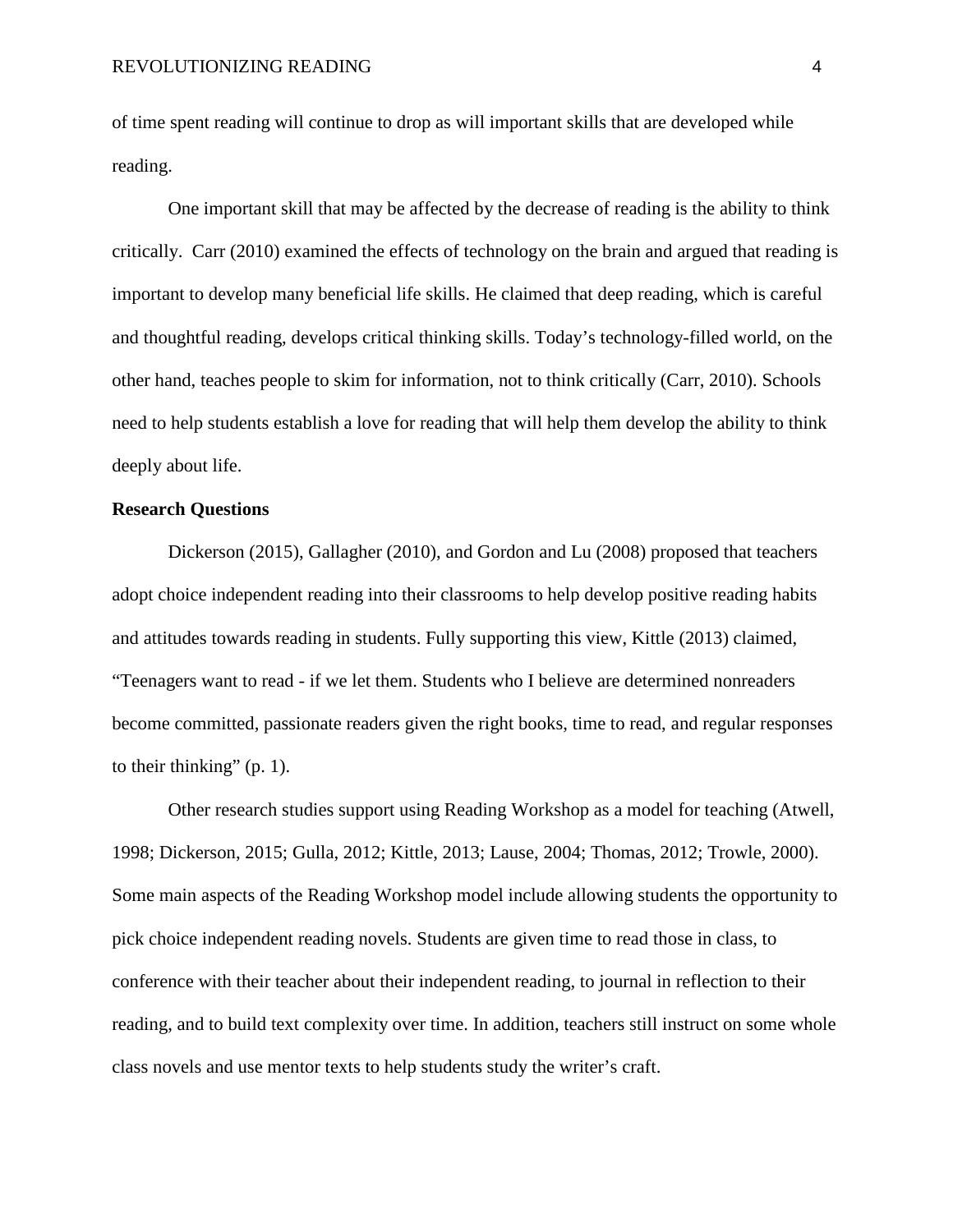Teachers need to make changes in order to develop lifelong readers who are able to think critically. A Reading Workshop model appears to offer teachers the opportunity to make this change. This study sought to address the overarching question: Does the Reading Workshop model increase independent reading in high school students? Examining that question more indepth lead to further questions:

- 1. Does the Reading Workshop model impact students' attitudes towards independent reading?
- 2. Does the Reading Workshop model impact students' assessment of themselves as readers?

#### **Definitions**

To fully understand this topic, one should have knowledge of the following definitions. The definitions are ones the author has created, unless stated otherwise.

*Conferences* are meetings between a teacher and student. The teacher meets with the student independently to listen to the student, to discuss the student's progress/challenges/ successes, to offer necessary instruction, and to make goals for the next steps. Generally, teachers keep records of these meetings.

*Independent reading* or *choice reading* (used interchangeably in this paper) allows students to pick their own books based on interest, reading ability, and personal goals.

*Mentor texts* are short works (such as a poem or short story) or brief excerpts of larger works that teachers use to instruct about the writer's craft and/or about annotation skills.

*Reading journals* are notebooks that students use to keep track of their reading, books they want to read in the future, reflections to their reading, and their reading rate.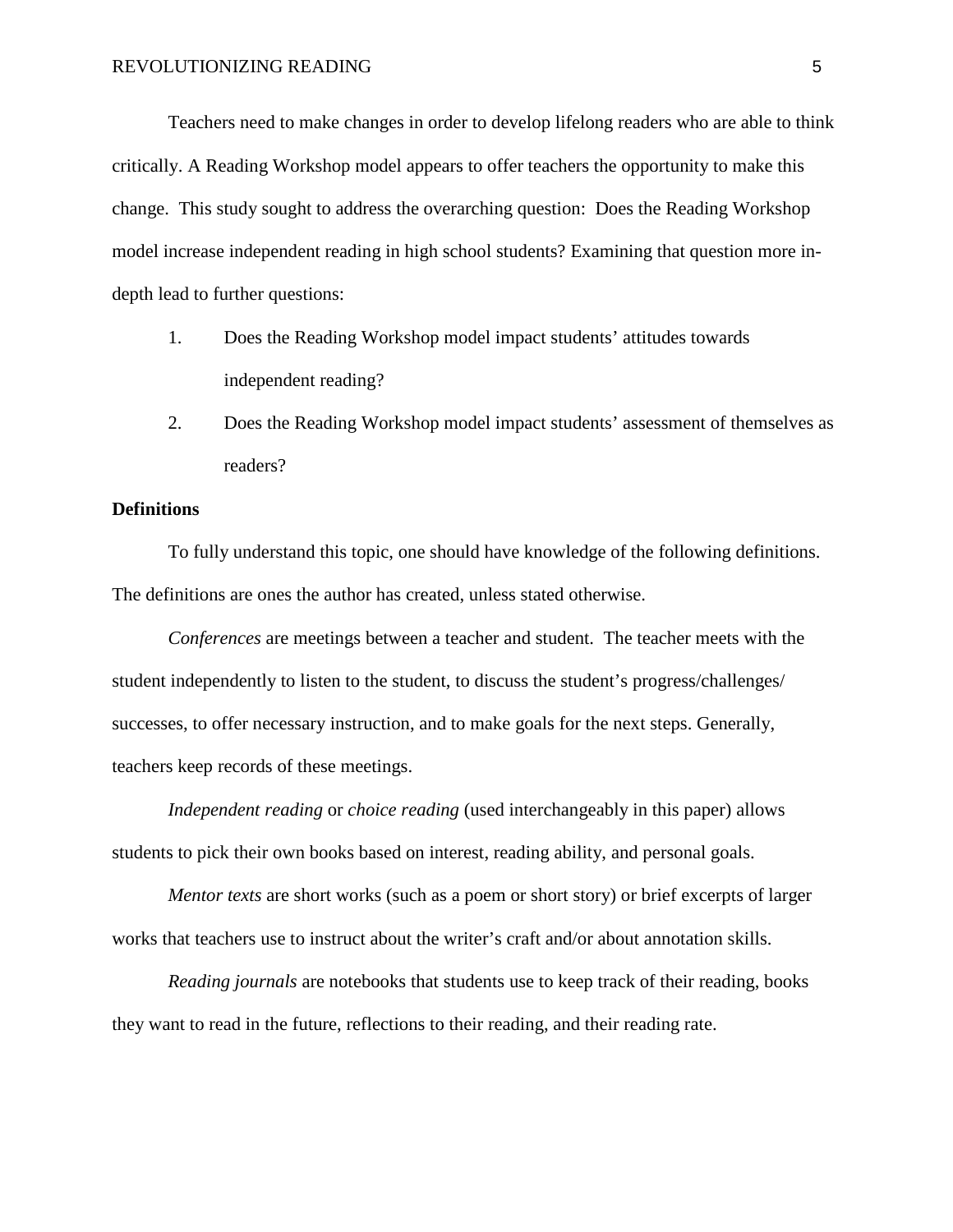A *reading rate* is the amount of pages students are expected to read in two hours over the course of one week.

*Reading Workshop* allows students to become lifelong readers by introducing a combination of classic literature with independent reading (Lause, 2004). In a Reading Workshop model, students read and write to create meaning. Students write and discuss what they are reading and listen to other students and the teacher talk about their reading. Through regular conferences, students are able to work on reading strategies, discuss their reading experiences, and evaluate their progress (Towle, 2000).

*Self-efficacy* is how students see themselves and their ability to complete activities, improve in those activities, and persevere through trouble they encounter in the activities (Wangsgard, 2014).

*Young Adult Literature* is literature written for an intended audience teenagers or those in their early twenties. The main character, or protagonist, also falls into this age bracket.

# **Summary**

Many of today's high school students are not reading and are not fully experiencing the benefits and enjoyment reading offers them. Teachers claim they want to create lifelong readers, but research studies show reading is declining across the country. Incorporating Reading Workshop models into the classroom appears to be an option for fighting the decline; however, research needs to be done to determine the extent of the effects of a Reading Workshop model on high school students' reading lives, attitudes towards reading, and perceptions of self as a reader.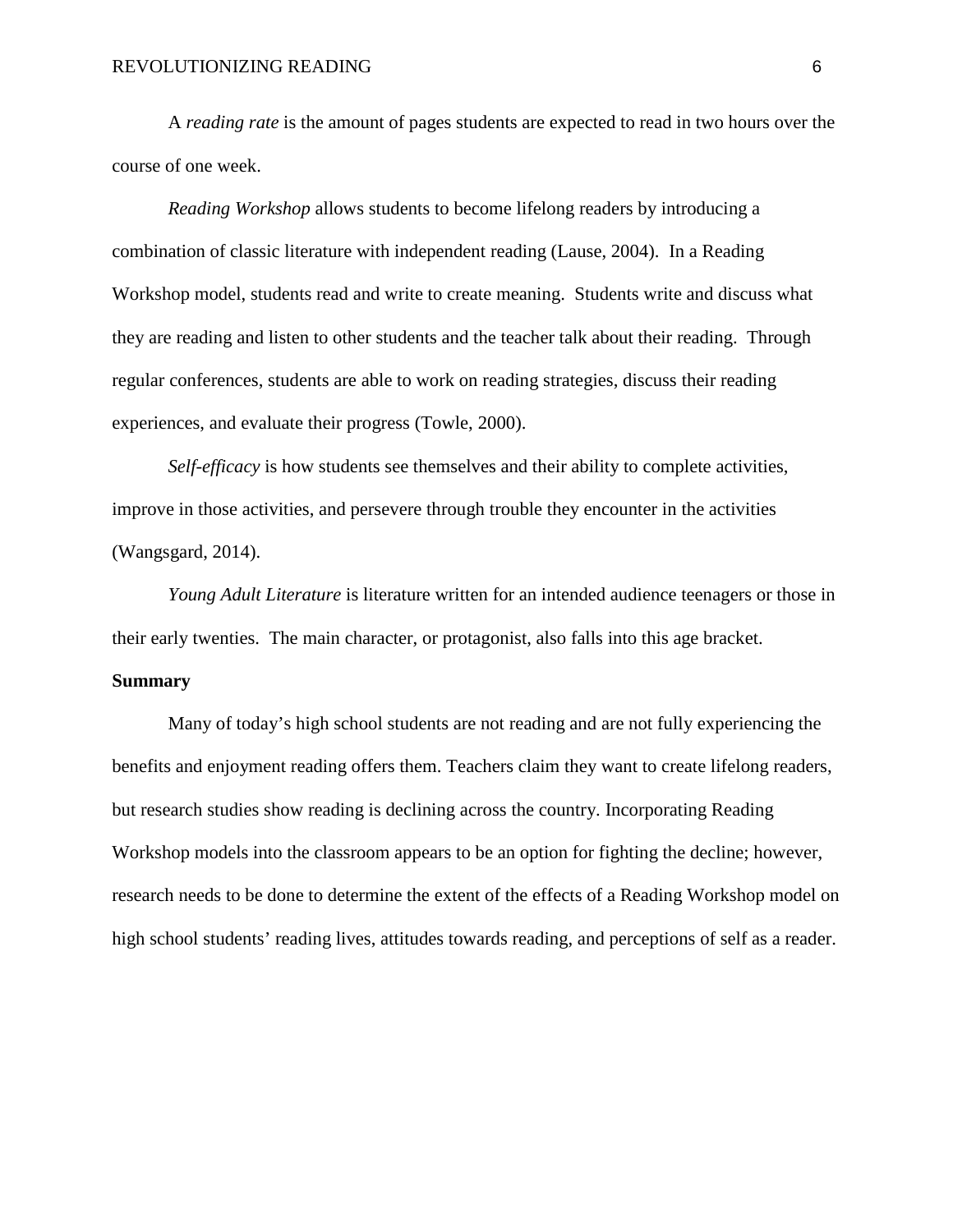#### **Literature Review**

Research studies have shown that reading provides many benefits for students (Atwell, 1998; Dickerson, 2015; Gulla, 2012; Hodges, 2010; Hunt & Hampton, 2012; Lause, 2004; Thomas, 2012). Reading allows one to imagine other worlds and possibilities. Literature encourages people to see themselves more clearly and challenges people to become more than they currently are, and it does this by getting people to think and create their own opinions. Reading has the power to make a person reflect on one's life and decisions (Hodges, 2010). Miller and Anderson (2009) explained the power of reading as Miller shared it with her students:

Reading changes your life. Reading unlocks worlds unknown or forgotten, taking travelers around the world and through time. Reading helps you escape the confines of school and pursue your own education. Through characters - the saints and the sinners, real or imagined - reading shows you how to be a better human being. (p. 18). Reading makes lasting impacts on people and influences how they see their lives.

One impact reading can have on people is how it affects a person's brain. Carr (2010) claimed that reading is not a passive activity. In fact, the brain often interprets reading as if the person was actually experiencing the events described in the book. Similarly, Miller and Anderson (2009) asserted that whenever students experience a new situation, they make new connections in their brains. This means that a unique relationship is created between readers and literature where the reader enters the world created within the book. Miller and Anderson (2009) declared that students reading books of their choice will help develop the students' worldviews.

Technology can also affect the brain. Many students claim that they do not read because they are busy and their time is consumed by things like the TV and the computer. The average young person watches 15,000-18,000 hours of TV by the time they are 17 (Hunt & Hampton,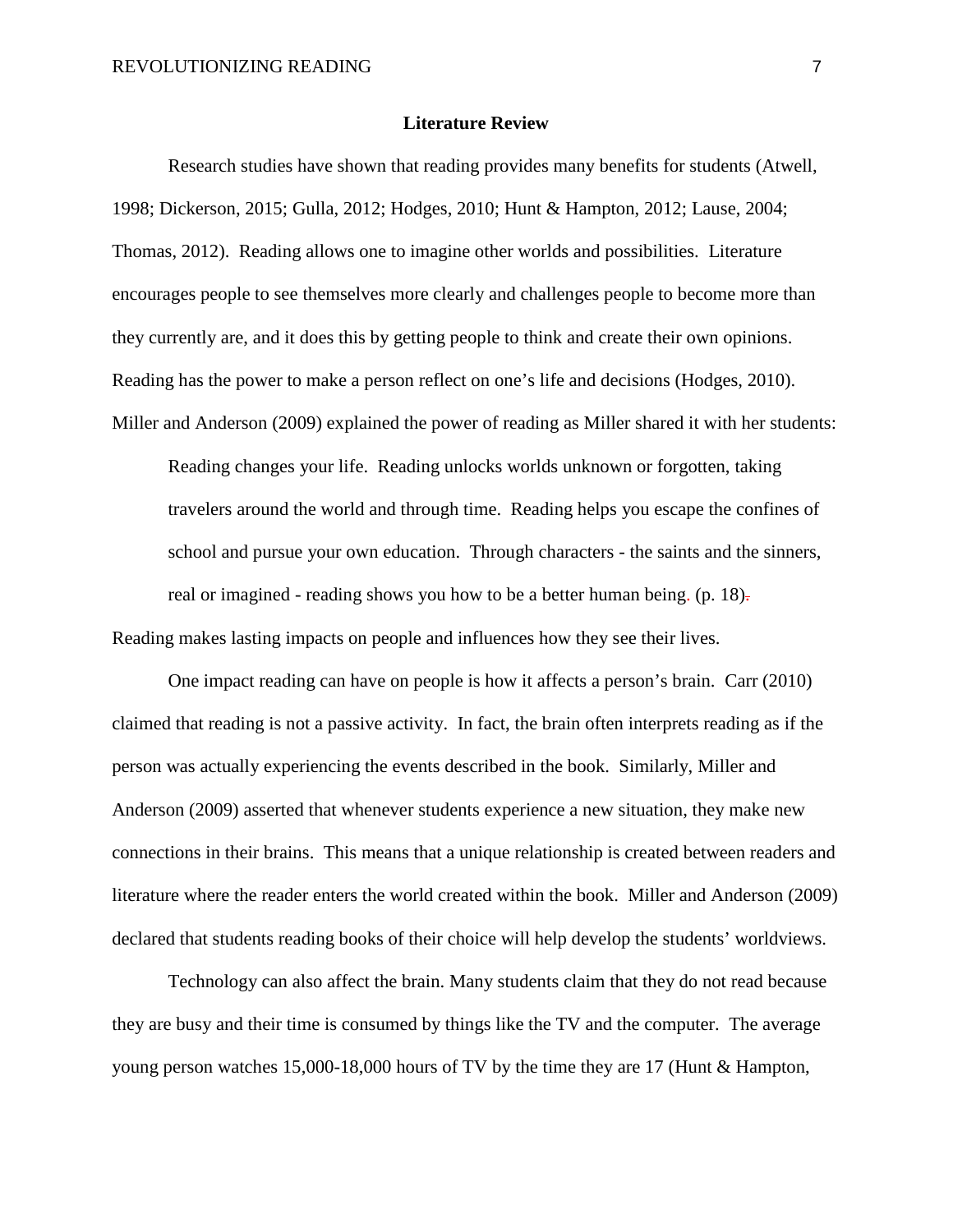#### REVOLUTIONIZING READING 8

2002). Hunt and Hampton (2002) asserted the difference with watching TV versus reading a book is that TV does all of the work, resulting in a passive experience; whereas, reading is an active process that requires students to be engaged. Participating in a passive process, like watching TV, is not teaching students to think the same way that engaging in an active process, like reading, would. Likewise, Carr (2010) examined how the use of the internet is shortening people's attention spans and teaching them to skim for needed information. The problem, he claimed, is that skimming for information is becoming the main method to get information, and people are losing the ability to think deeply. One of the best ways to combat shortening attention spans and to develop the ability to think critically is through reading.

In order for schools to help foster deep thinkers, they should provide students with the opportunity to become immersed in reading. Many teachers require students to read whole-class novels and focus on students being able to recall details and summarize the plotline (Broz, 2011). Kittle (2013), however, believed that reading needs to be taught differently. She asserted teachers have the responsibility to prepare students for life after high school, and she claimed that it does not matter if students can remember basic facts and discussions about a novel if they are unable to read homework assigned in college, have knowledgeable discussions, and write thoughtful papers about what they read. Students may be able to remember basic facts from a book read in high school, but they will be unprepared for college and life outside the classroom.

Broz (2011) presented a similar conclusion when he claimed that it is more important for students to be able to read and create meaning than to be able to summarize the plot of a book. Furthermore, he concluded the most successful college students in literature courses are ones who are able to read and interpret literature and who have a read a lot – not students who are able to remember specific plot details. In order to help students become readers who are able to think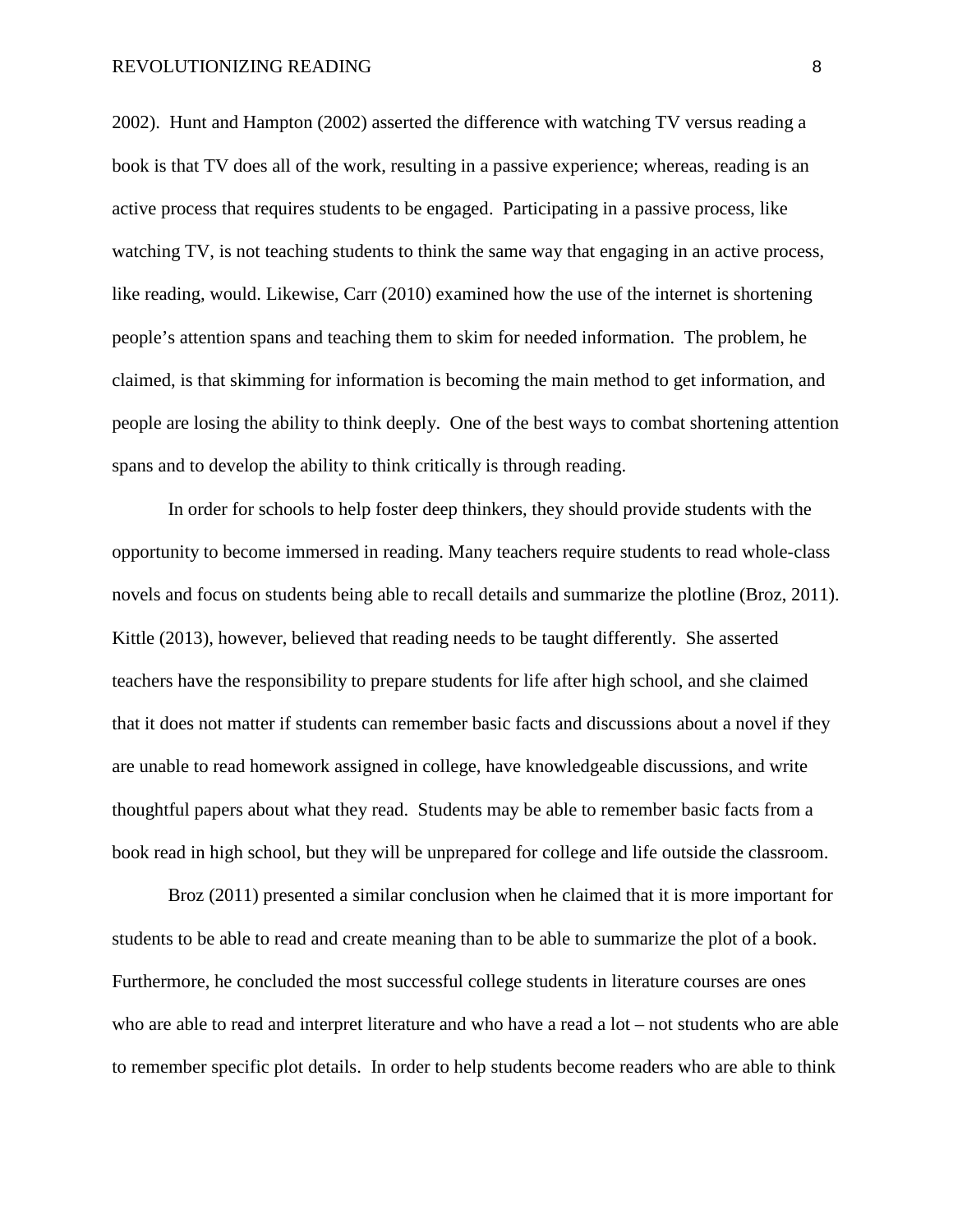critically, many teachers and researchers like Atwell (1998), a pioneer in using the Reading Workshop method, have promoted a Reading Workshop model as a framework for learning.

A Reading Workshop model offers many benefits for students and teachers. This model is based on a balance of independent reading, mentor texts, and whole class novels, and a schedule that includes book talks, reading, conferencing, reader's notebook, and writing, including reflective writing (Kittle, 2013). Although the percentages can change based on classroom needs, Kittle (2013) recommended 50% independent reading, 25% whole class novels, and 25% mentor texts.

There is evidence that a Reading Workshop model has a positive impact on students. Lause (2004) concluded that a Reading Workshop model increased independent reading in her students. At the start of the school year, 65% of her students did not see themselves as readers, and only 10% of those students could explain what made reading a book enjoyable for them. By the end of the school year, 95% of her students saw themselves as readers and were able to articulate their reading interests. The next year, 76% of students still read for pleasure, even if their English class at the time did not use a Reading Workshop model. The implementation of a Reading Workshop model was able to increase independent reading in students.

A variety of independent reading, whole class novels, and mentor texts helps create a balance of easy and challenging books in the classroom. Hyde, Daniels, and Zemelman (2012) claimed in most classrooms without a Reading Workshop model students spend most of their school day reading books that they need teachers to help them interpret. The researchers continued to explain that it is essential for students to be able to practice reading with easier books that do not require a lot of comprehension skills but that are enjoyable and quick reads. Broz (2011) elaborated on the need for a balance of text complexity when he called for teachers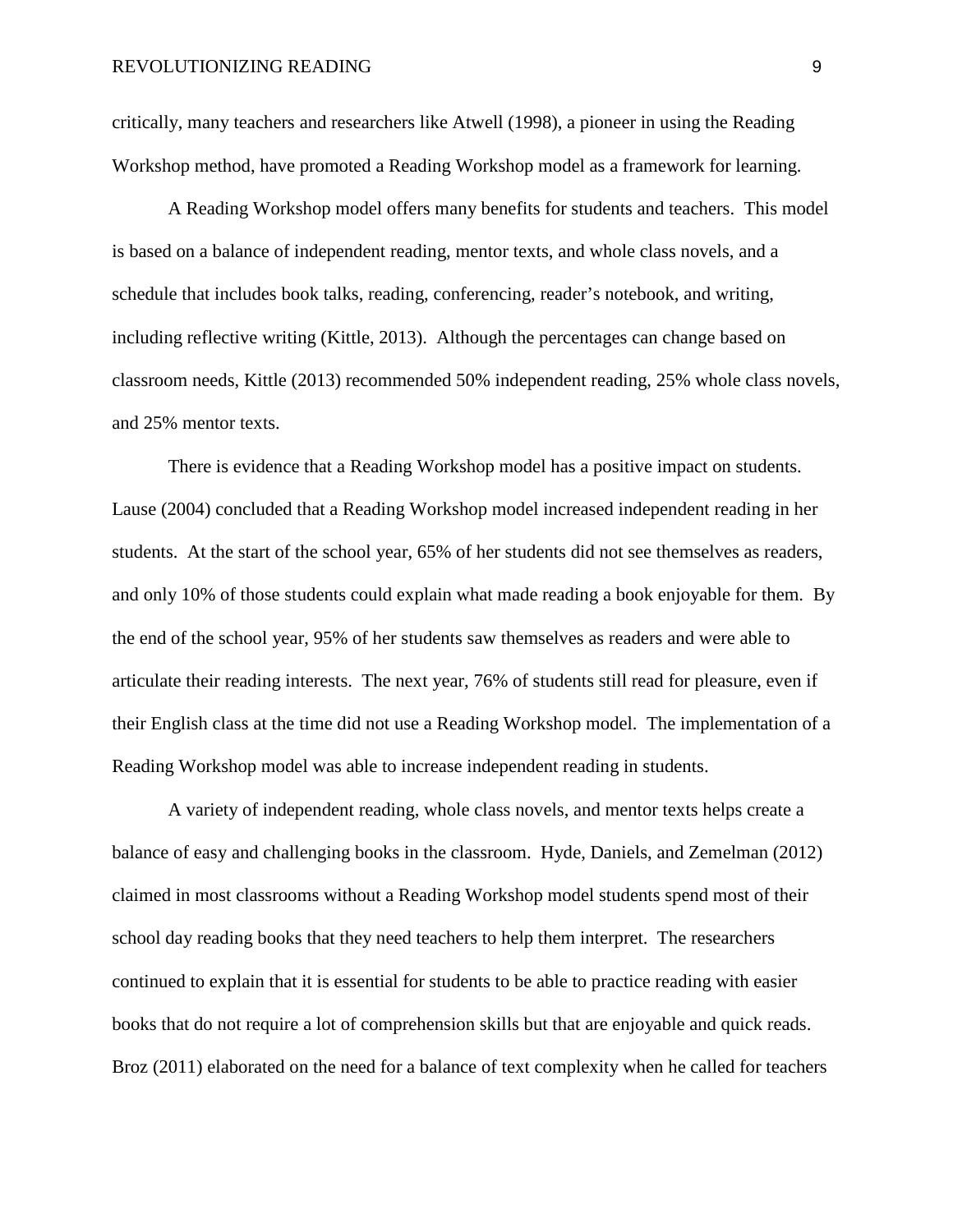#### REVOLUTIONIZING READING 10

to select whole-class novels that all students in the class are able to access in addition to choice reading. Lause (2004) claimed teachers can use the Reading Workshop model and the mix of whole-class novels, independent reading, and mentor texts to help prepare students to reach for more challenging independent books over time. This prevents students from being overwhelmed in the reading process while also pushing them to grow as readers.

Choice within independent reading is a necessary element of the Reading Workshop. In this environment, students are able to pick any book they choose, and teachers do not censor their books, although the teacher may contact home if they are concerned about a student's reading choice (Hunt & Hampton, 2002). Kittle (2013), and Miller and Anderson (2009) asserted that students need to spend at least two hours a week reading their independent books.

Amicucci, Williamson, DeCapua, and Hrebik (2015) conducted a study on teaching literature to non-English majors in college and found that the best way to engage teachers and students is by providing students with some choice in the reading material and by asking them to connect that reading material with their lives. This study discovered that both teachers and students placed value on allowing students choice in reading and recognized a connection between allowing choice and students seeing value in their reading. In addition, students in this study found more value in reading if they could relate to what they read. Other students valued reading if they could learn lessons from the text.

In a different study, Gordon and Lu (2008) examined the reading habits of low-achieving students. The researchers found that low-achieving students liked reading if they were able to relate to the book because it was about something true or about real people or real life. Gordon and Lu explained, "Low achievers seem to acknowledge that realistic stories and believable characters contribute to their personal growth by helping them tackle life's challenges" (p. 10).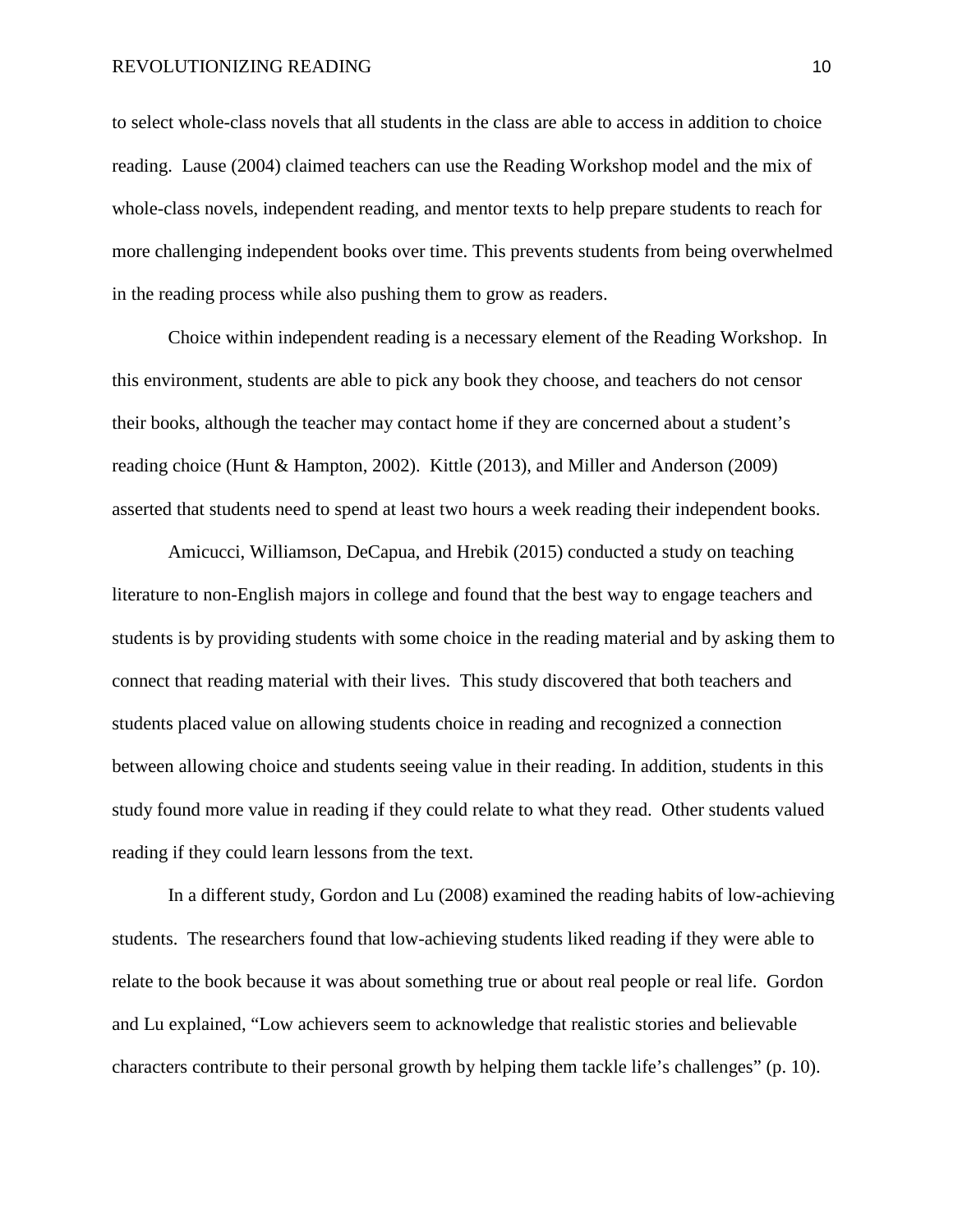Students in the study saw reading as a healing experience and something personal. The study reported an increase in understanding of grammar, content, psychological components, social components, and life lessons.

Allowing choice in reading provides many benefits to students. Wilson and Casey (2007) argued that because students are picking their own books, they are more likely to struggle through frustrations and difficulties they encounter. It is nearly impossible for teachers to pick one text that meets the needs of all students, so independent reading offers needed differentiation. While some believe that reading a book as a whole class will help create stronger readers, research studies have shown that success in reading (not the frustration of a difficult whole class novel) helps students develop their comprehension and fluency skills in reading (Hyde, Daniels, & Zemelman, 2012). Gallagher (2010) argued that independent reading increases a student's ability to read a text closely, which develops critical thinking skills. Reading books independently clearly provides learning benefits to students.

A Reading Workshop model does not eliminate the use of whole class novels, though. As there are some skills that are easier to gain through reading a work as a class, the Reading Workshop includes whole class novels. The difference is that the emphasis on the whole class novels is reduced, and the focus on independent reading is increased (Hyde, Daniels, & Zemelman, 2012).When teachers select a whole-class novel that is approachable for the students in their class, they should make sure they present the text in an inviting manner (Broz, 2011). Reducing the emphasis on whole-class novels and picking novels with a purpose will help create a needed balance in the classroom. This balance will help remove the focus from reports, projects, and standardized tests. These more traditional forms of assessment can measure how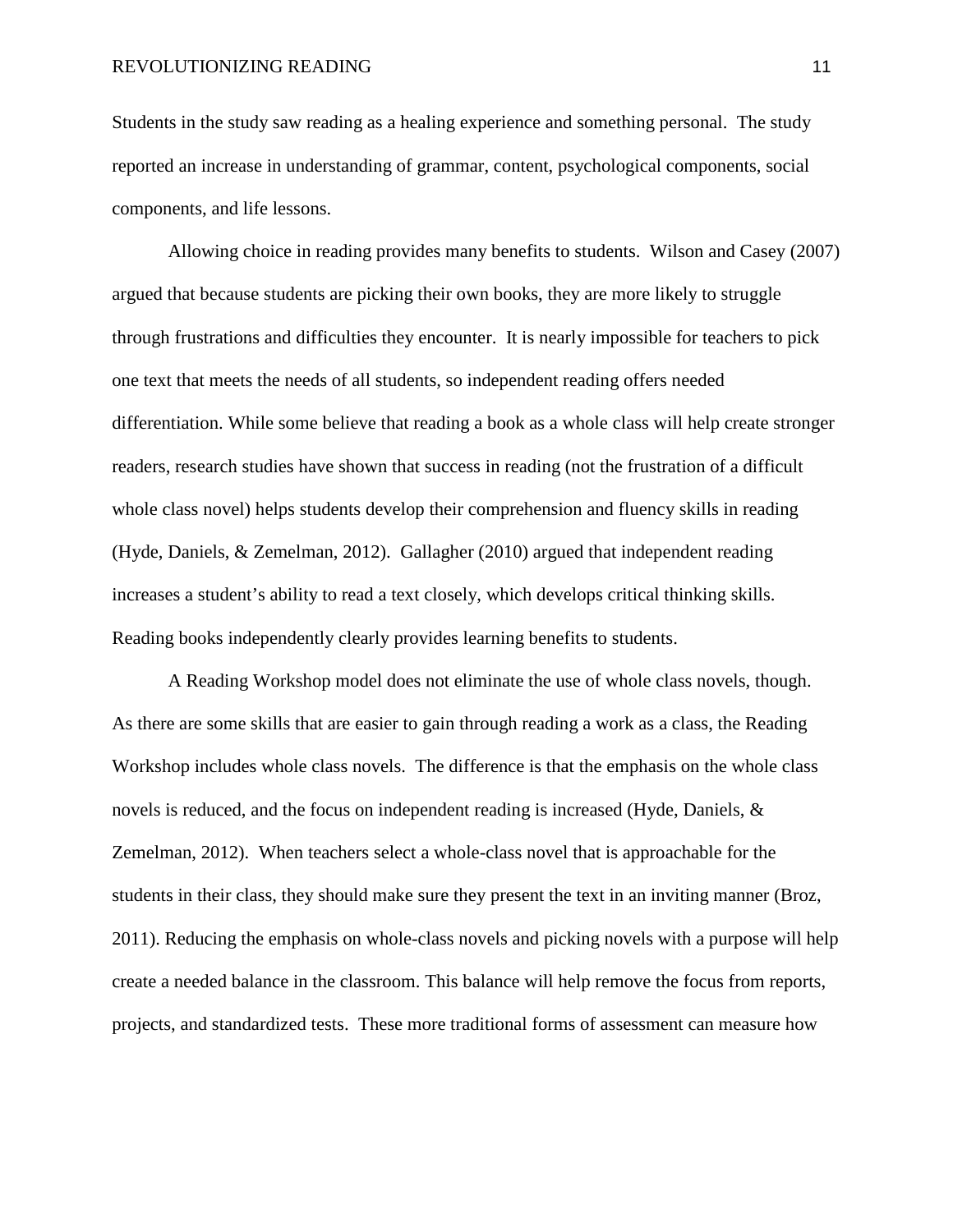many books students read and their comprehension of those books, but they cannot measure if a student has learned life lessons or gained personal insight (Gordon & Lu, 2008).

Mentor texts are the third type of texts used in a Reading Workshop classroom. Hyde, Daniels, & Zemelman (2012) noted that some teachers believe they need to teach the entire novel in order for students to learn from it. However, the researchers argued that the Common Core Standards do not require students to read a text in its entirety. Rather, teachers can use excerpts with students. This allows teachers to expose students to difficult texts, styles of writing, and concepts without needing to read the entirety of the text. The mentor texts, which are shorter works and excerpts, can help students to study the writer's craft and to develop a vision for their own writing (Hyde, Daniels, & Zemelman, 2012; Gallagher, 2010).

Within the Reading Workshop model, teachers use book talks to encourage student interest in reading. A book talk is a time for a person to promote a book. The teacher, a classroom visitor, author, parent, or student can give a book talk. Several elements are necessary in a book talk. The person needs to be holding the book, and it should be a book that the presenter is familiar with and excited about. Reading part of the book to students helps them to get a sense of the narrator. Book talk passages can also be used as mentor texts (Kittle, 2013). Broz (2011) stressed that teachers need to remember that how they talk about books is crucial. If a teacher is negative about a book or reading, it can confirm negative misconceptions students have about reading and themselves as readers. On the other hand, if a teacher is positive, it can fill a student with hope and completely transform a student's reading life. The power of a book talk in a Reading Workshop classroom is valuable and important.

Not only is it important that teachers are passionate when they talk about reading, but it is also important that teachers model reading for students. Teachers should be modeling the reading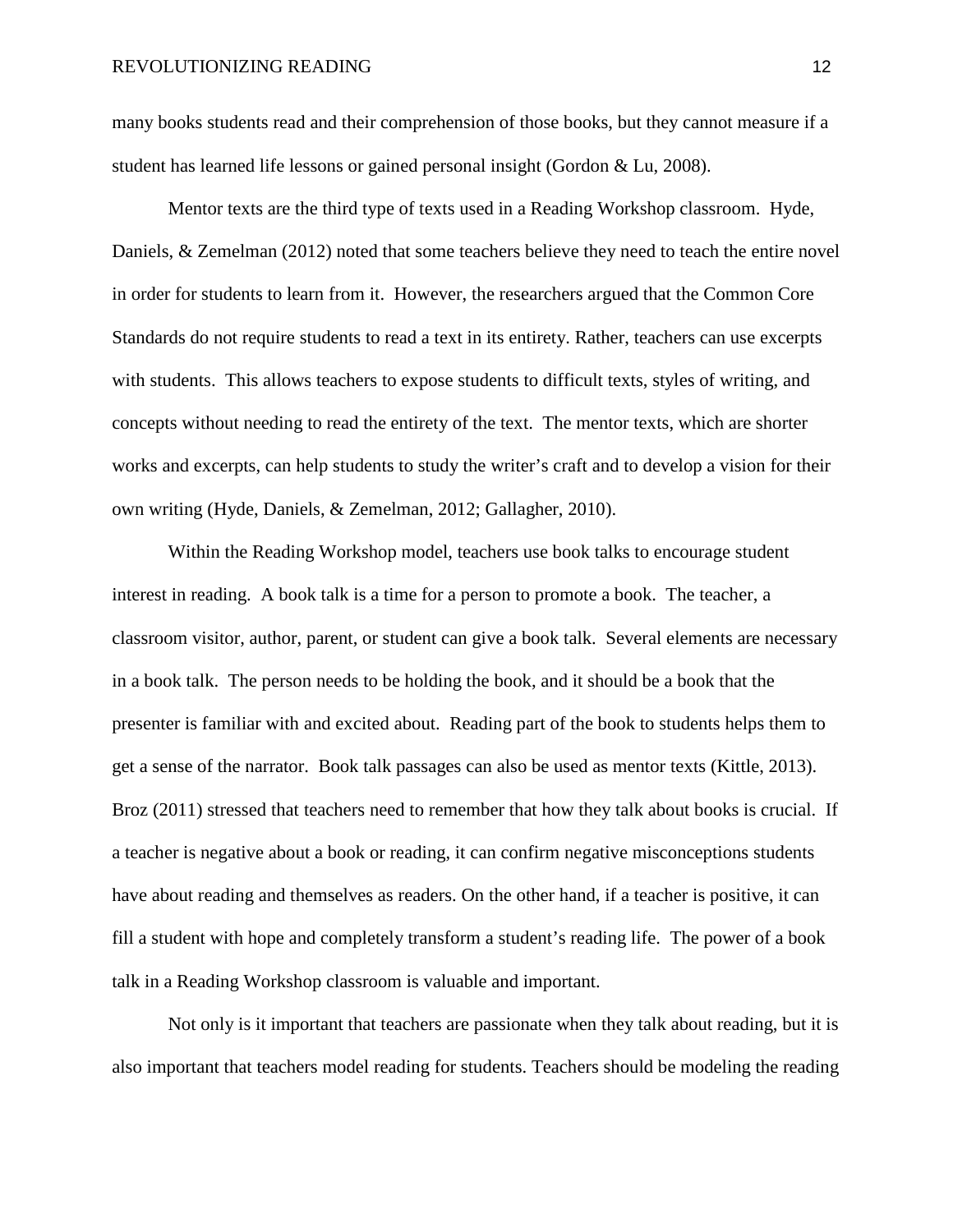#### REVOLUTIONIZING READING 13

process and the enjoyment that reading brings (Wangsgard, 2014). Independent reading time should not be a time for teachers to work on catching up on grading or e-mails; doing so sends students the message that independent reading time is not important (Lee, 2011). When a teacher shares their reading struggles as well as their successes, students gain skills of an authentic reader and learn how to handle those struggles (Miller & Anderson, 2009). Students benefit when they are able to see what it looks like to have an authentic reading life.

The Reading Workshop model also allows students to develop reading skills through conferencing. During conferences, a teacher meets with an individual student in order to focus on that particular student's needs as a reader. A teacher will start the discussion by asking the student questions such as "What are you reading? Tell me about your book. What is confusing you with your reading right now?" After an initial guiding question, the teacher develops further questions. During conferences, the teacher is not telling a student what to do; rather, the teacher talks with the student and listens to the student. It is important that teachers remember not to dominate the conversation, but instead let students do the majority of the talking. Conferences help students create goals, strategize, discover their own problems and create steps to reach their goals (Hyde, Daniels, & Zemelman, 2012).

Typically, reading conferences fall into one of three categories: monitoring a student's reading life, teaching reading skills, or helping students plan to challenge themselves. While conferencing, teachers should skim the room for non-readers and keep record of conferences. Knowing they cannot meet with every student even every week, teachers can find other times for informal discussions. For example, teachers should begin discussing books with students in the halls (Kittle, 2013). These conferences and informal conversations in the hall with students help create a culture of readers who have the necessary skills that lifelong readers need.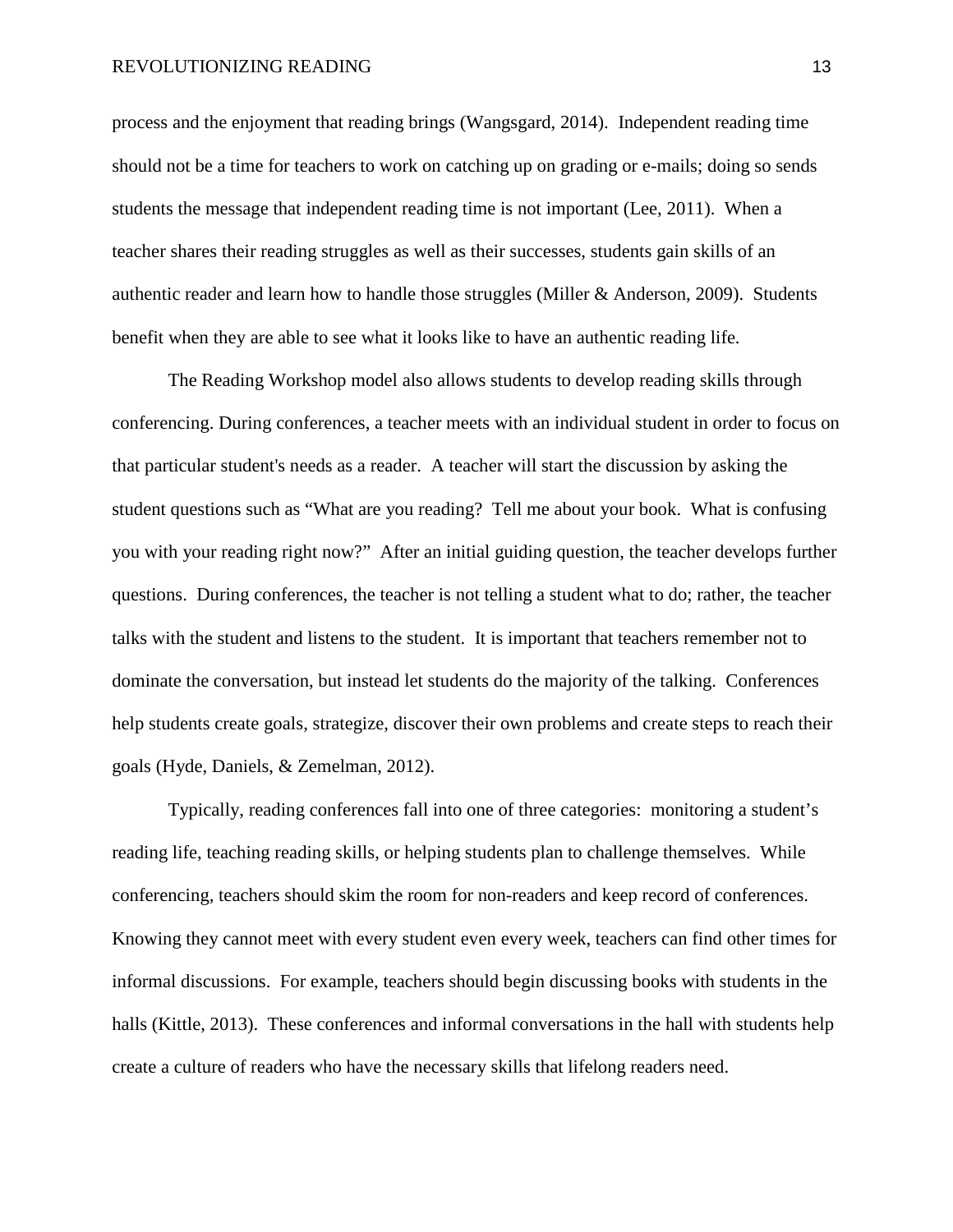A final component of the Reading Workshop classroom is writing. Students in a Reading Workshop classroom have reader's notebooks and write reflectively. Students need the opportunity to respond to what they are reading. In their reader's notebook, students keep track of their reading, books they want to read, and their reflections on their reading. Teachers can use these journals to help students develop their ability to express their interpretations of what they are reading (Broz, 2011). Teachers provide students with journal questions that they answer in their notebooks. This also allows teachers to check if students comprehend their reading. Students should also write quarterly reflections on their reading (Kittle, 2013). Providing students opportunities in their notebooks and their quarterly reading reflections provides students and teachers another way to communicate about a student's reading and to determine if the students comprehend their books.

Reading journals are a part of incorporating reflective learning into the Reading Workshop model. Reflective learning allows readers the time to set goals, watch their progress, and to have responsibility within their learning. Reflection allows students the opportunity to see larger concepts and principles. Students can analyze difficulties they faced and how they handled them. They can note what they did well and what they need to improve upon (Hyde, Daniels, & Zemelman, 2012). When students engage in giving feedback on their own work, it helps them to become lifelong learners (Dean & Marzano, 2012).

However, teachers need to prepare their students to reflect. To do this, teachers need to explain what it looks like to be a successful reader, how to use a common vocabulary in communication about reading, and to consistently have students examine evidence of their learning. Asking students to reflect on their learning helps them achieve more and discover more about their strengths and weaknesses (Stiggins & Chappuis, 2012). The structure of the Reading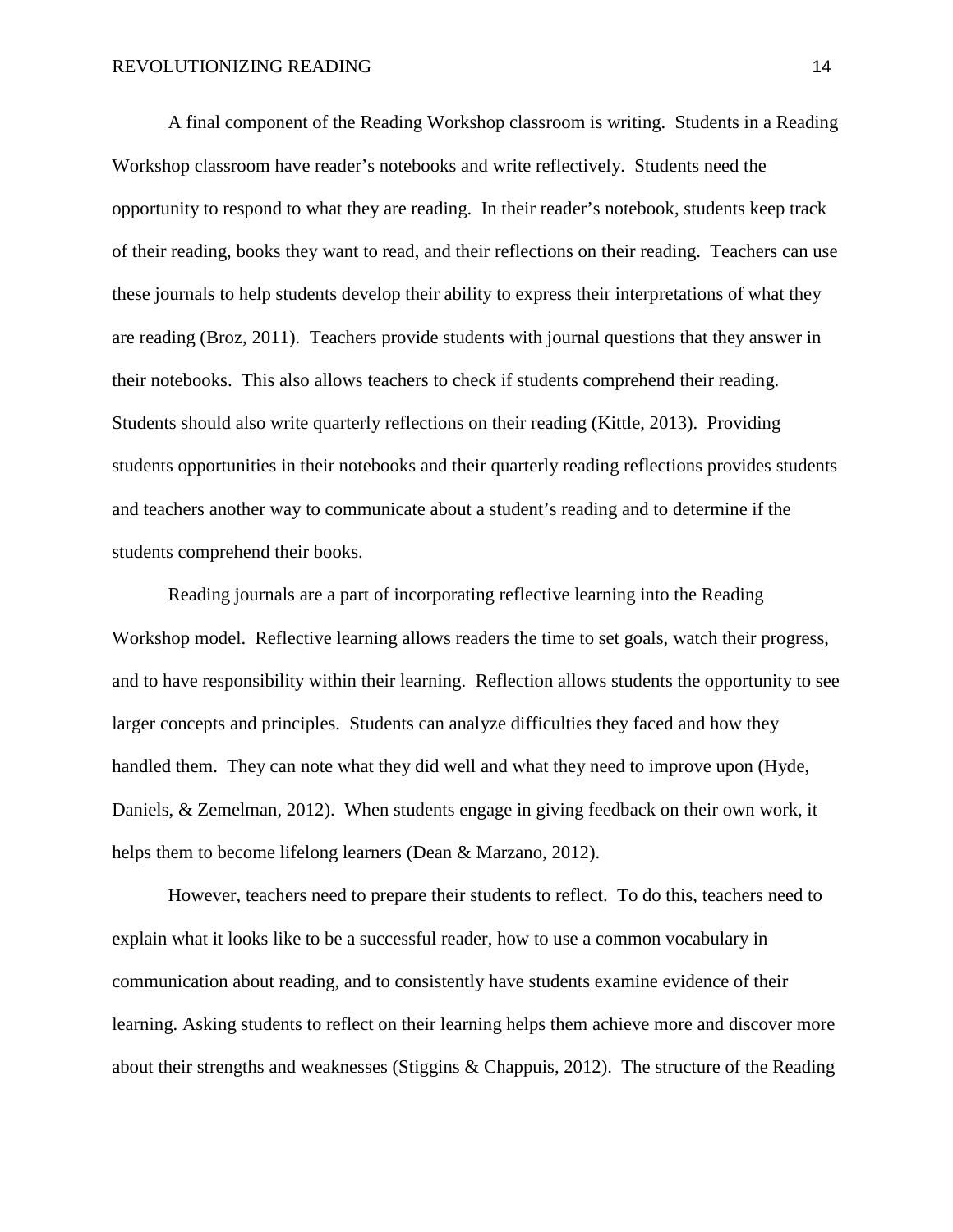Workshop provides a framework by which teachers can help students become active in reflecting on their reading life, habits, and skills.

Current classroom practices are allowing a negative attitude towards reading to grow instead of helping students discover the power of reading. As students get older, their perception of reading becomes more negative (Wilson & Casey, 2007), and boys tend to see reading as an activity for girls (Harrison, 2012). Gordan and Lu (2011) argued that the books students generally read in English classes are often difficult. The low achieving students in their study saw book reading, as it is done in traditional classrooms, to be "'boring,' a 'waste of time,' 'too wordy,' and 'a headache'" (Gordan & Lu, 2008, p. 11). Pairing this with the fact that most students have negative associations with reading (Dickerson, 2015) makes for a difficult situation that ends in student (and teacher) frustration. Students' brains like to be challenged, but they need to be challenged the right amount. Giving students books that are too difficult or too easy makes them want to give up (Kittle, 2013).

Introducing students to appropriate books can change their attitudes. Students need to experience literature that deals with the same problems they encounter (Amicucci, Williamson, DeCapua, & Hrebik, 2015; Gordon & Lu, 2008). When students read stories they see as relevant to them, they encounter those experiences and make decisions of how they would act without ever having actually experienced a risky situation, and it helps them learn life lessons (Hunt & Hampton, 2002; Johnson, 2011; Miller & Anderson, 2009). Through reading, students can be challenged to change (Miller & Anderson, 2009).

Hunt and Hampton (2002) expounded on the ability of reading to change attitudes, noting that good books talk about the struggle between good and evil, which is a struggle in the real world. Students are introduced to new cultures they would never visit on their own, and they are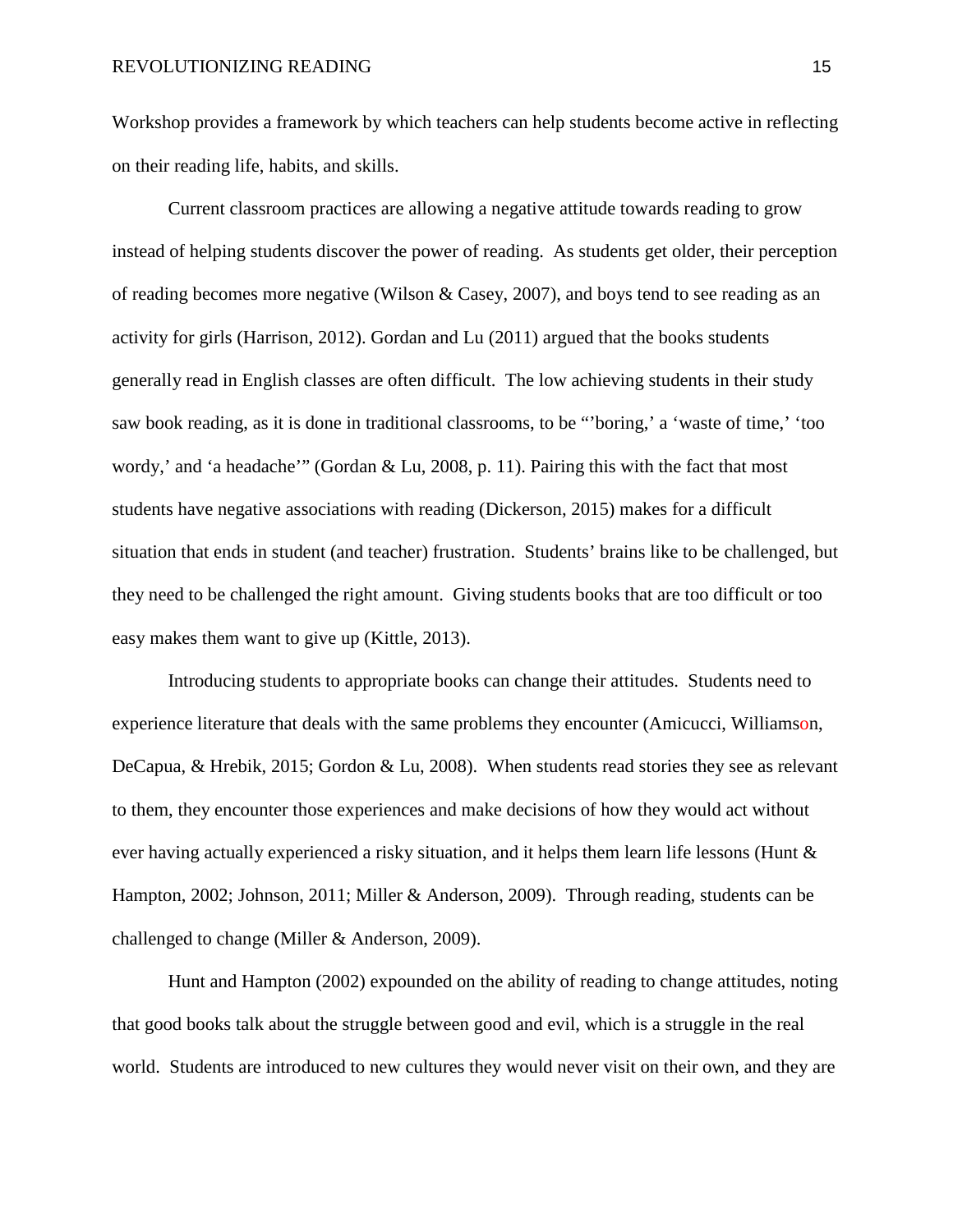#### REVOLUTIONIZING READING 16

introduced to abstract concepts like bravery and truth that can be difficult for adolescents to understand. The researchers acknowledged that fantasy is a genre that students particularly enjoy because it puts their life in perspective, which can make their problems disappear for a while and give them the sense of adventure they desire. Developing positive student attitudes towards reading can have significant benefits even outside of creating lifelong readers. Students who have a positive attitude toward reading are more likely to be successful in all subjects as well as being more likely to look for a deeper understanding of the concepts they are learning (People for Education, 2011).

Dickerson (2015) introduced a Reading Workshop model in her classroom and found that students read more in her English class than any other in high school; she witnessed the change in attitudes as half of her students responded on a survey that they wanted independent reading time in class every day. In that same survey, 48% of Dickerson's students claimed to love independent reading, and only 2% claimed to hate it. The majority of students (77%) stated they read more in Dickerson's English class than any other English class they had taken. When asked if they liked reading more after the independent reading program, 41% of students claimed to like reading more, and only 4% of students claimed to like reading less.

In addition, Dickerson's research survey (2015) asked students to express skills they felt the independent reading program had helped them develop, and over 50% of students claimed to have gained skills such as a better vocabulary, the ability to focus, the skills of responsibility, the realization that their problems are not as big as they thought they were, and the ability to understand others' problems. One significant change Dickerson noted was the connections she built with students and the sense of community that was created. By developing closer relationships with her students, she observed a decline in her classroom management problems.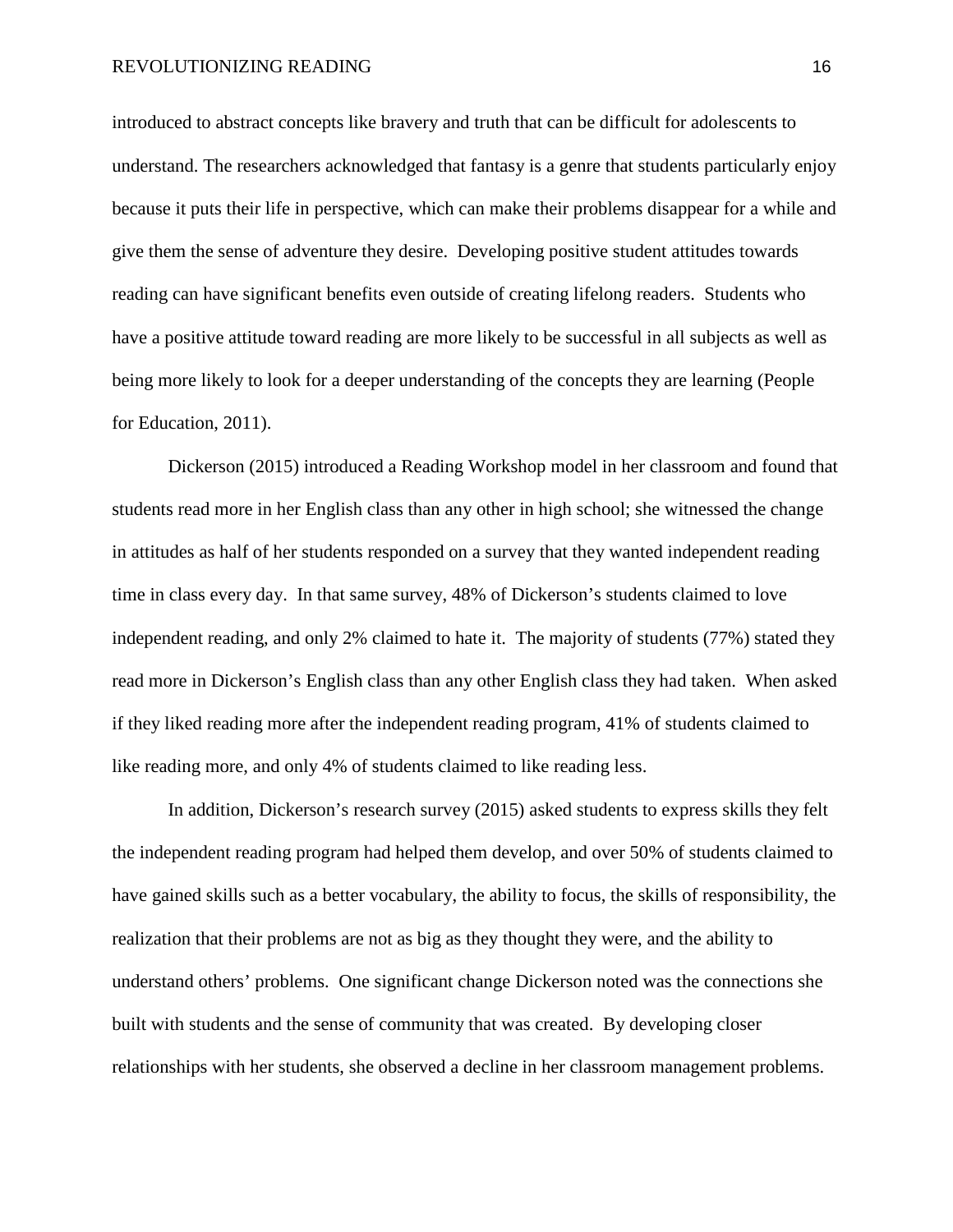A Strommen and Mates (2004) study similarly recognized the importance of establishing a reading community. This study interviewed older children and teens to discover what made students love (or not love) reading. The researchers discovered that in order for students to become readers, they needed to see themselves as participants in a reading community. This means that students are able to discuss their books with others who love to read, students are encouraged to read for leisure, they have access to variety of reading material, they have good memories of reading, and they read a lot. As Dickerson (2015) found in her study, the Reading Workshop model can create this kind of reading community for students.

In addition to a better attitude towards reading, independent reading brings about other changes as well. Students who regularly read for pleasure have higher reading scores (Gallagher, 2010). When students are able to pick books that they can read with accuracy and fluency, they develop better comprehension skills (Kittle, 2013). Practicing reading - and practicing a lot makes students better at reading (Wilson & Casey, 2007). When students like what they are doing and are working in an environment, a community, with others who have similar goals, learning happens (Atwell, 1998).

To help establish a strong reading community, it is crucial that teachers understand how students perceive themselves as readers. Many students resist reading because they struggle with self-efficacy. Wangsgard (2014) asserted that students will read if they feel they have the ability to read well. Implementing certain strategies can increase self-efficacy. Wangsgard (2014) suggested teachers decide what reading strategies are needed for the student, create a learning environment that helps students feel confident and comfortable reading, and then model the reading process and the enjoyment of reading.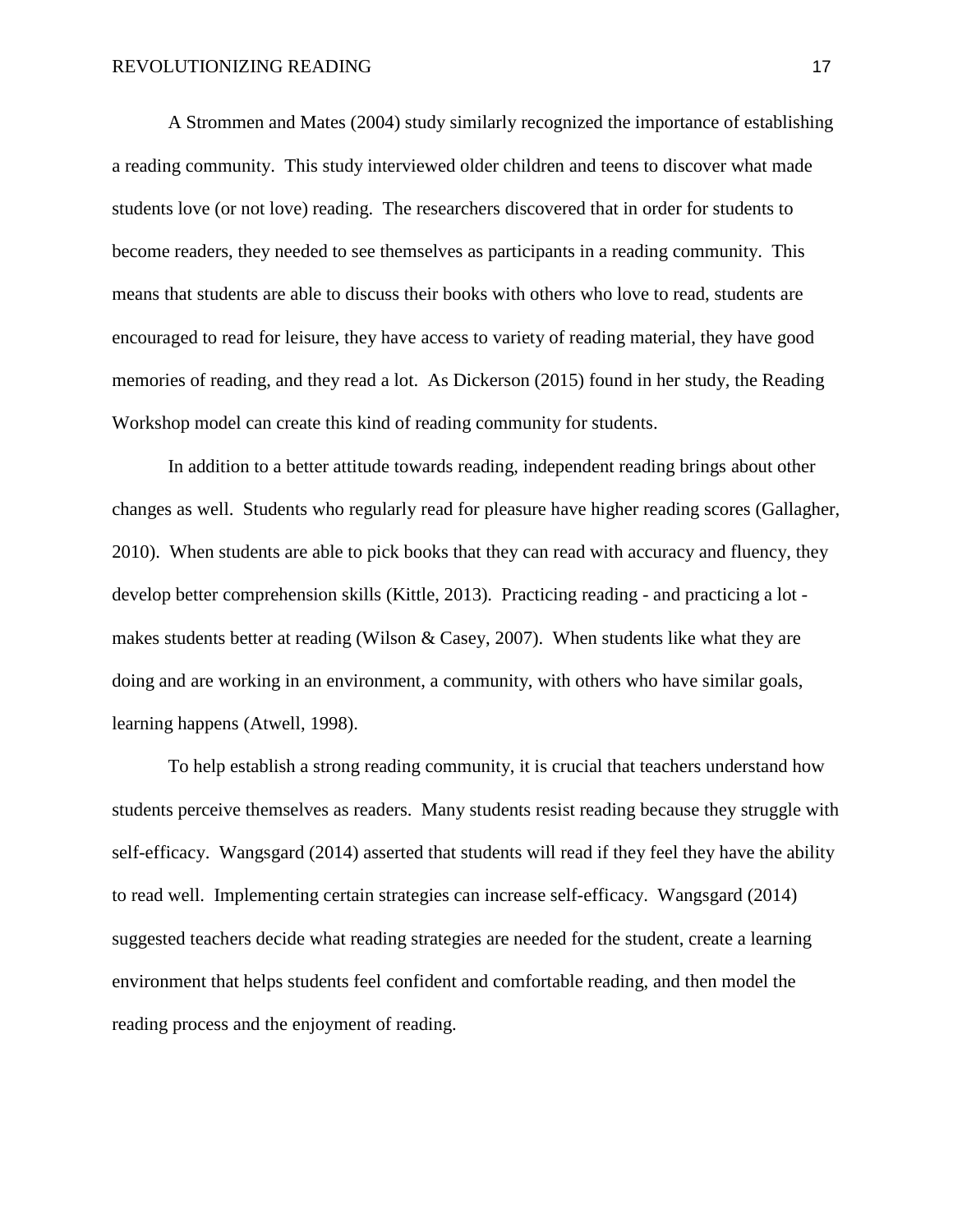Researchers also showed there is a link between a student's self-esteem and that student's reading frequency (Wilson & Casey, 2007). Wilson and Casey (2007) reasoned that if students like to read, they will read more. The student's perception of self as a reader influences the student's attitude and willingness to read. This, then, affects a student's ability to improve as a reader. If teachers allow students the option of choice in their reading and students feel safe (able to fail), they are more likely to take risks and take on more challenges. Students who believe they can be successful are more likely to be intrinsically motivated, and offering students choice in reading helps them take ownership of their learning (Johnson, 2011).

Unfortunately, many students today do not have positive self-esteem with reading. Students who have struggled with reading in the past tend to view themselves as poor readers and believe they will fail (Wilson & Casey, 2007). Students who do not see themselves as readers are difficult to persuade to read and to see the benefits of learning (Gulla, 2012). Gulla (2012) observed a Freshmen English classroom that employed a Reading Workshop model. This classroom had the lowest-scoring  $9<sup>th</sup>$  grade students in an urban vocational high school. In her research, Gulla emphasized how independent reading changed the student's perceptions of both reading and themselves in the classroom she observed for her study: students began to see themselves as readers, not as being forced to read. The Reading Workshop model helped establish a community in the English classroom, and students turned into readers who saw themselves as readers. One student that was observed credited his Freshmen English class as a major reason for why he graduated high school.

It is important to create a classroom atmosphere where students can reflect on their perceptions of themselves as readers. To help students transform their perceptions, students need to feel supported and to feel like they can make mistakes (Wilson & Casey, 2007). Some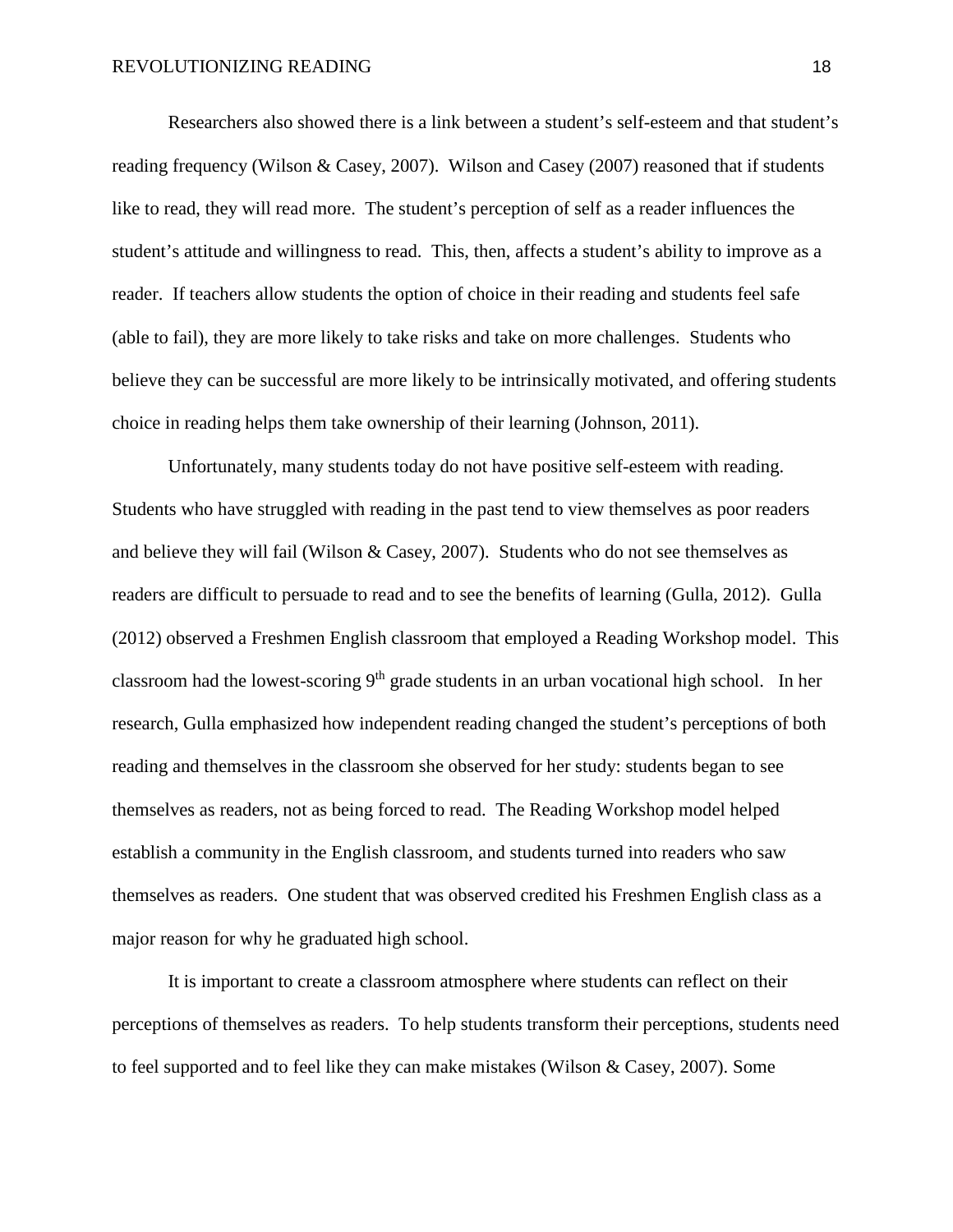students have been reluctant readers and avoiding reading for years, so for some students, seeing progress within one year is difficult. It might take them several years in a program before any real growth is seen (Lee, 2011).

Young Adult Literature (YAL) can also help change students' perceptions of themselves as readers. YAL helps create students who are lifelong readers. Therefore, a teacher's perception of YAL and a teacher's recommendations - or lack thereof - plays a big part in if a teacher is encouraging readers or losing readers. YAL pulls readers into the story as students are often able to relate to the stories and learn from this; this often does not happen in traditional classrooms, though, as readers are seeking information for another time, like a test, which limits their ability to engage with the assigned reading (Johnson, 2011).

It is important that teachers help students to develop positive perceptions of themselves as readers. Because books can make people feel things, they help teach important lessons about what is valuable in life, such as why selfishness is wrong or why friendships are important (Hunt & Hampton, 2002). Johnson (2011) claimed, "Adolescence is a pivotal time in a person's development. The changes teens experience determine much about who they are - their work ethic, interests, self-esteem, morality - and who they become. This, in turn, shapes our society" (p. 173). Miller and Anderson (2009) stressed that all teachers need to believe that all students can become readers. Developing positive perceptions of students as readers begins with a teacher believing it is possible.

Reading is important and offers benefits for students not only academically, but it can also benefit them on a personal level for a lifetime, helping to challenge them to think deeply about the world around them. Many teachers advocate for the success they have experienced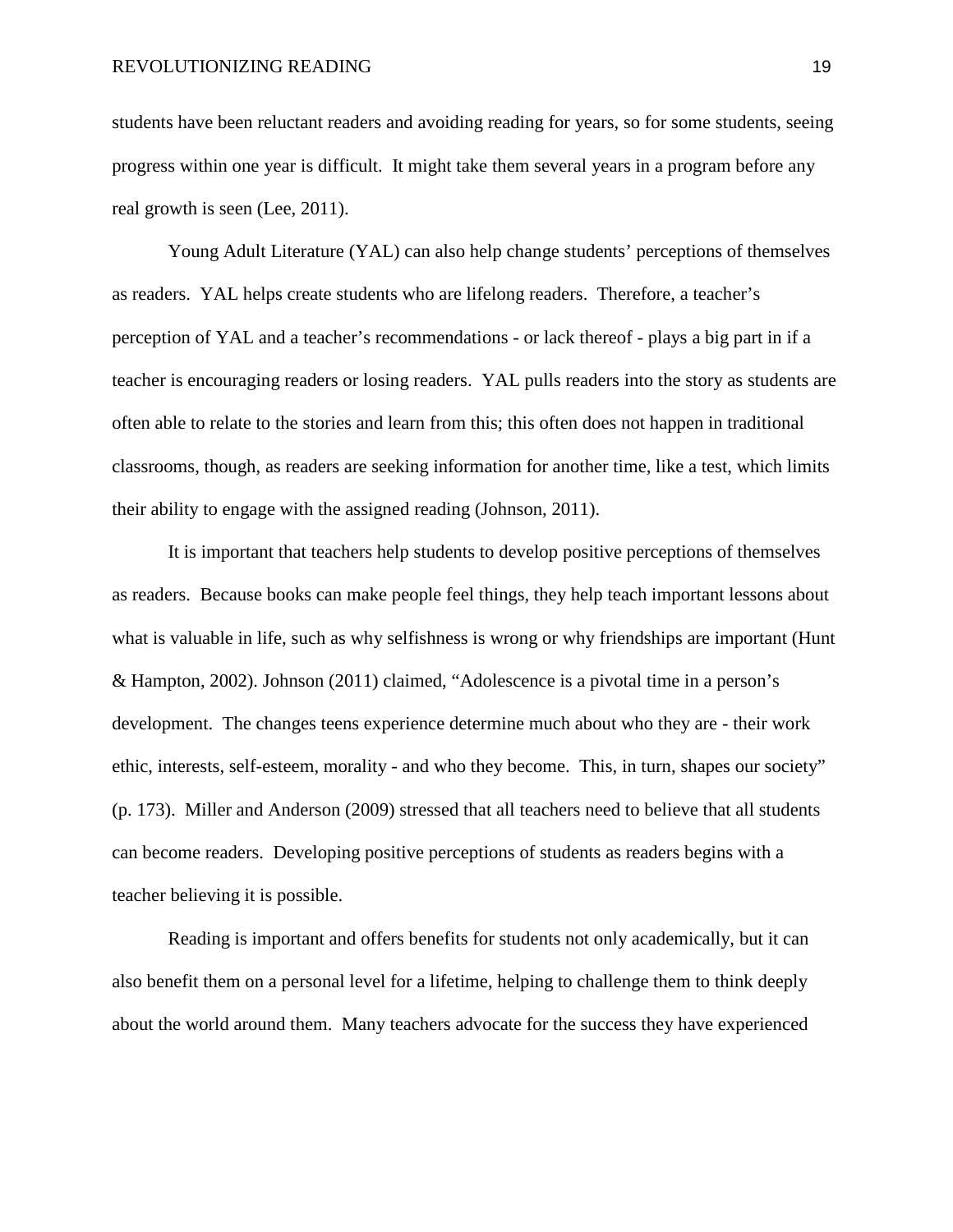from Reading Workshops in their classrooms; however, much of their research is based on limited evidence.

#### **Methods**

 Previous researchers asserted that independent reading has numerous benefits for students that can last a lifetime; one of those benefits is the possibility of creating lifelong readers. This study sought to determine the effect that a Reading Workshop program can have on independent reading of high school students. While previous studies offered limited evidence on the success of Reading Workshop, this study sought to provide insight into the extent of how a Reading Workshop can affect high school students' relationships with reading. It specifically focused on examining if there was an increase in reading, if students' attitudes towards reading changed, and if students' perceptions of themselves as readers changed throughout the course of the program.

# **Participants**

The research participants were 66 students in grade 11 in a private Christian high school in the Midwest. These students were all enrolled in an English 11 class. This is a class that all Juniors must take; it is a requirement for graduation. Fifty-two percent of the participants were female, and forty-eight percent of the participants were male.

The school was located in a rural, farming community, and students came from surrounding towns. The school had 274 students total, and 99% of the students were white.

# **Materials**

The  $11<sup>th</sup>$  grade English teacher provided students with a pre-survey and a post-survey about their reading habits through Google forms (Appendix A). The survey contains multiple choice and short answer questions that were used to determine things such as a student's independent reading habits, attitudes towards reading, and understanding of not only the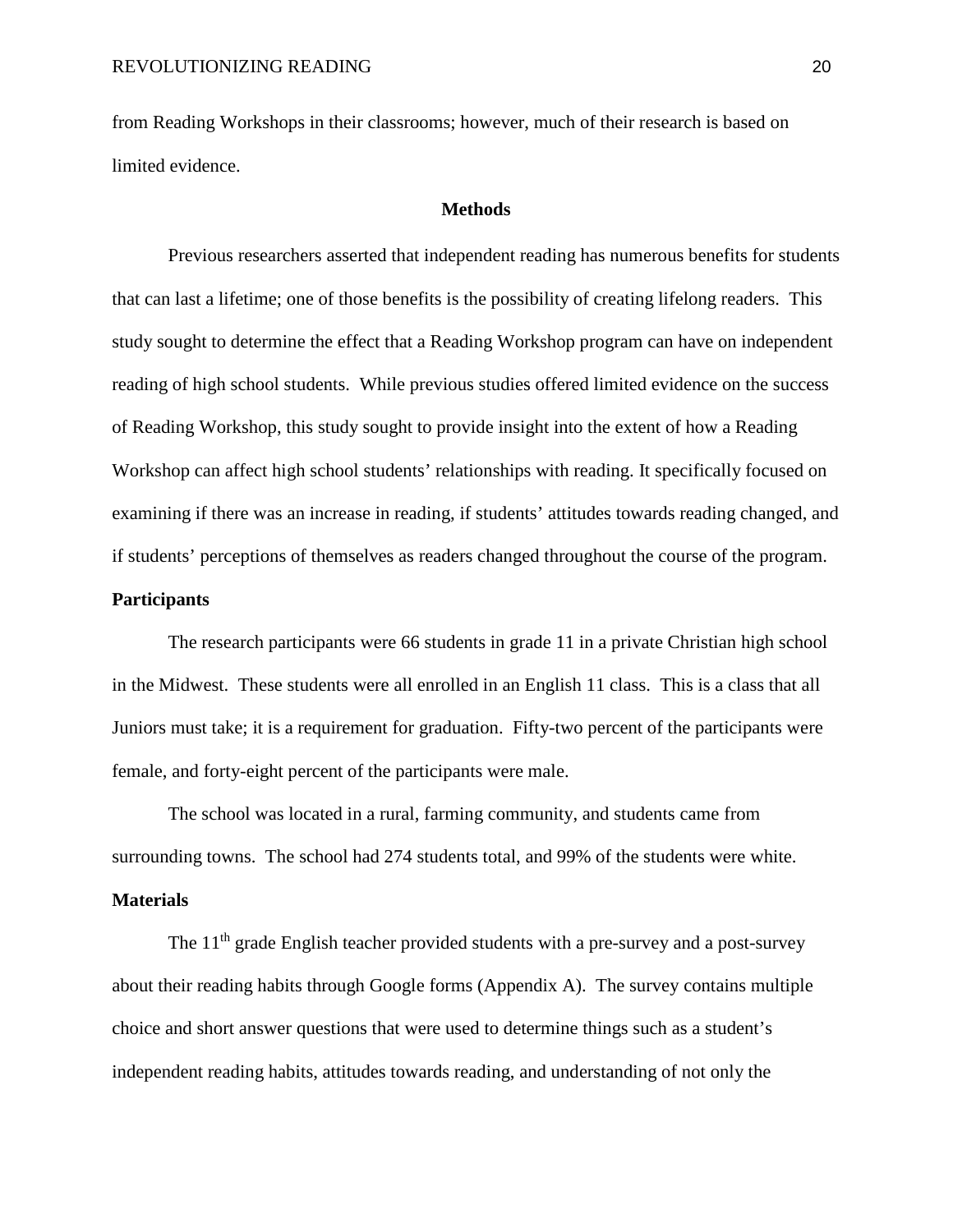importance of reading but also what makes one a good reader. The survey was created by another individual not involved in the study and was a modification of a study which Atwell (1998) gave to her students at the beginning of the year to learn more about their reading habits, interests, and perceptions.

Data on the effectiveness of the reading program was also collected by analyzing scores of students' weekly reading pages and reading rates of students. This data showed if there was an increase of reading throughout the course of the program. Additionally, conducting individual semi-structured interviews of students picked at random through a random number generator elaborated on the data from the surveys and student scores. The interviews provide a richer understanding of the effect of the reading program on students (Thomas, 2012). Finally, analysis of quarterly reading reflections from first and second quarter provided additional qualitative insight into the possible correlation between the Reading Workshop model and students' independent reading.

#### **Design**

Qualitative and quantitative research methods were used to help determine if there was a correlation between an increase in independent reading and Reading Workshop. As a way to determine the impact of a Reading Workshop model on independent reading, the pre-survey and post-survey results were compared to discover if there was a significant shift in attitudes towards reading and/or reading habits of students. The data the teacher collected over the course of the year was also analyzed to see if there were any significant changes in reading rates. Conducting interviews with eight students chosen at random and analyzing quarterly reading reflections chosen at random provided further insight into students' attitudes and perceptions of reading.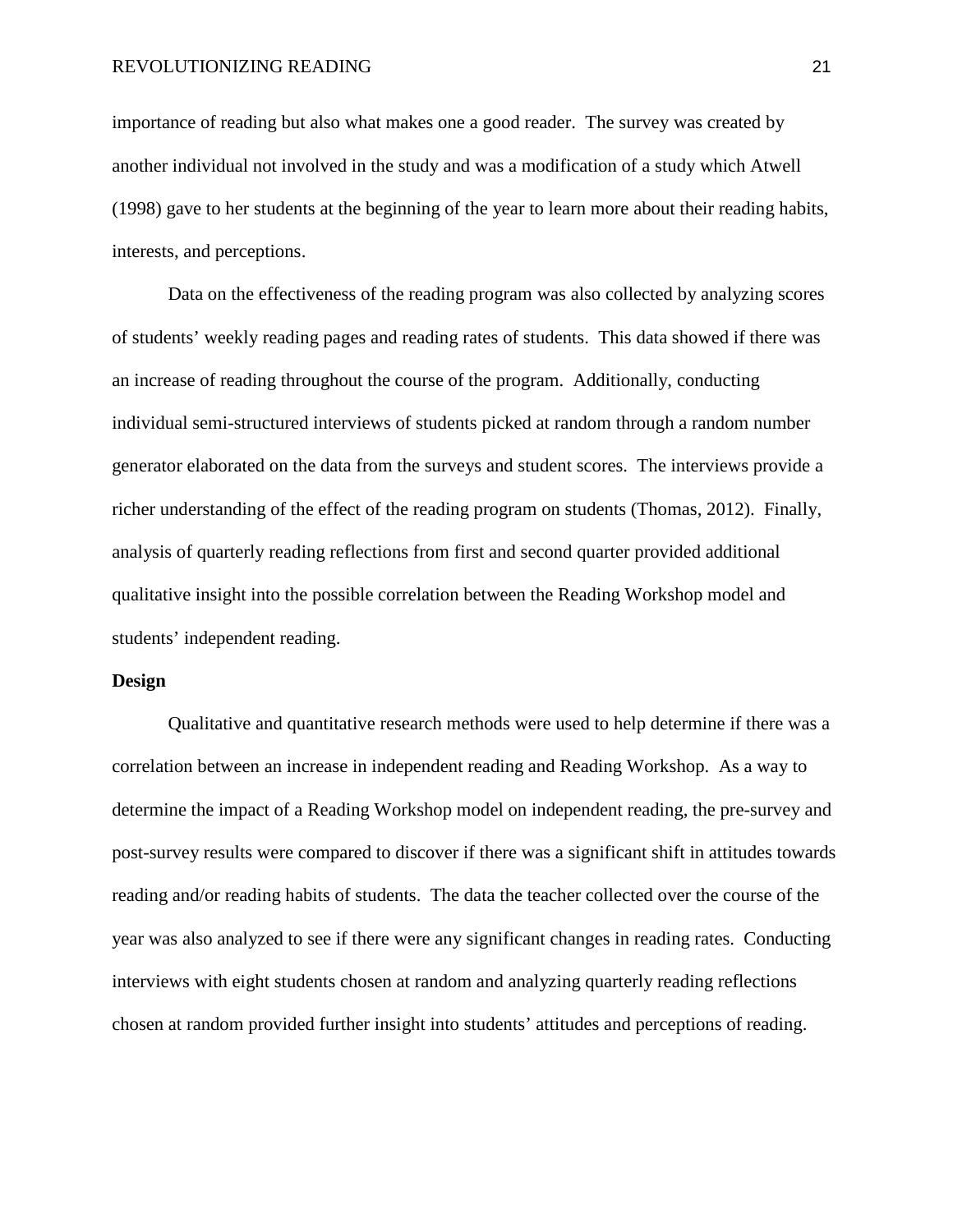### **Procedure**

The Reading Workshop model was implemented at the beginning of the year, starting with the pre-survey. Students read for ten minutes at the start of every class period, kept reading journals, wrote quarterly reading reflections, conferenced with their teacher, and recorded their reading. Eight students, chosen at random, were interviewed. The interview contained openended, semi-structured questions inquiring about students' perceptions of how the Reading Workshop program had affected their independent reading, including their attitude towards reading and changes in their perception of selves as readers. Interviews lasted around ten minutes. The interviews were recorded and transcribed to allow for coding. A sampling of quarterly reading reflections for students, chosen at random, provided further data as to affect the program had on students. In these reflections, students discussed possible growth, attitude changes, and changes in reading habits. Coding of these responses was analyzed for possible trends. The post-survey was administered in late February.

#### **Data Analysis**

 After the post-survey was taken, results were analyzed to discover the extent that the Reading Workshop model had influenced independent reading in high school students. A paired sample t-Test was used to determine if student attitudes toward independent reading changed. In addition, the interviewees' responses were analyzed for any trends regarding changes in attitudes towards reading. Quarterly reading reflections were also analyzed for trends. The analysis focused on two main areas. First, analysis focused on a section of the quarterly reading reflection where students reflected on the amount of pages they read throughout the quarter. This analysis revealed if the program had increased student reading. Second, analysis looked at the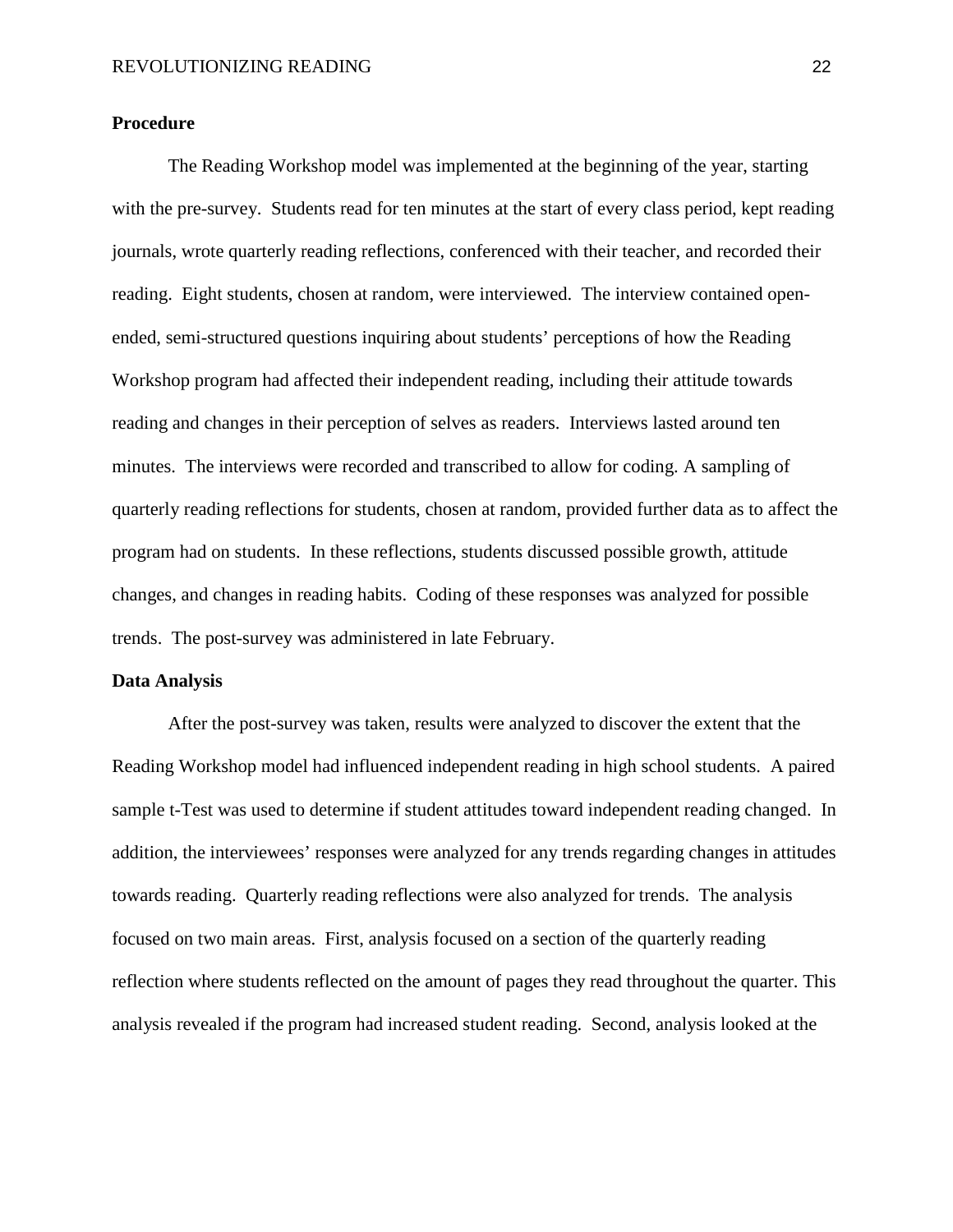short essays where students discuss if being able to make a choice in their reading had impacted them and what they had learned about themselves as readers.

Finally, to discover if students' perceptions of themselves as readers had changed throughout the program, interview answers were analyzed to find any trends or themes. Similarly, quarterly reading reflections were analyzed to discover additional insight into trends or themes concerning this research question.

#### **Results**

#### **Research Question One**

The first research question asked the following: Did the Reading Workshop model increase independent reading in high school students? In order to answer this question, the researcher conducted a pre- and post-survey to determine if there was an increase in reading. The pre-survey question asked, "How many books would you say you've read in the past year?" The post-survey question asked, "How many books would you say you've read so far this year?" The overall results are displayed in Figure 1. Results for answers from girls can be found in Figure 2, and the results for answers from boys can be found in Figure 3.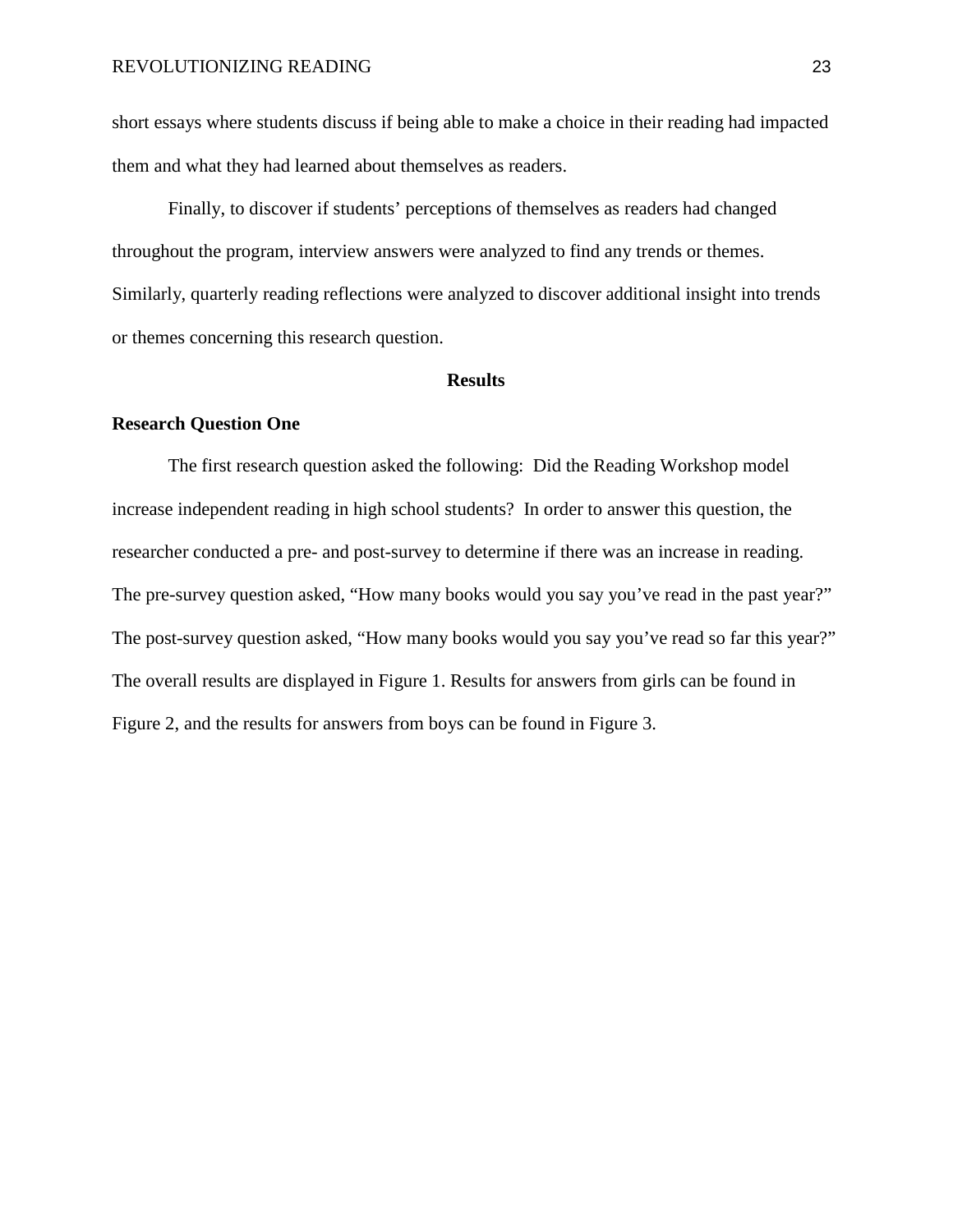

<span id="page-32-0"></span>*Figure 1.* Bar graph showing results for "How many books would you say you've read in the past year?"



<span id="page-32-1"></span>*Figure 2.* Bar graph showing results of how girls answered survey question, "How many books would you say you've read in the past year?"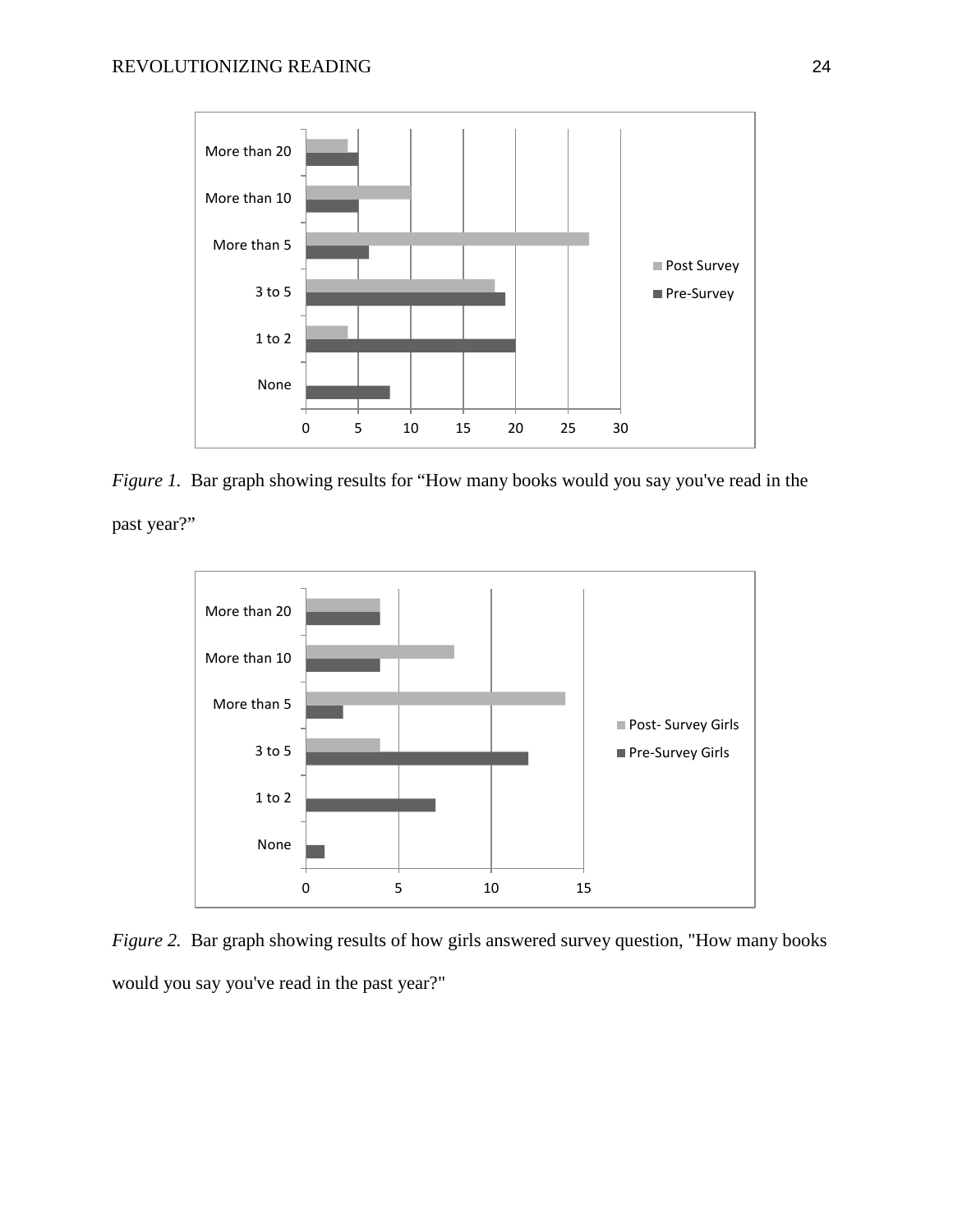

<span id="page-33-0"></span>*Figure 3.* Bar graph showing results of how boys answered survey question, "How many books" would you say you've read in the past year?"

Figure 1 shows that while eight students had read no books the year before the program started, all students claimed to have read at least one book after the implementation of the reading program; in fact, twenty-seven students claimed to have read more than five books in the five full months the reading program was in place. The researcher conducted a T-test; the results can be found in Table 1.

Table 1

|          | Mean   | Variance | Number of    |            | df | Sif. (2-tailed) |
|----------|--------|----------|--------------|------------|----|-----------------|
|          | (M)    | V)       | Observations |            |    | (p)             |
| Before   | 1.9206 | 2.8730   | 63           |            |    |                 |
| Reading  |        |          |              |            |    |                 |
| Workshop |        |          |              |            |    |                 |
| After    | 2.8730 | 0.9514   | 63           |            |    |                 |
| Reading  |        |          |              |            |    |                 |
| Workshop |        |          |              | $-11.9385$ | 62 | 1.9989          |

*Books Read t-Test Results*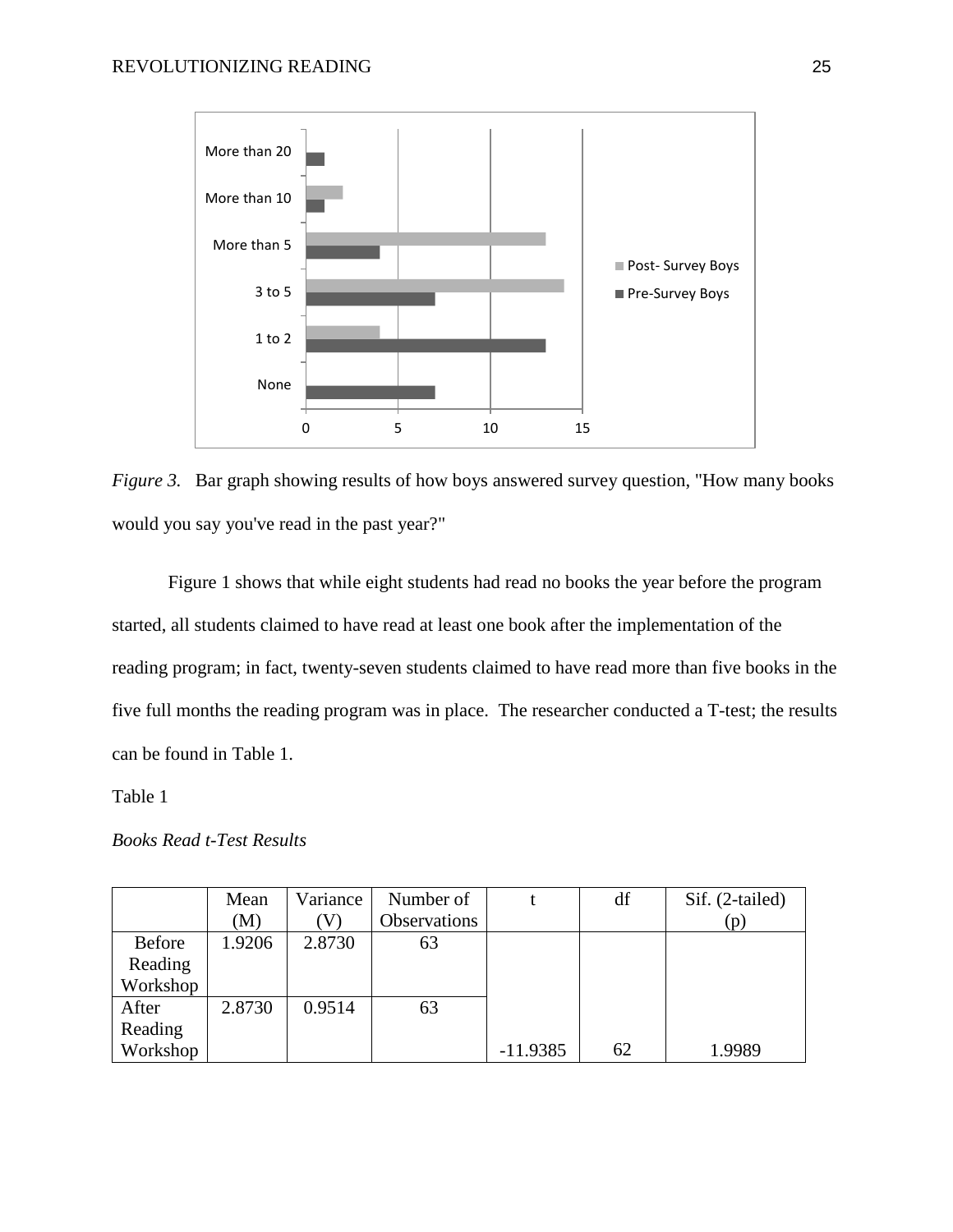The results (see Table 1) suggested there was a statistically significant difference in results of the pre-survey for how many books students have read in the last year ( $M = 1.92$ ,  $V =$ 2.87) and the results of the post-survey ( $M = 2.87$ ,  $V = .95$ ); t(62) = -11.94, p = 1.999. M is the mean (or average) of answers, and V is the variance, which shows how widely the answers varied. Each answer on the survey was given a number 0-5 to represent the answer. The means between the two groups increased by about one level. The t-test results found the increase of the books read to be statistically significant because the p value, which is the t Critical two-tailed results (1.9989), was larger than the t value (-11.9385). The increase in the amount of reading students had done was found to be statistically significant, suggesting that participating in a Reading Workshop program affects the number of books read, specifically indicating that more books are read when students are involved in a Reading Workshop program.

Similarly, another question on the pre- and post-survey asked, "Outside of school, how often do you read for pleasure?" The overall results are shown in Figure 4. Results showing responses from girls can be found in Figure 5, and results showing responses from boys can be found in Figure 6.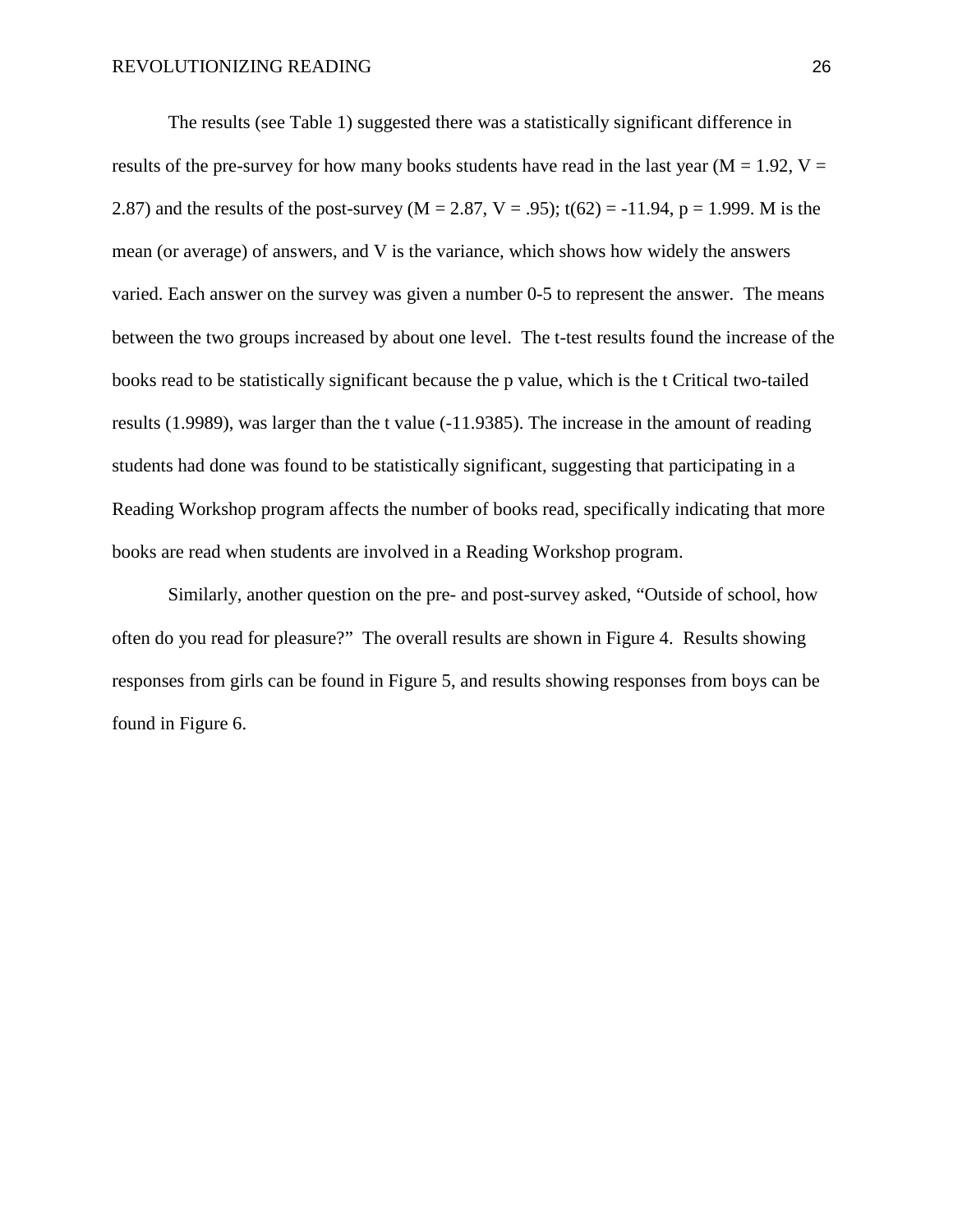

<span id="page-35-0"></span>*Figure 4:* Bar graph showing results for "Outside of school, how often do you read for pleasure?"



<span id="page-35-1"></span>*Figure 5.* Bar graph showing results for girls' answers for how often they read for pleasure.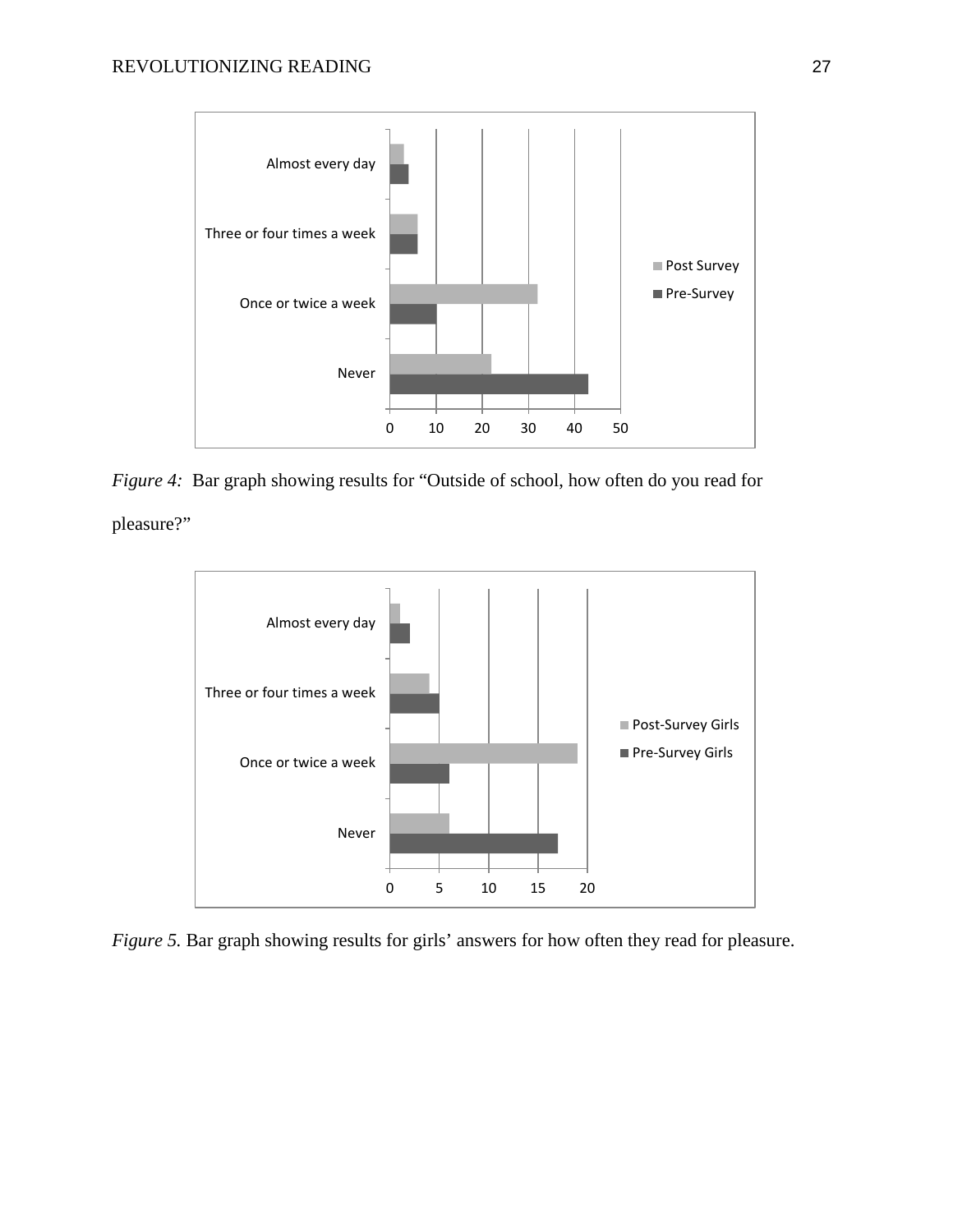

<span id="page-36-0"></span>*Figure 6.* Bar graph showing results for boys' answers for how often they read for pleasure.

While the pre-survey results in Figure 4 shows that over forty students never read outside for pleasure, only twenty-two answered the same on the post-survey with the majority of students answering they read once or twice a week for pleasure. The researcher conducted a ttest; the results can be found in Table 2.

Table 2

*Reading for Pleasure t-Test Results*

|               | Mean   | Variance | Number of    |           | df | Sif. (2-tailed) |
|---------------|--------|----------|--------------|-----------|----|-----------------|
|               | (M)    |          | Observations |           |    | (p)             |
| <b>Before</b> | 0.5397 | 0.8331   | 63           |           |    |                 |
| Reading       |        |          |              |           |    |                 |
| Workshop      |        |          |              |           |    |                 |
| After         | 0.8413 | 0.6196   | 63           |           |    |                 |
| Reading       |        |          |              |           |    |                 |
| Workshop      |        |          |              | $-4.5456$ | 62 | 1.9990          |

The results (see Table 2) indicated that there was a statistically significant difference in results of the pre-survey for how often students read for pleasure ( $M = .54$ ,  $V = .83$ ) and the postsurvey ( $M = .84$ ,  $V = .62$ ); t(62) = -4.55, p = 1.999. The responses were given a number 0-3 to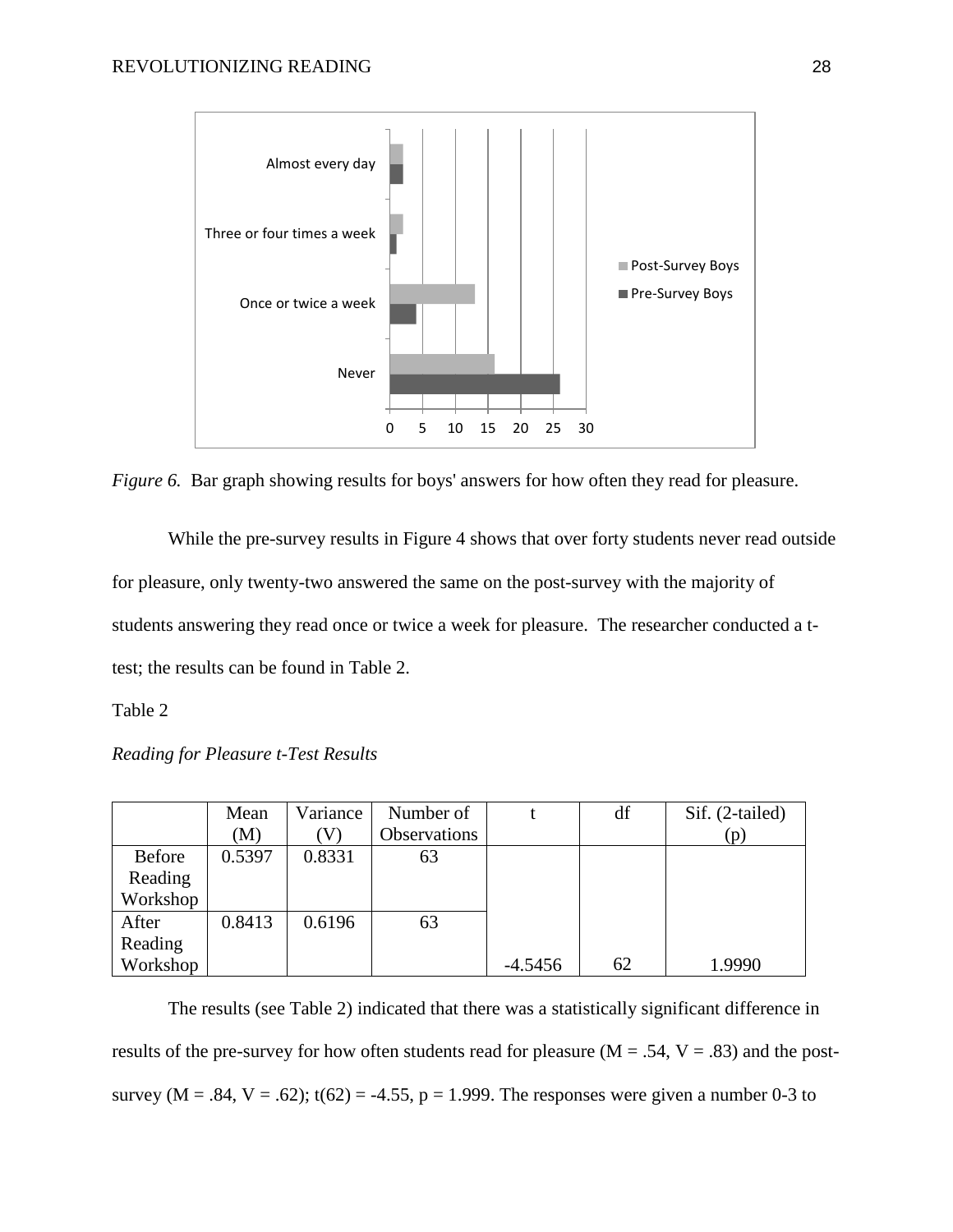match each possible answer. The mean increased by 0.3. The t-test results were found to be significant because the p value  $(1.9990)$  was larger than the t value  $(-4.5456)$ . These results suggested a Reading Workshop program affected time spent reading for pleasure. The results specifically showed that students involved in Reading Workshop spend more time reading for pleasure.

The researcher also analyzed the quarterly reading reflections of eight students first quarter and eight different students second quarter. Each quarter, four of the reflections came from boys, and four of the reflections came from girls. The average reading rate was 89 pages a week; on average, students read 91 pages a week that quarter. In quarter 2, the average of eight different students' reading rates was 103 pages a week, and students read 107 pages a week on average. Not only did students, on average, meet their reading rate goals, but there was an increase in reading between quarter one and quarter two. The researcher performed a t-Test assuming unequal variances to see if the increase of average pages read each week was statistically significant; the results can be found in Table 3.

Table 3

|          | Mean | Variance | Number of    |           | df | Sif. (2-tailed) |
|----------|------|----------|--------------|-----------|----|-----------------|
|          | (M)  |          | Observations |           |    | (p)             |
| Before   | 90.5 | 426.29   | 8            |           |    |                 |
| Reading  |      |          |              |           |    |                 |
| Workshop |      |          |              |           |    |                 |
| After    | 107  | 1642     | 8            |           |    |                 |
| Reading  |      |          |              |           |    |                 |
| Workshop |      |          |              | $-1.0262$ | 10 | 2.2281          |

*Reading Rate t-Test Results*

The results (see Table 3) suggested there was a statistically significant difference in the pages students read in quarter one ( $M = 90.5$ ,  $V = 426.29$ ) and the pages read in quarter two (M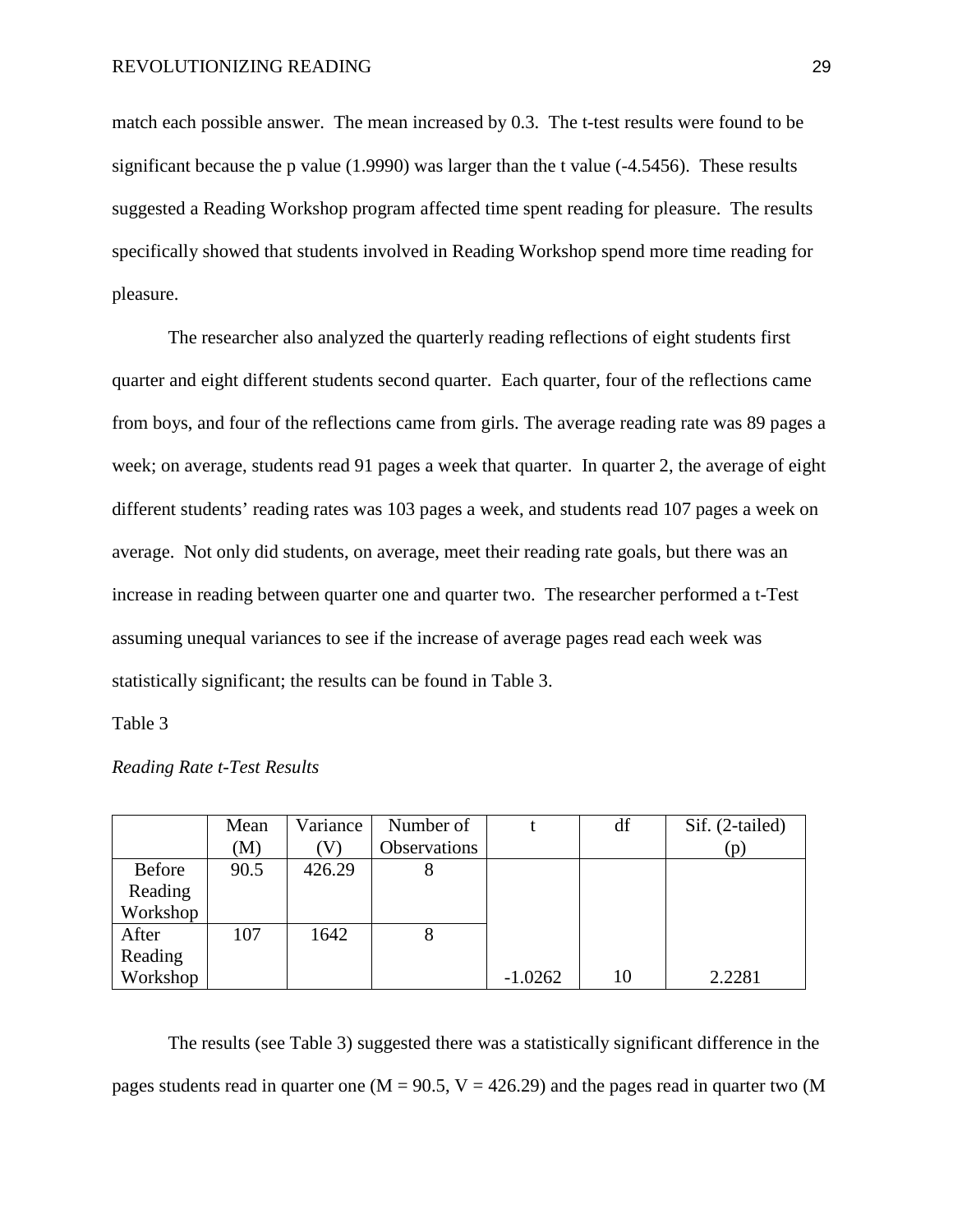$= 107$ , V = 1642); t(10) = -1.03, p = 2.23. The average pages read a week between the quarters increased 16.5 pages a week. Because the p value result in the t-Test (2.2281) was greater than the t value (-1.0262), the results were considered to be statistically significant, suggesting that students in a reading workshop program increase the amount of pages they read each week.

In addition, the survey asked students about their knowledge of authors. The results can be found in Figure 7.



<span id="page-38-0"></span>*Figure 7.* Bar graph showing results for "Who are your favorite authors?"

In the pre-survey, 33 students answered that they did not have a favorite author, and fifteen different authors were named. In the post-survey, only eighteen students claimed to not have a favorite author, and fifty-seven different authors were named. While participating in the Reading Workshop, students' abilities to name favorite authors increased.

#### **Research Question Two**

The second research question addressed the following question: Did the Reading Workshop model impact students' attitudes towards independent reading? The researcher interviewed eight students to answer this question. All of the eight students who were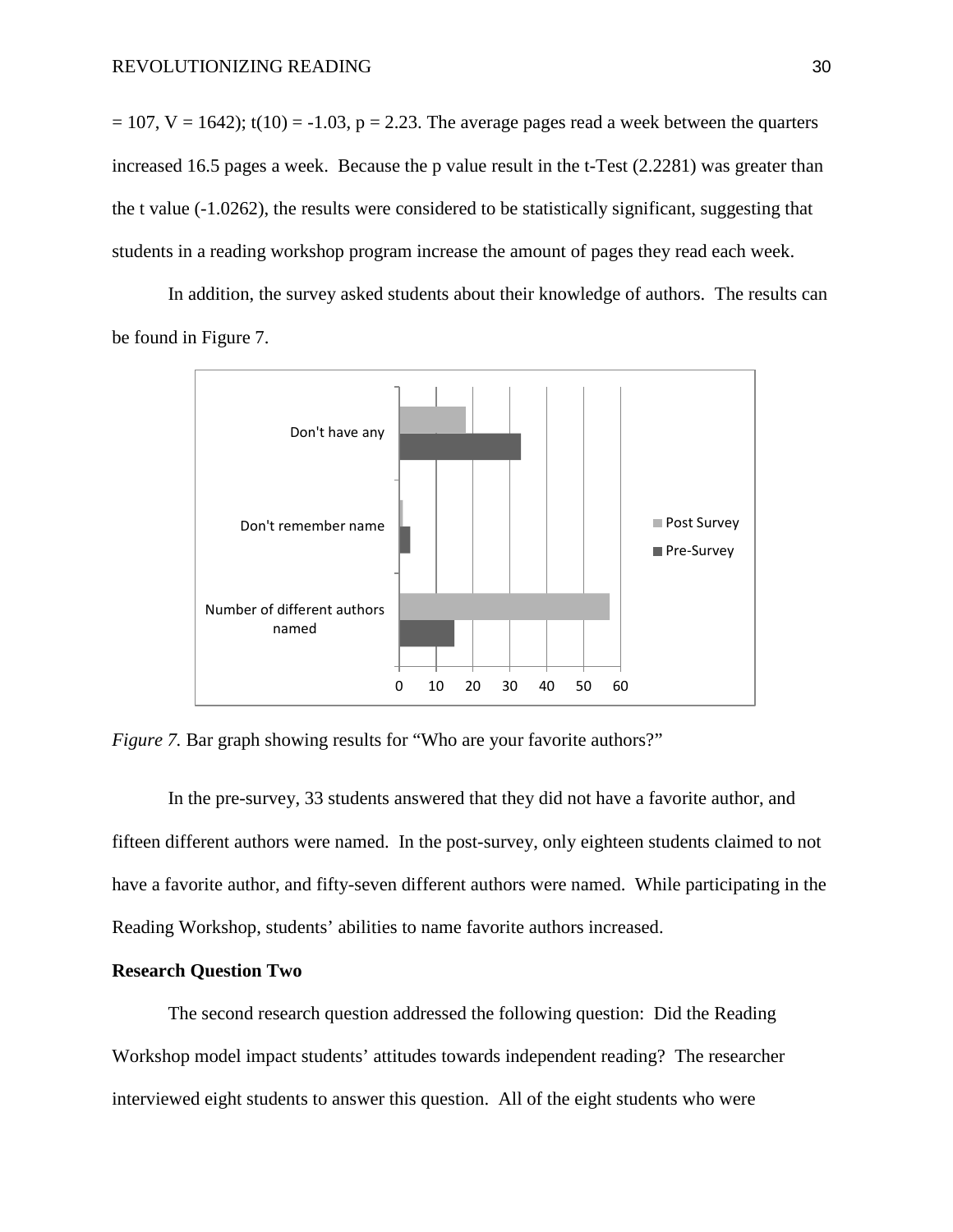interviewed claimed to like the Reading Workshop model. Student A claimed, "I really like [the Reading Workshop model]. I mean it gets kids into books, which is always a good thing. I mean if we didn't have it, I don't think anybody would really be reading books other than those who really enjoy it." Similarly, Student B stated, "I like it. It's a lot nicer than reading books that you might not like." Finally, Student C remarked, "I kind of like reading the ten minutes right before class; it's kind of nice to sit down for a little bit and like relax." Each of these students, and the other five students interviewed, shared positive feelings towards the program. The most common reasons students mentioned for why they enjoyed the Reading Workshop model included that it allowed students to read more, helped students learn to like reading, got students involved in books when they would otherwise not be, provided students a way to relax without technology, and was based on an individual's choices and goals. Each of these reasons was mentioned by two students.

When asked about the requirement of reading two hours a week, five of the students said they thought two hours was a good amount; two of the five students also voiced concern about meeting their reading goals during especially busy weeks. Student A expressed, "I think it is good. It is definitely a challenge sometimes, but it is definitely a good goal for us to try to reach each week." Student D shared a similar sentiment explaining, "I think it is a fair goal because, yeah, if you just read like five minutes a week, you probably won't be interested at all [in reading]."

On the other hand, a main concern that was voiced by five students – with two students having noted the benefit of the goal – was the fact that two hours can be hard to meet during a particularly busy week. Student E expressed this concern by saying, "It's usually fine. Sometimes it gets busy if you're in a lot of, like, sports or other extracurricular activities, but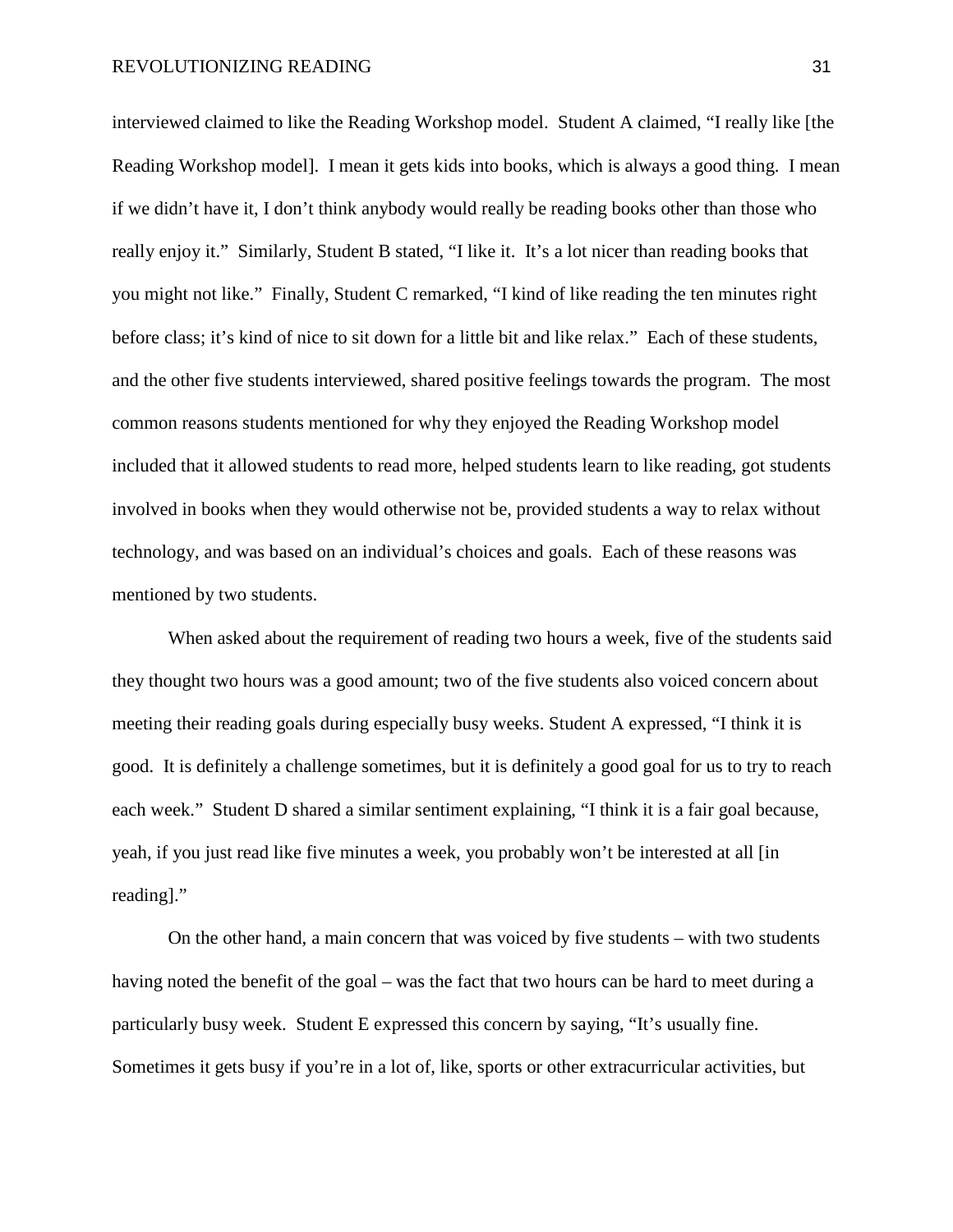usually I can finish it in a weekend or something." Although the students expressed some concern about the reading requirement when busy, most acknowledged that the expectation was reasonable and doable.

When students discussed how their perceptions of English class had changed, only two students claimed that their perception had not changed; while the majority of interviewed students claimed to like class more, stating it was more fun, while also acknowledging that they had learned more in this English class about literature than in past English classes. These sentiments are summed up by a response given by Student E: "It makes it more fun, I think, because you get to spend more time reading books you like and just discussing them and writing about them."

All of the students claimed that they believed it was important to be a reader because reading helps build important skills and increases knowledge of the world. Student E noted, "I think you use reading in every part of life. No matter what job you go into, you're going to need to have good reading skills." Student A claimed, "You can gain valuable knowledge from books rather than sitting on your phone all day and just going mindlessly through apps." Similarly, Student B discussed, "It uses, like, more of your brain to think about it and comprehend it instead of just, you know, being told it." Finally, Student D elaborated on how visualization skills are improved. Although each student expressed the importance of reading for different reasons, they were unanimous in their decision that being a reader is important.

Each student shared lessons learned from independent reading books read during the program. Student F stated, "All the books I've read are about, like, people who have a hard life, and so then it helps me realize that not everything comes so easily like it seems to in northwest Iowa." Similarly, Student G discussed how "there are always going to be hard times that you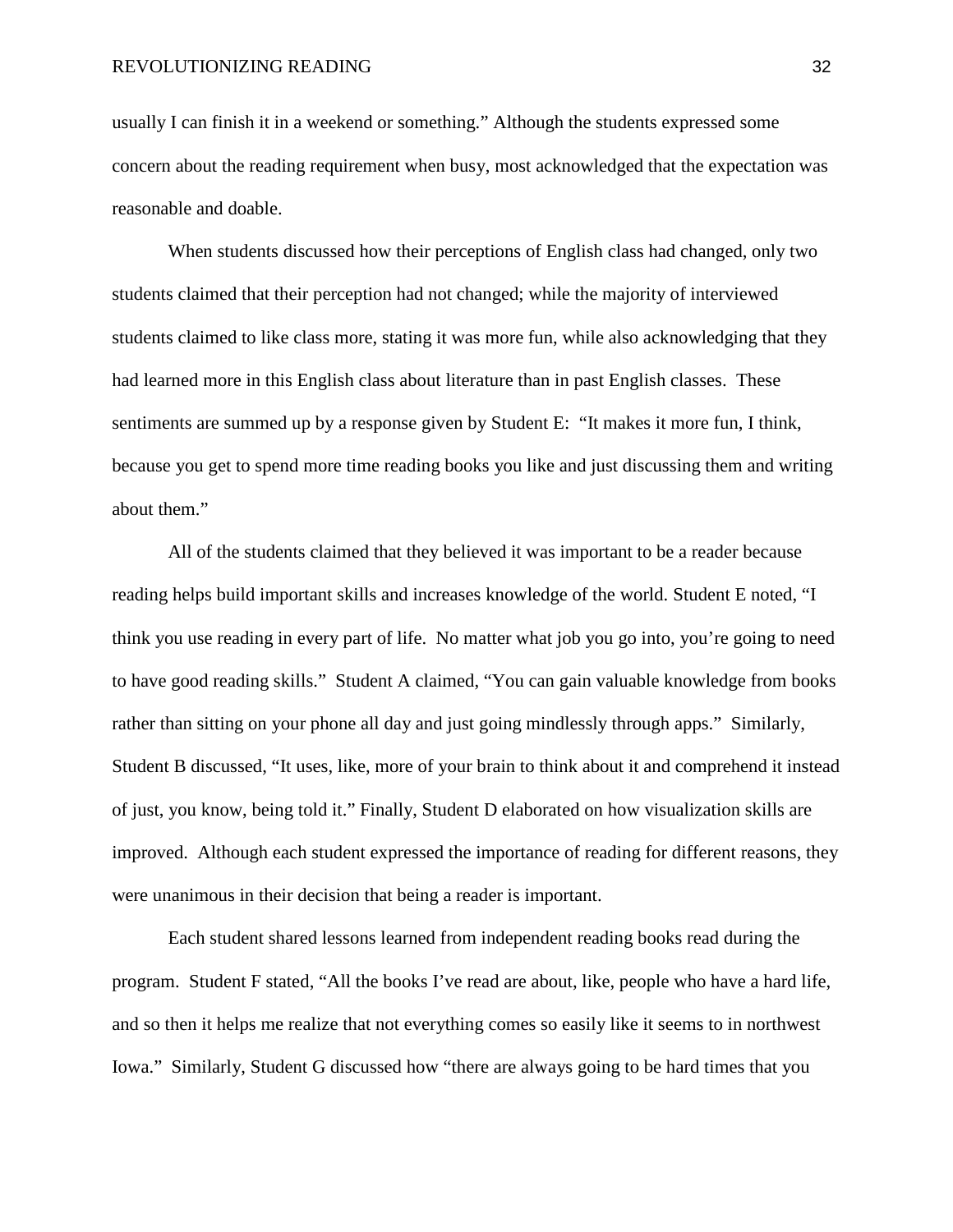have to get through." Student H reflected, "You shouldn't trust everybody around you because some people lie." A common theme students discussed focused on how everyone has struggles and how to deal with the hard times and stand up for what you believe in.

The researcher also analyzed eight reading reflection essays from quarter one that discussed if choice in reading matters to students. The researcher discovered several themes, which can be seen in Figure 8.



<span id="page-41-0"></span>*Figure 8.* Bar graph showing results for "Does Choice Matter?"

In their reading reflections, all eight students claimed that choice in reading mattered to them, noting that choosing their own books created more interest and led them to read more. Student I argued, "The books you read affects your entire experience with reading. When we get to choose the book we read, we are choosing what we are getting ourselves involved in." Student J further expressed this idea:

Picking a book that perks your interest gives you more motivation to read that book. It makes the reader not want to put the book down when it's getting intense or really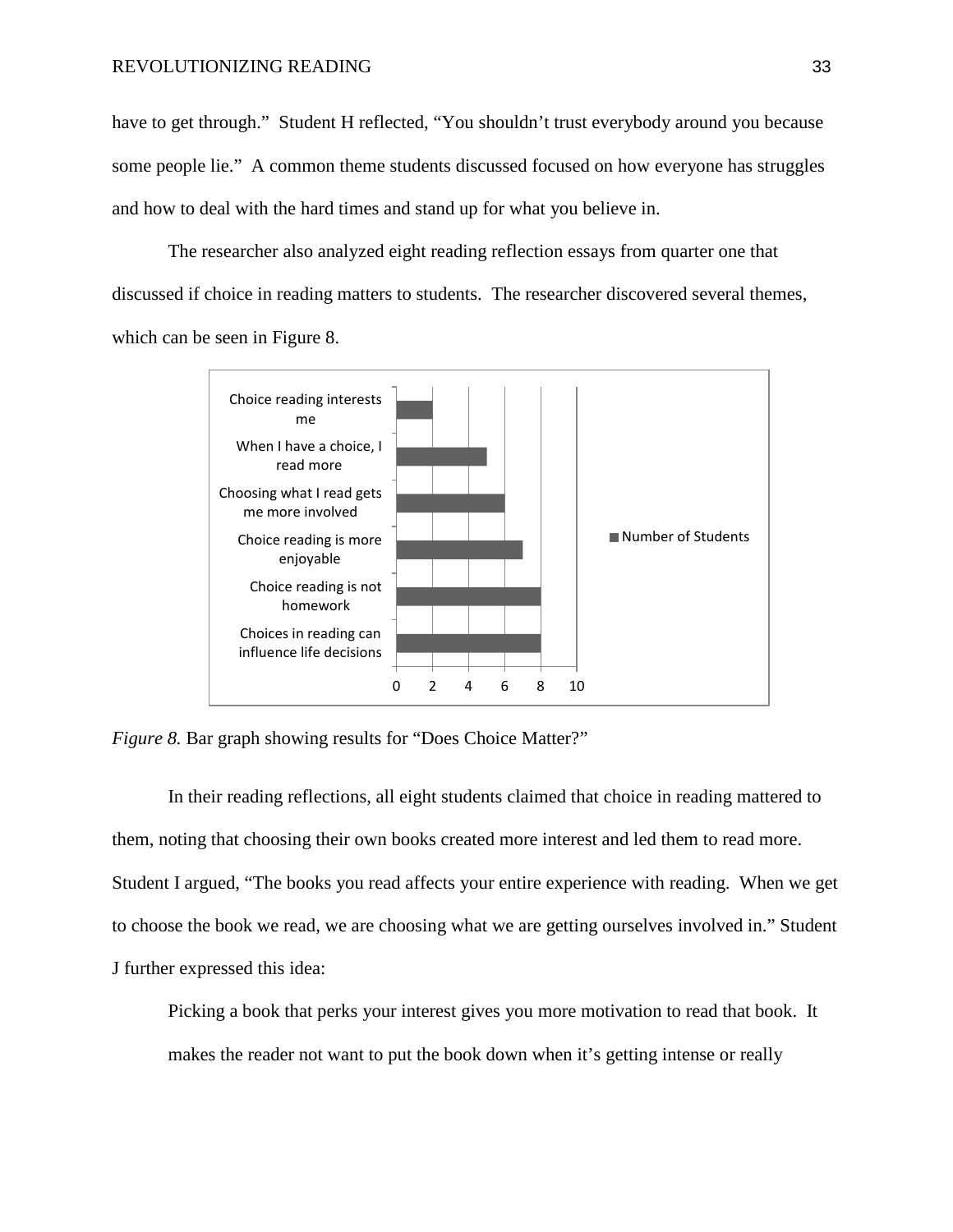relatable in some way. If I can relate my life to a book, I think that I would want to keep on reading it and pick books that draw me and my interests in.

Answers like these support the conclusion that it is important for students to have choice in what they read.

Additionally, the majority of the students claimed one of the biggest benefits of choice was that it got them more involved in the reading process. Students also found reading was more enjoyable when they had some choice, noting that when the teacher picks books for the whole class it becomes homework and unenjoyable. Student K touched on this by asserting, "When it's assigned by the teacher, it feels like homework… [If we can pick our own books] it becomes enjoyable and we will get lost in the book." Student L elaborated saying, "When I am forced to read something that I do not like it, it often does not have a lasting effect. I have not been a big fan of reading, but now that I get to choose the books I am reading, I can choose something I can enjoy." A common theme in the reading reflection was that choice created more opportunity for engagement in reading.

The final theme the researcher found in student answers was that students believed that picking their own book was important because reading can influence life decisions. Student M discussed this idea by recognizing, "Books not only relate to a reader's life but can teach life lessons." Student I, pondered the importance of reading choices, noting that a student's current choice in reading will impact what and if a student will read in the future.

#### **Research Question Three**

The third and final research question that the researcher asked was as follows: Did the Reading Workshop model change students' perceptions of themselves as readers? To answer this question, the researcher looked at the pre- and post-survey results on the question, "Do you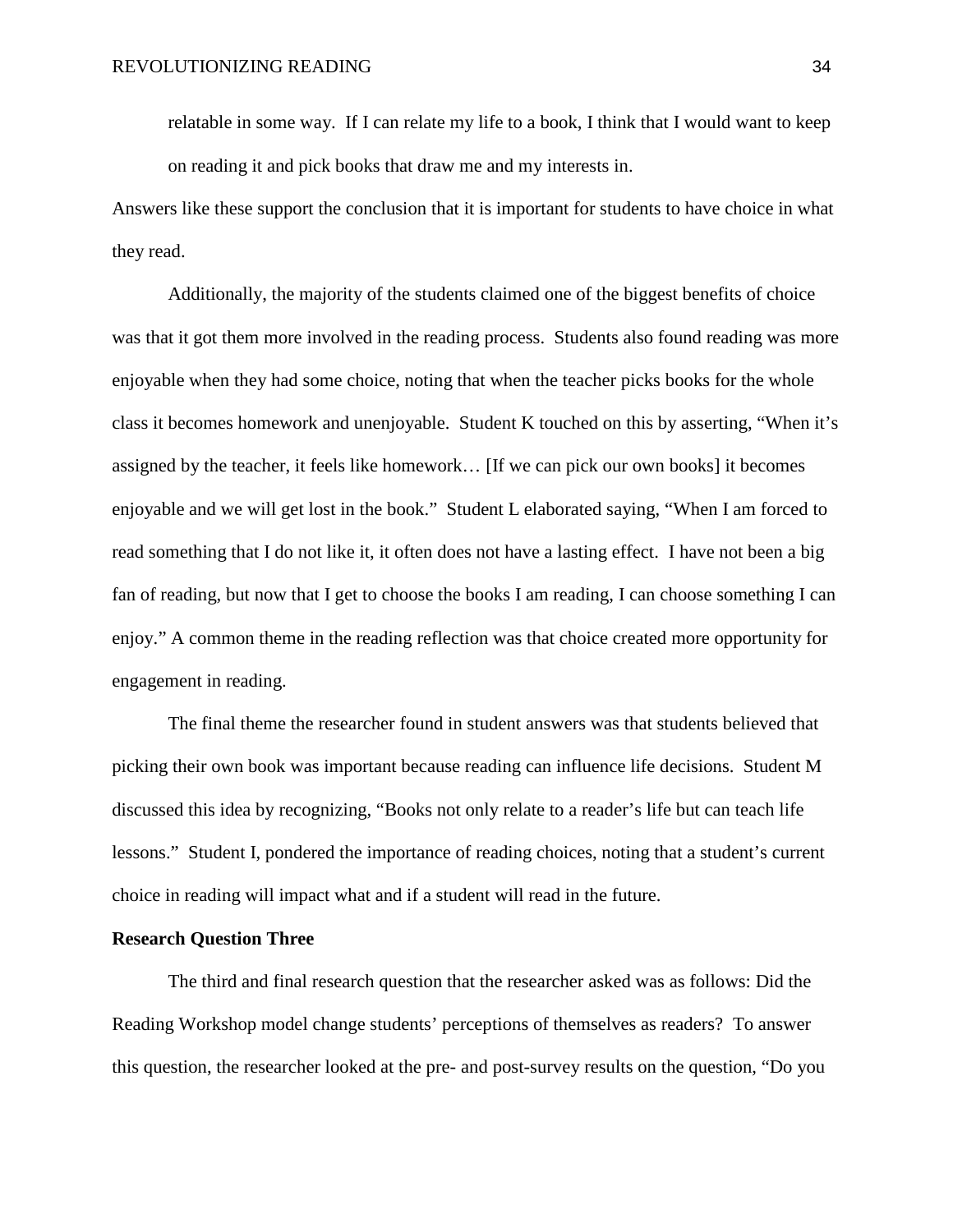consider yourself to be a reader?" The overall results of the survey are found in Figure 9. The results showing girls' responses can be found in Figure 10, and the results showing boys' responses can be found in Figure 11.



<span id="page-43-0"></span>*Figure 9:* Bar graph showing results for "Do you consider yourself to be a reader?"



<span id="page-43-1"></span>*Figure 10.* Bar graph showing girls' responses as to whether or not they consider themselves to be readers.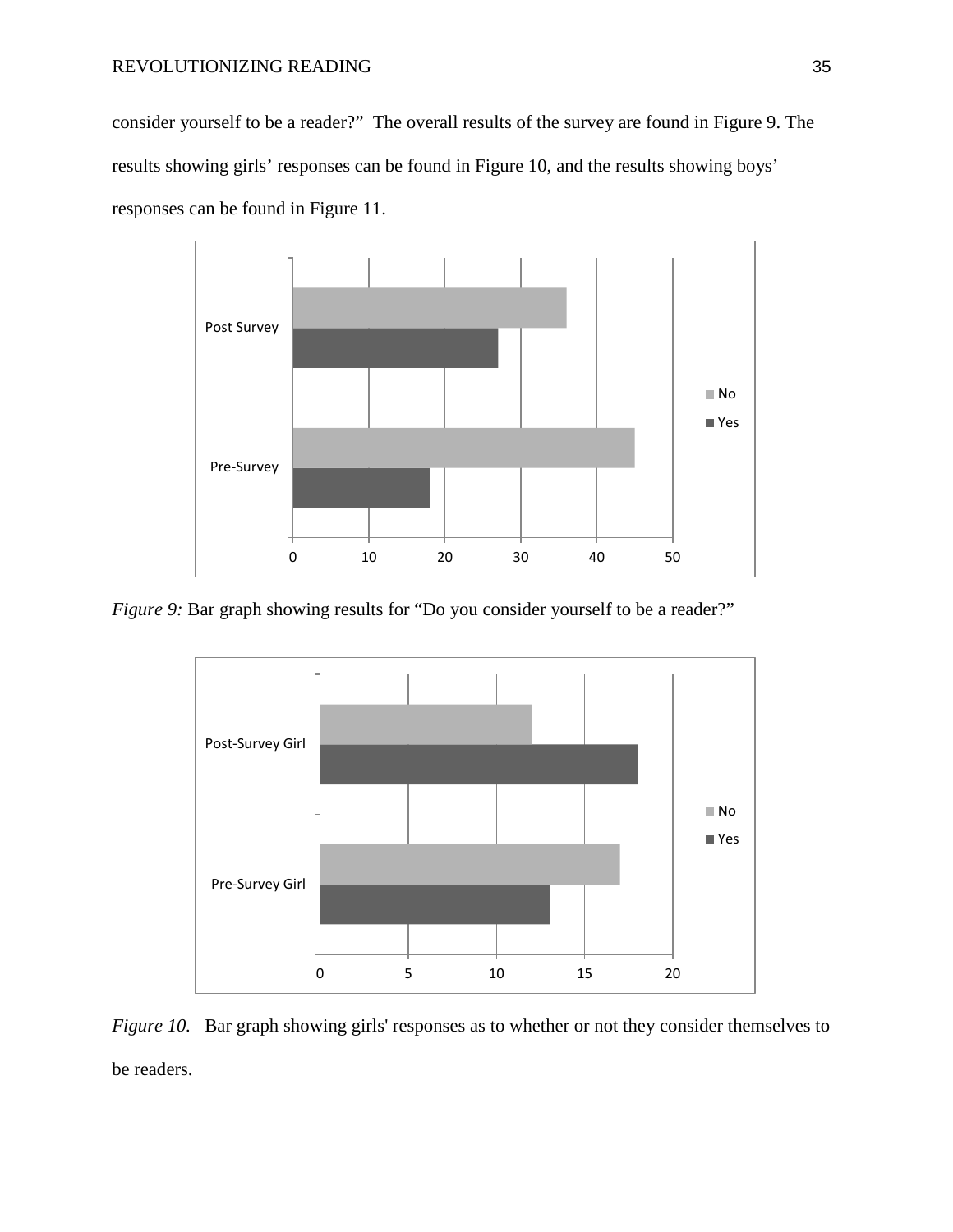

<span id="page-44-0"></span>*Figure 11.* Bar graph showing boy's responses as to whether or not they consider themselves to be readers.

In the pre-survey (see Figure 9), eighteen students considered themselves to be readers. In the post survey, twenty-eight students considered themselves to be readers. Five girls switched their answer to a yes, and four boys changed their answer to a yes. The researcher conducted a paired sample t-Test to determine if the increase of students who considered themselves to be readers was significant. The results can be found in Table 4.

Table 4

*Reading Perception t-Test Results*

|          | Mean   | Variance | Number of    |           | df | Sif. (2-tailed) |
|----------|--------|----------|--------------|-----------|----|-----------------|
|          | (M)    |          | Observations |           |    | (p)             |
| Before   | 0.2856 | 0.2073   | 63           |           |    |                 |
| Reading  |        |          |              |           |    |                 |
| Workshop |        |          |              |           |    |                 |
| After    | 0.4286 | 0.2488   | 63           |           |    |                 |
| Reading  |        |          |              |           |    |                 |
| Workshop |        |          |              | $-3.2146$ | 62 | 1.999           |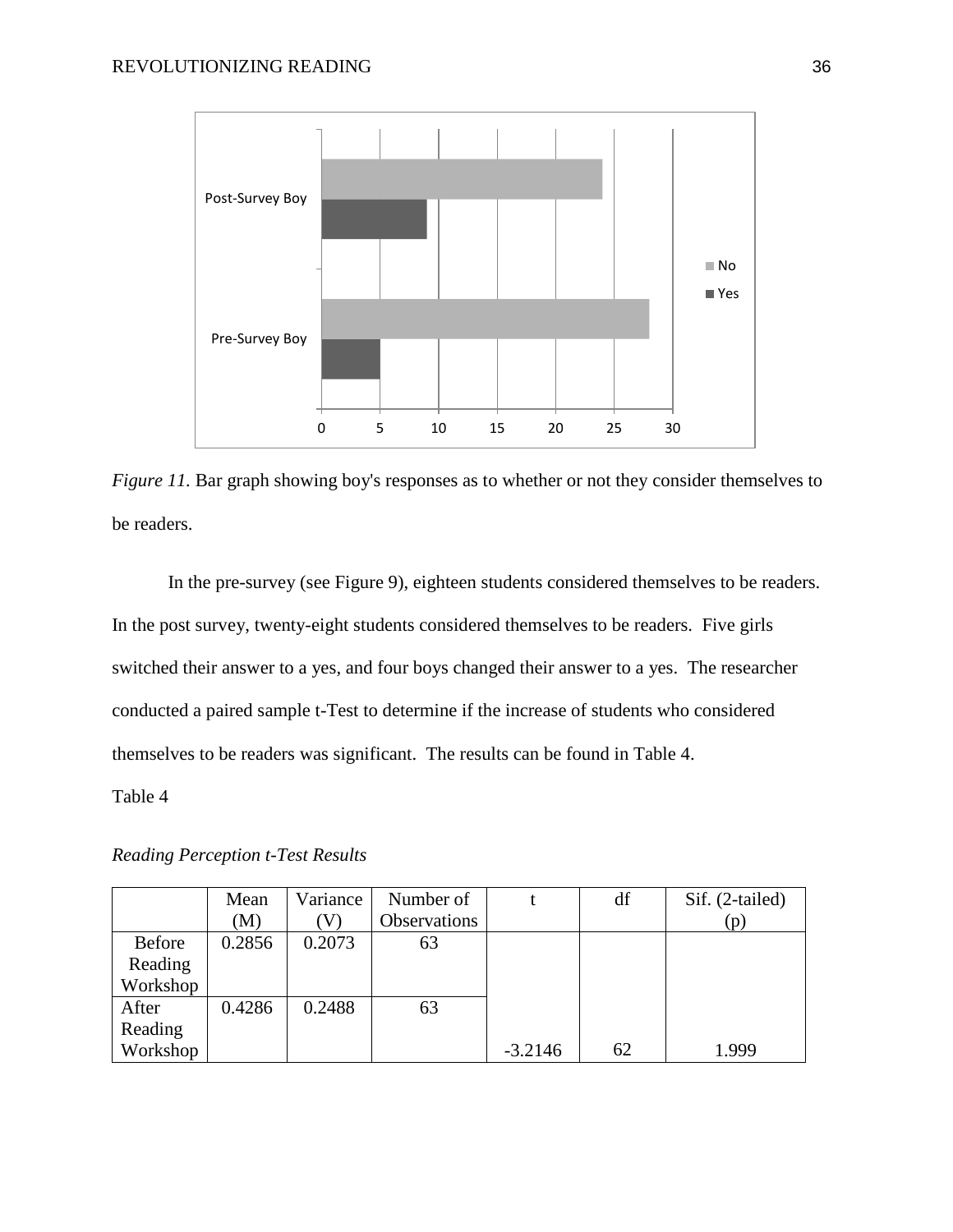The results (see Table 4) of the t-test showed there was a statistically significant difference in the responses for the pre-survey question asking if students consider themselves to be readers ( $M = .28$ ,  $V = .21$ ) and the responses for the post-survey ( $M = .44$ ,  $V = .25$ ); t (63) = -4.41, p = .001. *Yes* answers were given the number 1, and *no* answers were given the number 0. The mean increased by almost 0.2. The p value (1.999) was larger than the t value (-3.2146), suggesting that the increase of students who considered themselves to be readers was statistically significant. These results suggested that when students participate in a Reading Workshop program, there is an increase in students who claim to be readers.

In the interviews with students, the researcher discovered that all the students reported that their perceptions of themselves had changed throughout the course of the Reading Workshop. While some students noted that they did not consider themselves to be readers, they felt they were now "in the middle" between being a reader and a non-reader, with one student claiming he was starting to become a reader. Student D explained, "Yeah, [my perception of myself as a reader] has changed a lot because, like I said before, I didn't read any books, and now I've probably read six or seven this year.... I've never read that much in my life before." Likewise, Student A stated that he considered himself to be "in-between" a reader and nonreader. He claimed, "I definitely like reading more. I mean I would never, like, sit down and read a book, but now it is, like, another option for me to do if I get bored." Over half of the students who were interviewed claimed they were reading more books now than they ever had before.

In their second quarter reading reflection, students discussed what they had learned about themselves as readers. The researcher analyzed eight of the student responses that were chosen randomly. The most common themes are listed in Figure 12.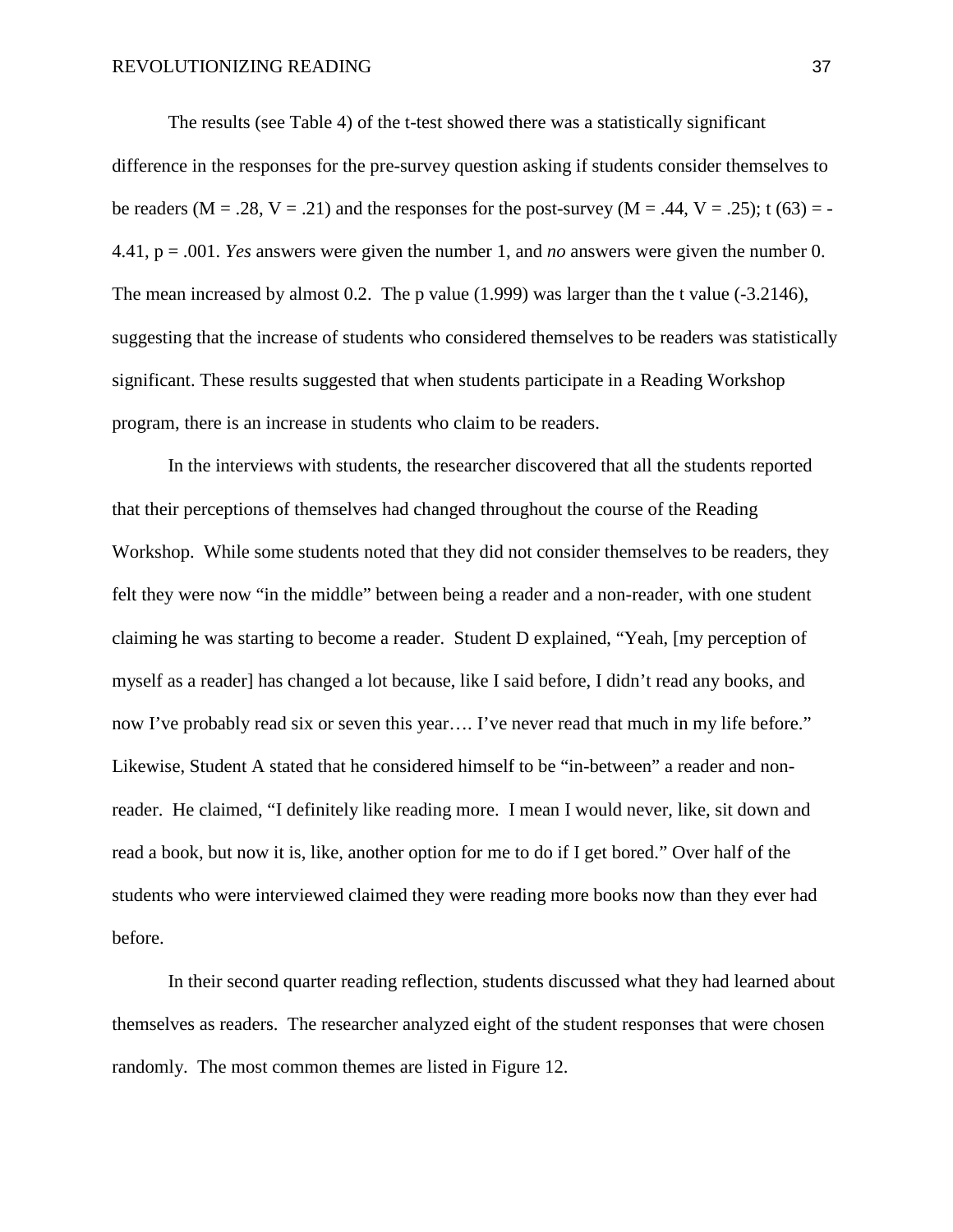

<span id="page-46-0"></span>*Figure 12:* Bar graph showing what students learned about themselves as readers.

Several themes emerged from their responses. Student N admitted, "I have learned that I actually do like to read. Not all the time, but if I can find a book that I enjoy, I will want to read it… not just because I had to, but because I wanted to." Student O emphasized the benefit of reading within the English classroom: "I feel like if I read sometimes before I do my homework it kind of 'warms up my brain'…. I usually like reading before class because it gives me time to kind of switch gears before we get into English class." Students reported enjoying reading more in the Reading Workshop program than they ever had before.

In addition, students were able to clearly name their reading preferences, such as genres they enjoy. Student P stated, "I found out I love realistic fiction/mystery books! I like realistic because you can relate to most of the plot lines. I like mysteries because they keep me on my toes and leave me waiting to see what is going to happen next!"

Students also named specific skills they had gained or successes they had during the Reading Workshop as well as limitations they had discovered about their reading. Student Q admitted, "I have learned that when there is other noise going on, I have a hard time staying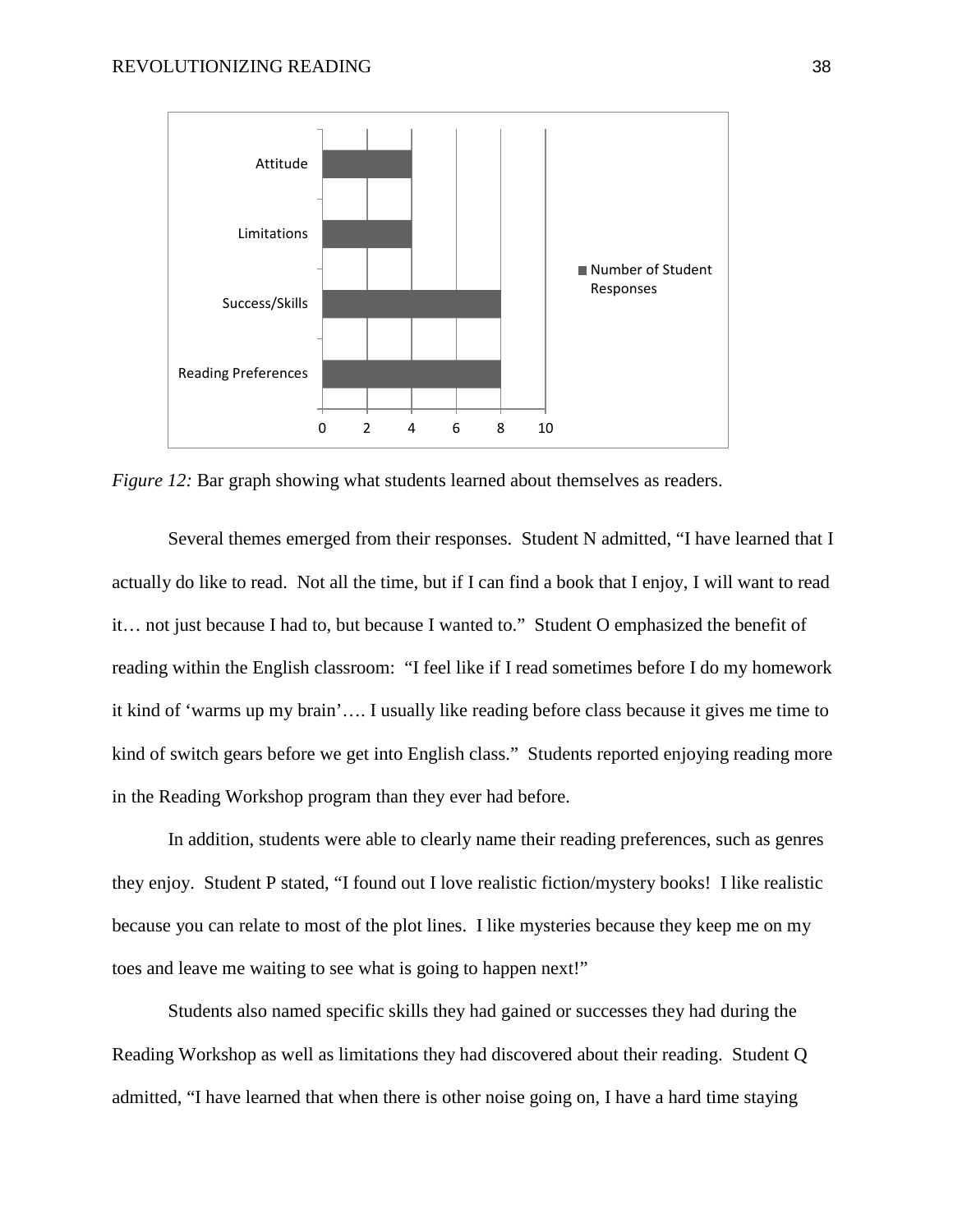focused…. I need a completely quiet room in order to be able to comprehend what is going on in my book." Each student could name specific things they had discovered about themselves as readers that they had not known before.

Lastly, several students discussed the importance of their attitude, noting that a positive attitude impacts their ability to be a better reader. Student R responded, "When I apply myself, reading is easier. My reading rate reflects this. Last quarter, I didn't try as hard…. This quarter, I put forth more effort, and it showed the reading rate." Student O, on the other hand, claimed, "Complaining about this reading thing just makes it worse than it really is and makes the reading not as fun. If you at least attempt to make it interesting, it is a lot better." Students were able to express a positive change in attitude and how that has positively affected their reading.

#### **Discussion**

#### **Summary**

The purpose of this study was to answer the following questions: Did the Reading Workshop model increase independent reading in high school students? Did the Reading Workshop model impact students' attitudes towards independent reading? Did the Reading Workshop model impact how students' viewed themselves as readers? To answer these questions, the researcher implemented a Reading Workshop model into her classroom at the beginning of the school year. Before introducing the Reading Workshop model, students completed a pre-survey. At the end of each quarter, students completed a reading reflection that the researcher randomly selected eight of each quarter to analyze for common themes. At the end of February, students completed a post-survey to provide evidence for the researcher to examine for changes using a paired sample t-Test. Finally, the researcher interviewed eight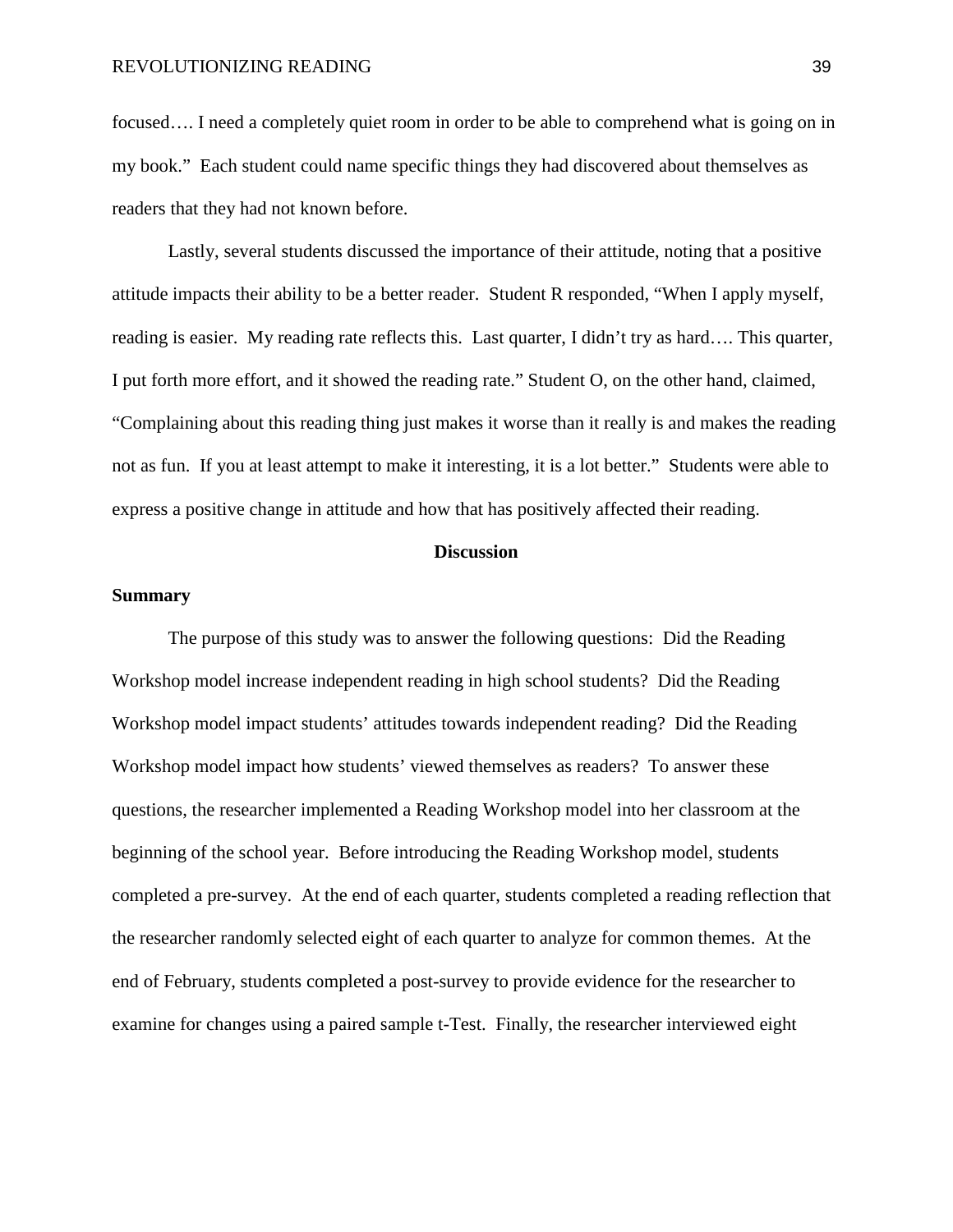students at random at the end of February about their experience with the Reading Workshop model; the interviews were analyzed for themes.

#### **Summary of Findings**

The survey results demonstrated that there was a significant increase in reading when the Reading Workshop was implemented. Before the reading workshop program, the majority of students claimed to never read outside of school. After the Reading Workshop was implemented, however, students began to read more. At the conclusion of the study, all students claimed to have read at least one or two books independently, and the number of students who claimed to never read for pleasure had dropped significantly.

In addition, students reported to enjoy reading more than they had in the past. Because students were able to make a choice in what they read, they had a more positive attitude towards reading. While many had seen reading as a source of homework in the past, they now reported seeing reading as something that could be enjoyable and as a way to use their imagination. Some students claimed to find reading to be something that they found relaxing.

Not only did students develop a better attitude towards reading, but many also experienced a change in how they viewed themselves. While the majority of students before the study identified themselves as non-readers, at the conclusion of the study, the research results demonstrated that many students had experienced a shift in their perceptions. More students identified as readers at the conclusion of the study, and some students who still did not identify as a reader claimed to be somewhere in the middle. While there were still more students who identified with being non-readers than readers, the shift in perspective was significant, and it is possible that further time in a Reading Workshop model would make a bigger impact on students.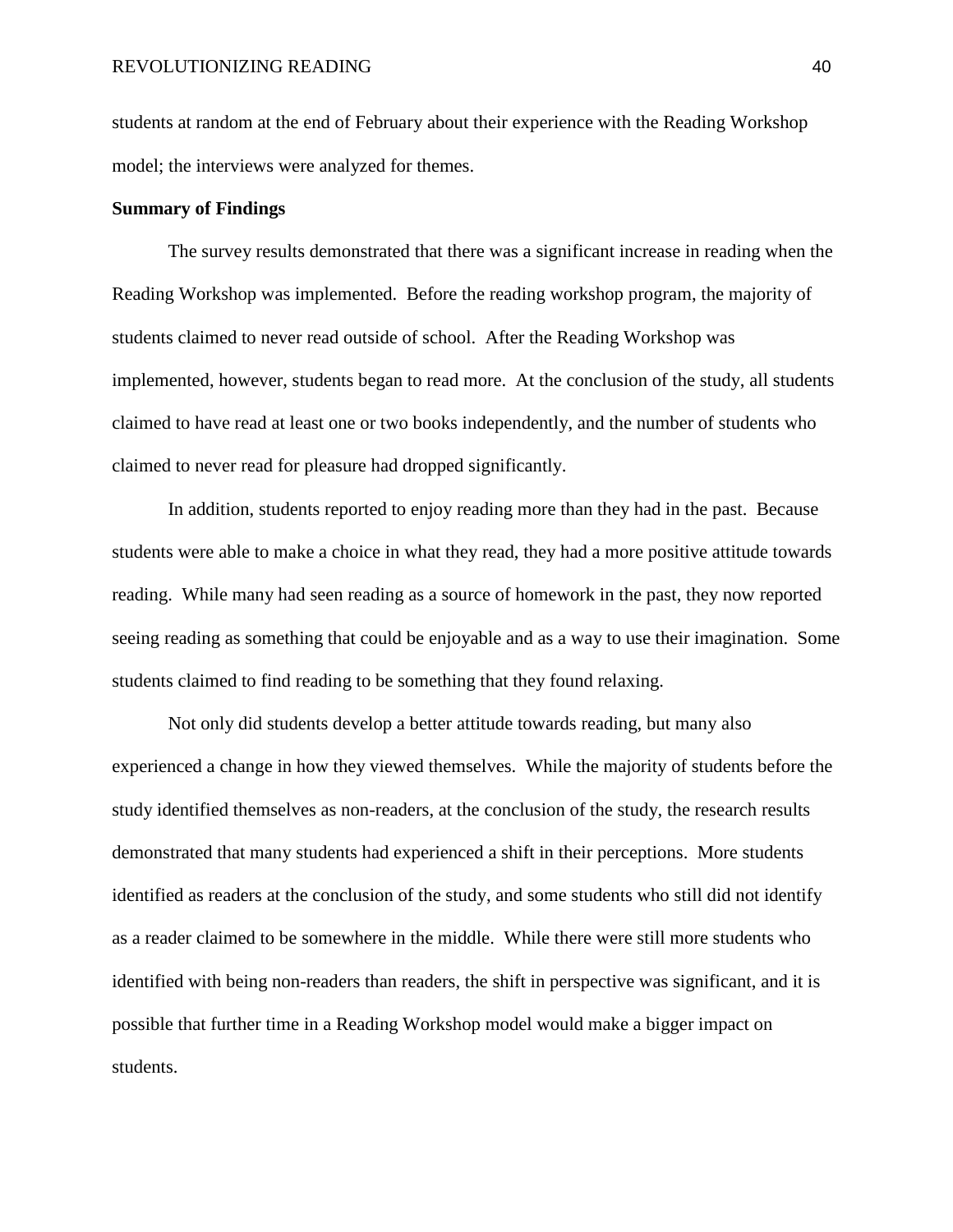#### **Recommendations**

Based on the given data, the researcher would recommend the use of a Reading Workshop model in high school English classrooms as well as further researcher into the use of this model. It would be beneficial for future research to examine ways to provide possible flexibility in the reading goals to accommodate busy schedules of high school students while also challenging them. In addition, future research should be done to see the effects of a Reading Workshop model implemented throughout a student's four years in high school. Another possible research study could examine students who had a Reading Workshop model in high school and their reading habits after graduation to see if students would continue to read of their own volition. A final suggestion for future research would be to consider how gender affected the results of a Reading Workshop model.

#### **Limitations of the Study**

While the researcher strove to create an accurate study, there were some factors that could have influenced the outcome of the study. The data used in this study came from three classes under one teacher whose students have a fairly homogenous population. The researcher was also the instructor of the course, which could have resulted in bias or impacted student responses in the interview. To ensure the accuracy of the findings, more research should be done in the same school in other grades and in other high schools to determine if students from various backgrounds or with different teachers respond differently to the Reading Workshop model. Future research should also work to reduce bias separating the role of instructor and researcher.

Another limitation is that the pre-survey asked students to consider the past year; whereas, the post-survey only looked at half a year. Giving the survey after a full year had passed might have shown a more accurate and detailed picture of progress students had made.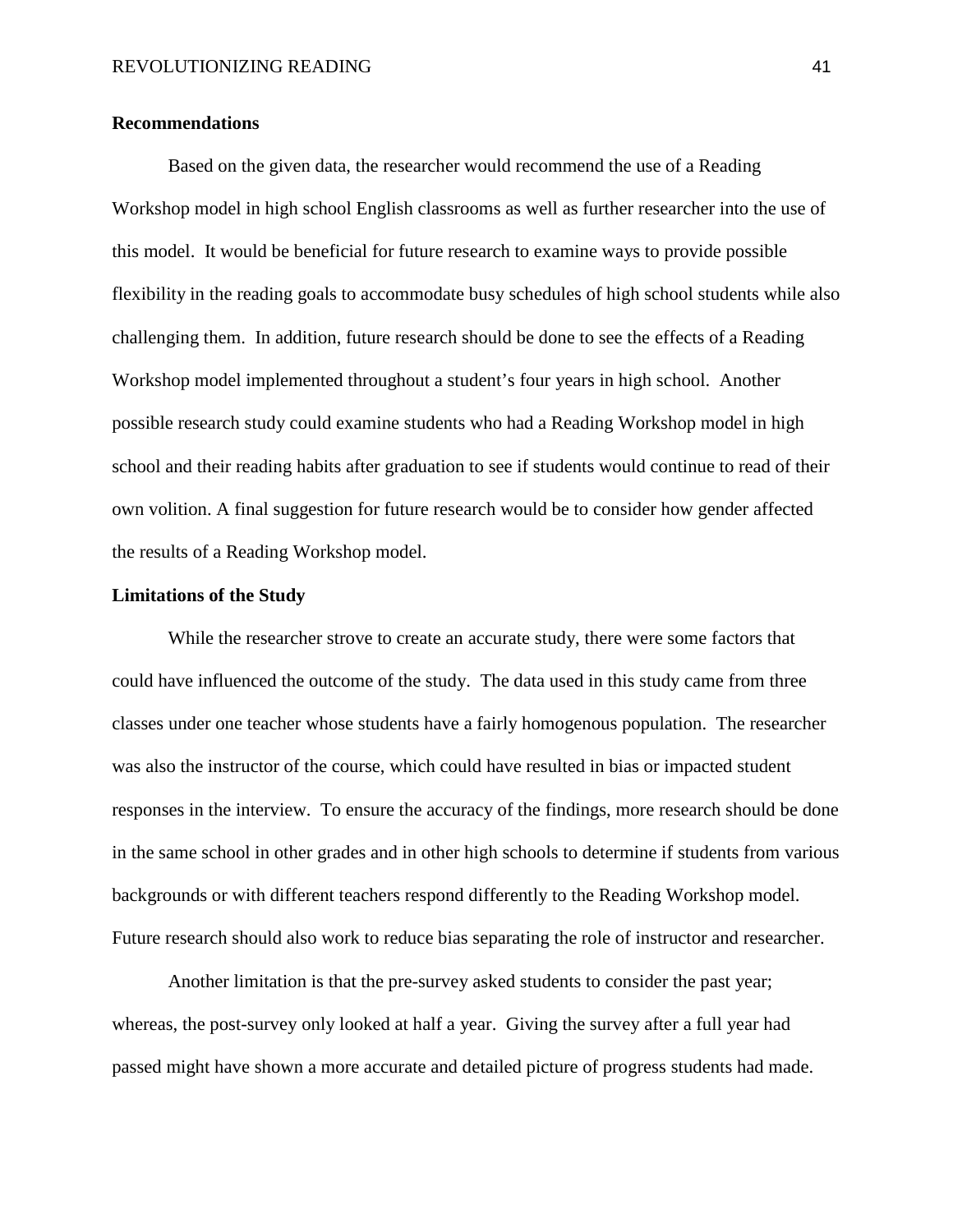#### **References**

- Amicucci, A. N., Williamson, M. M., DeCapua, S. E., & Hrebik, J. R. (2015). "You are asking me to do more than just read a book": Student reading in a general literature course. *CEA Forum*, *44*(1), 1-29.
- Atwell, N. (1998). *In the middle: New understanding about writing, reading, and learning*. Portsmouth (NH): Boynton/Cook Heinemann.
- Broz, W. J. (2011). Not reading: The 800-pound mockingbird in the classroom. *English Journal, 100(2),* 15-20.
- Carr, N. G. (2010). *The shallows: What the internet is doing to our brains*. New York: W.W. Norton.
- Dean, C. B., & Marzano, R. J. (2012). *Classroom instruction that works : Research-based strategies for increasing student achievement* (2nd ed.). Alexandria, Va.: ASCD.
- Dickerson, K. (2015). Reimagining reading: Creating a classroom culture that embraces independent choice reading. *Penn GSE Perspectives On Urban Education*, *12*(1).
- Gallagher, K. (2010). Reversing readicide. *Educational Leadership*, *67*(6), 36-41.
- Gordon, C., & Lu, Y. (2008). "I hate to read or do I?": Low achievers and their reading. *Research Journal of the American Association of School Libraries*, *11*, 1-15.
- Gulla, A. N. (2012). Putting the "shop" in Reading Workshop: Building reading stamina in a ninth-grade literacy class in a Bronx vocational high school. *English Journal*, *101*(5), 57- 62.
- Harrison, B. (2012). Reading for pleasure among year 13 boys: What are the possibilities and problems?. *Kairaranga*, *13*(2), 41-48.

Hodges, G. (2010). Reasons for reading: Why literature matters. *Literacy, 44(2), 60-68.*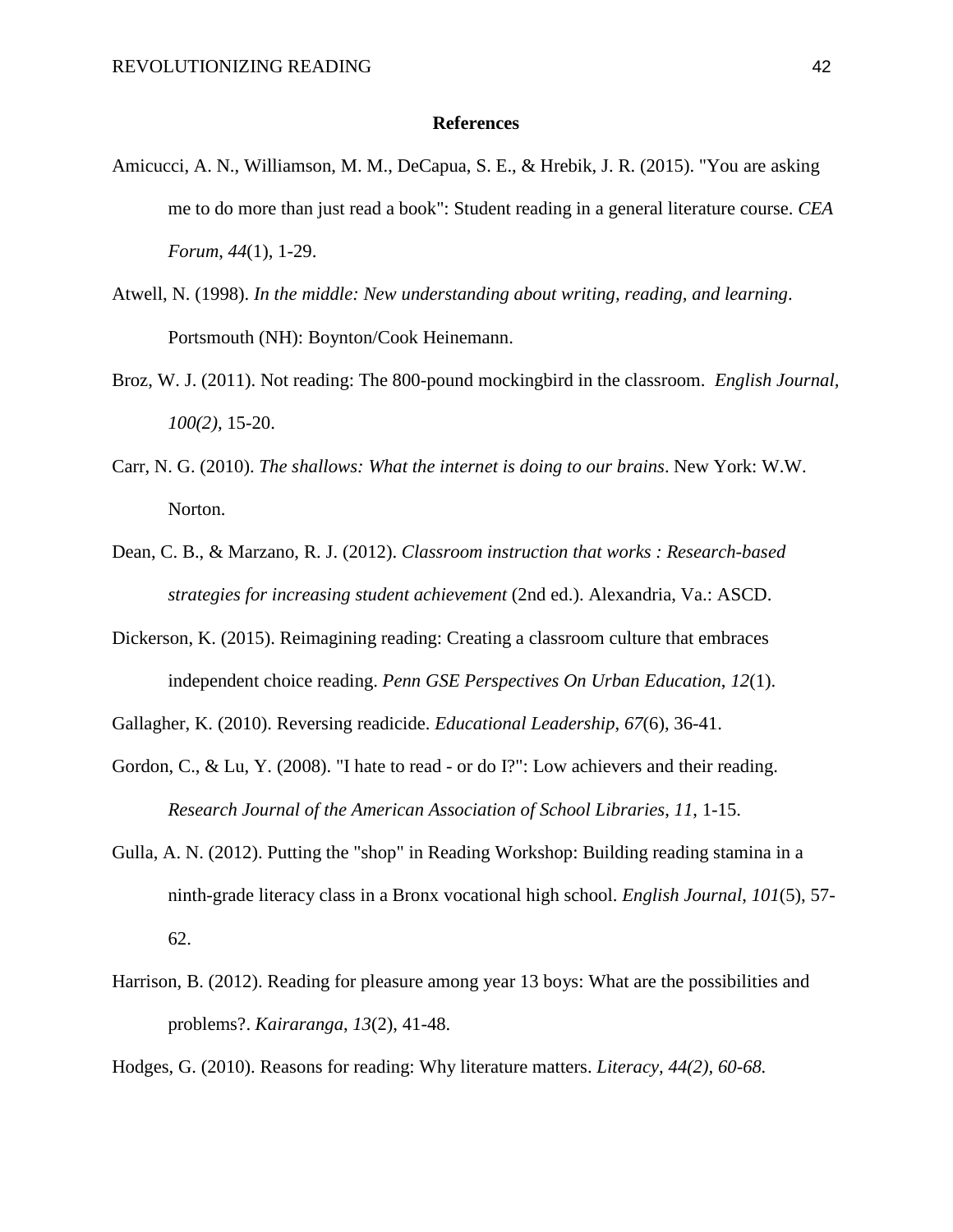- Hunt, G. M., & Hampton, B. (2002). *Honey for a teen's heart: Using books to communicate with teens*. Grand Rapids, MI: Zondervan.
- Hyde, A. A., Daniels, H., & Zemelman, S. (2012). *Best practice: Bringing standards to life in America's classrooms*. Portsmouth, NH: Heinemann.
- Johnson, A. B. (2011). Multiple selves and multiple sites of influence: Perceptions of young adult literature in the classroom. *Theory Into Practice*, *50*(3), 215-222.
- Kittle, P. (2013). *Book love: Developing depth, stamina, and passion in adolescent readers*. Portsmouth, NH: Heinemann.
- Lause, J. (2004). Using reading workshop to inspire lifelong readers*. English Journal, 93(5), 24.*
- Lee, V. (2011). Becoming the reading mentors our adolescents deserve: Developing a successful sustained silent reading program. *Journal Of Adolescent & Adult Literacy*, *55*(3), 209-218.
- Miller, D., & Anderson, J. (2009). *The book whisperer: Awakening the inner reader in every child* (1st ed.). San Francisco, CA: Jossey-Bass.
- National Center for Education Statistics. (2013). The Nation's Report Card: Trends in Academic Progress 2012 (NCES 2013-456). *National Center for Education Statistics*, Institute of Education Sciences, U.S. Department of Education, Washington, D.C.
- People for Education. (2011). Reading for joy. Retrieved from [https://www.accessola.org/web/Documents/OLA/issues/Reading-for-Joy.pdf.](https://www.accessola.org/web/Documents/OLA/issues/Reading-for-Joy.pdf)

Rideout, V. (2014). Children, teens, and reading: A common sense media research brief. Retrieved from [https://www.commonsensemedia.org/research/children-teens-and](https://www.commonsensemedia.org/research/children-teens-and-reading)[reading.](https://www.commonsensemedia.org/research/children-teens-and-reading)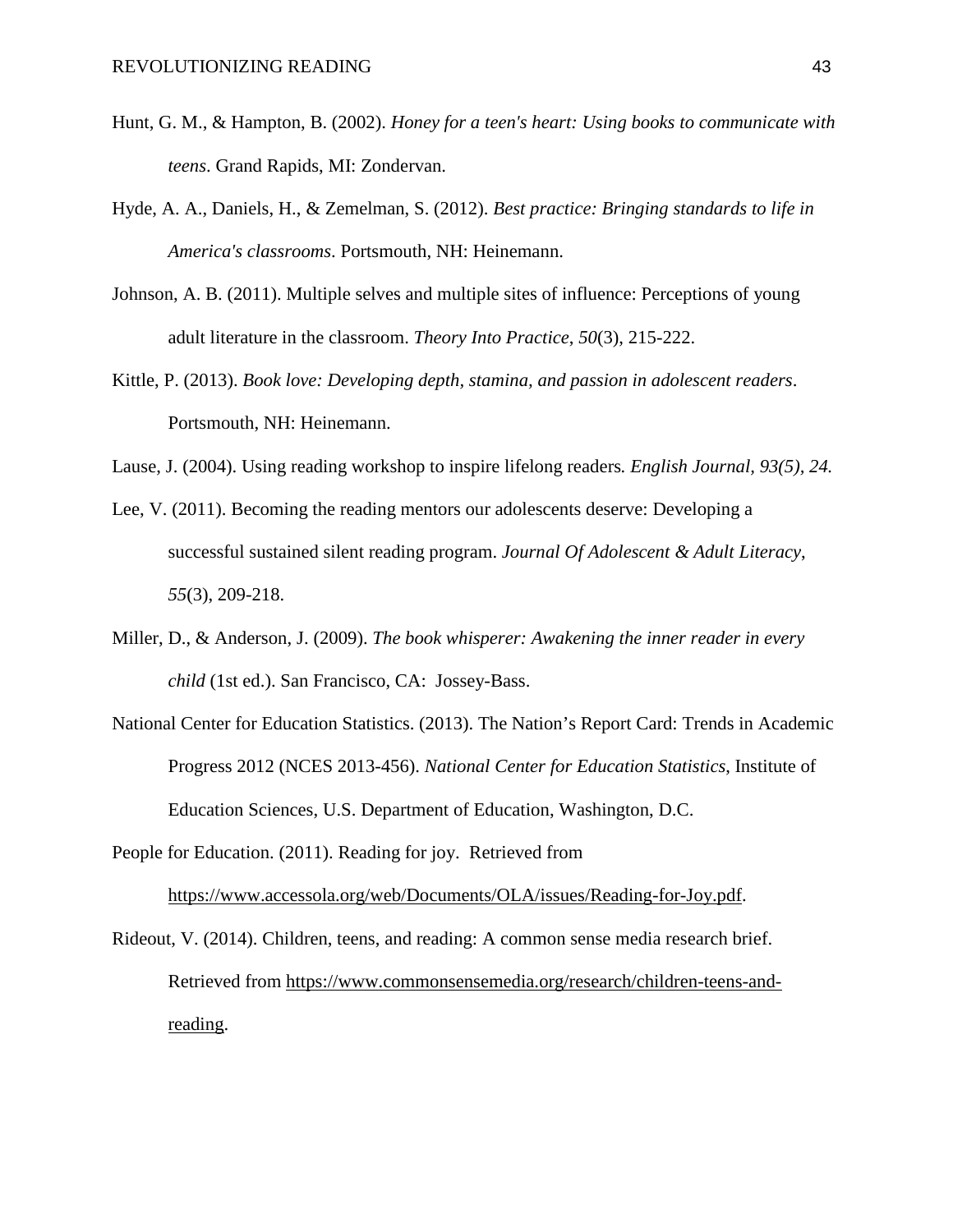- Stiggins, R. J., & Chappuis, J. (2012). *An introduction to student-involved assessment for learning*. Boston: Pearson.
- Strommen, L. T., & Mates, B. F. (2004). Learning to love reading: Interviews with older children and teens. *Journal of Adolescent and Adult Literacy, 48(3),* 188-200.
- Thomas, A. F. (2012). The effects of implementing a reading workshop in middle school language arts classrooms. *Journal of Instructional Pedagogies*, *9.*
- Towle, W. (2000). The art of the reading workshop*. Educational Leadership, 58(1), 38-41.*
- Wangsgard, N. (2014). "Am I a good reader?" A friendly way to evaluate students' perceptions of themselves as a reader. *Reading Improvement*, *51*(1), 4-10.
- Wilson, J. D., & Casey, L. H. (2007). Understanding the recreational reading patterns of secondary students. *Reading Improvement*, *44*(1), 40-49.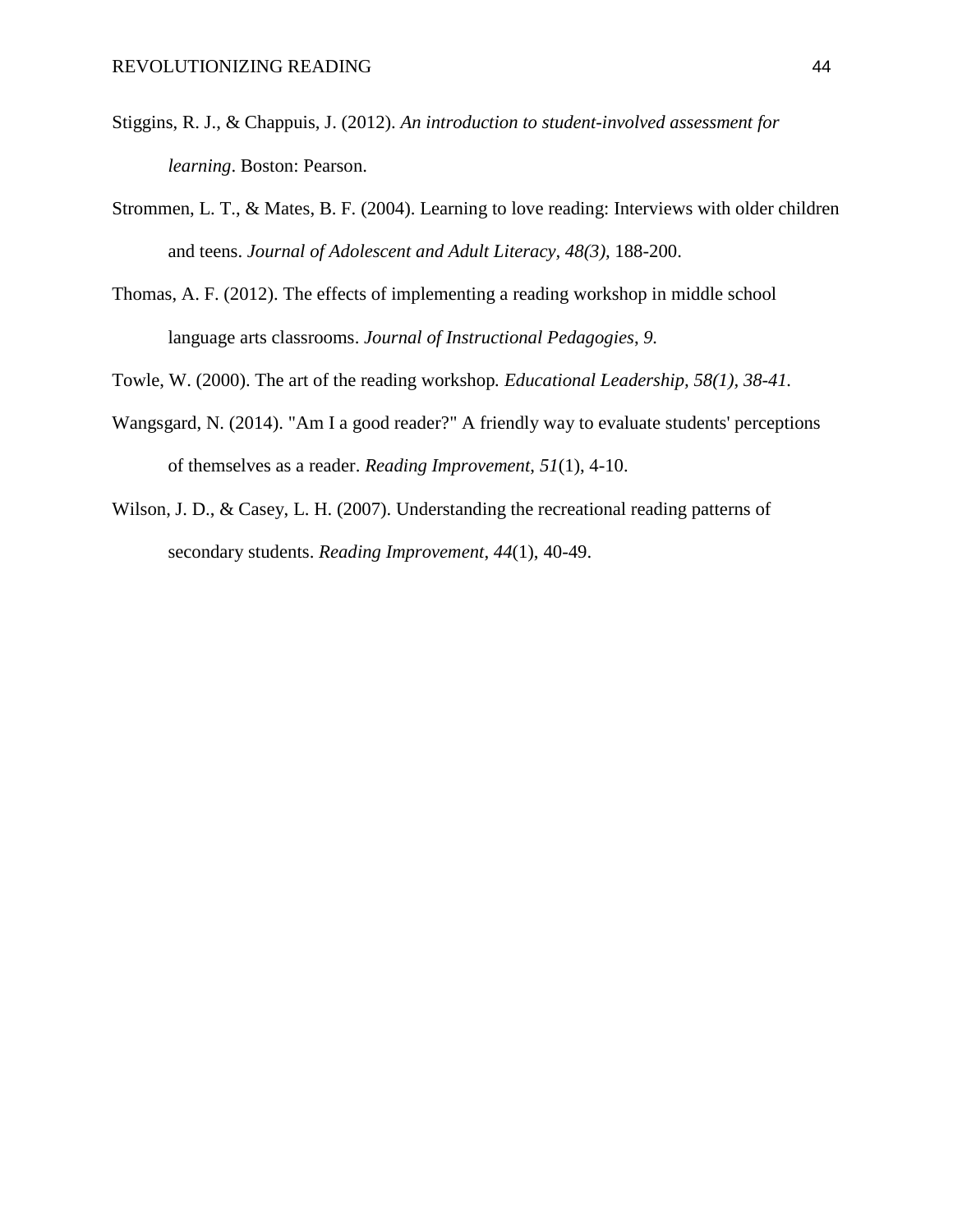# **Appendix A**

**Survey**

# **WCHS Reading Survey**

Please help us find out a little bit more about your reading habits! Please be honest--these are for informational purposes only (no grades!!).

| Your email address<br>form. Not<br>? Sign out<br>* Required                                 | will be recorded when you submit this |
|---------------------------------------------------------------------------------------------|---------------------------------------|
| 1. What grade are you currently in? *<br>Mark only one oval.<br>9th<br>10th<br>11th<br>12th |                                       |
| 2. Do you consider yourself to be a reader? *<br>Mark only one oval.<br>Yes<br>No           |                                       |
| 3. How many books would you say you've read this year? *<br>Mark only one oval.             |                                       |
| None                                                                                        |                                       |
| $1 - 2$                                                                                     |                                       |
| $3 - 5$                                                                                     |                                       |
| more than 5                                                                                 |                                       |
| more than 10                                                                                |                                       |
| more than 20                                                                                |                                       |
| 4. Outside of school, how often do you read for pleasure? *<br>Mark only one oval.          |                                       |
| Never                                                                                       |                                       |
| Once or twice a week                                                                        |                                       |
| Three or four times a week                                                                  |                                       |
| Almost every day                                                                            |                                       |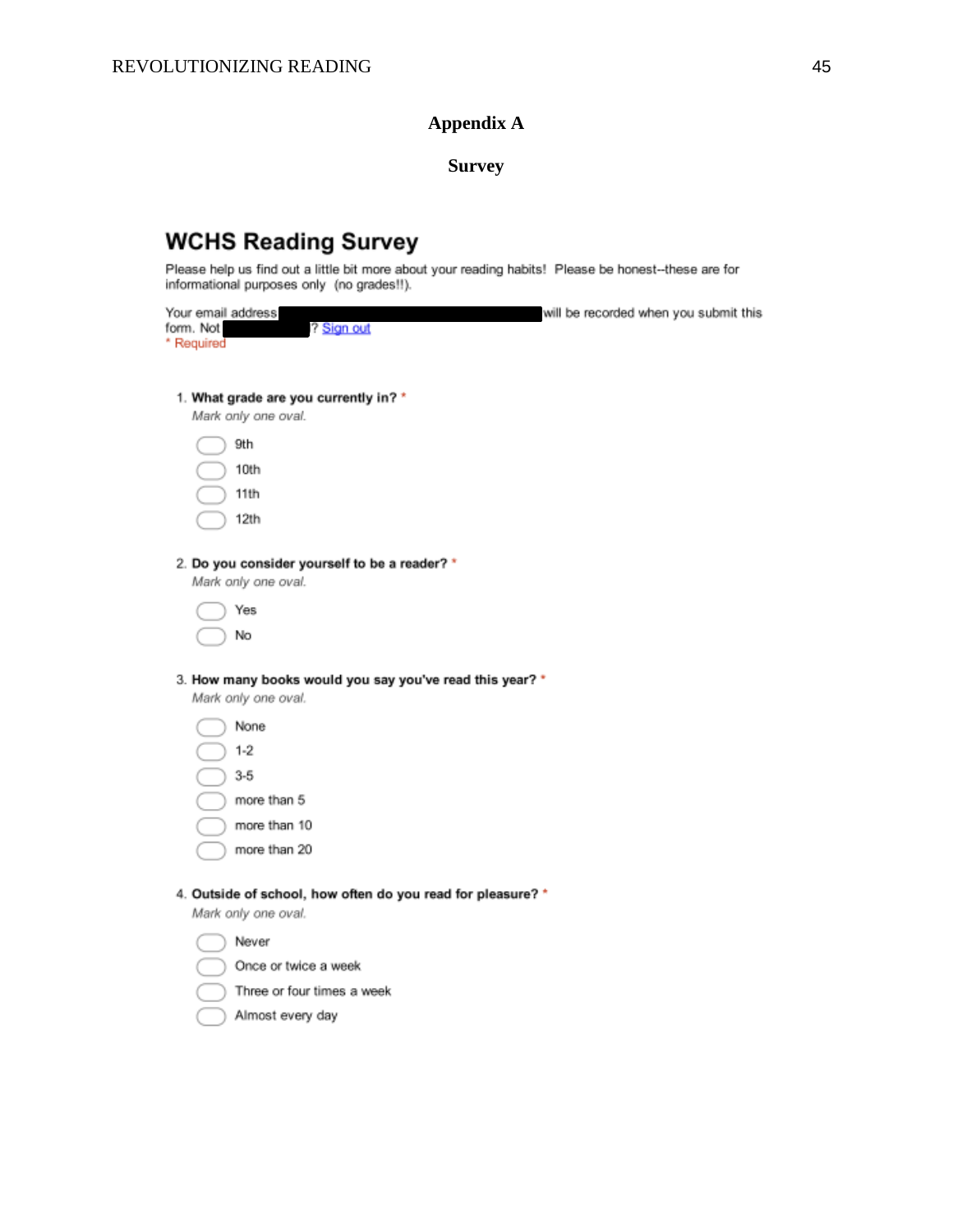#### REVOLUTIONIZING READING 46

5. Why do people read? List as many reasons as you can think of. \*

6. What does someone have to do in order to be a "good" reader? \*

7. What kinds of books do you like to read? \*

8. What, besides books, do you like to read? \*

9. How do you decide what you will read? \*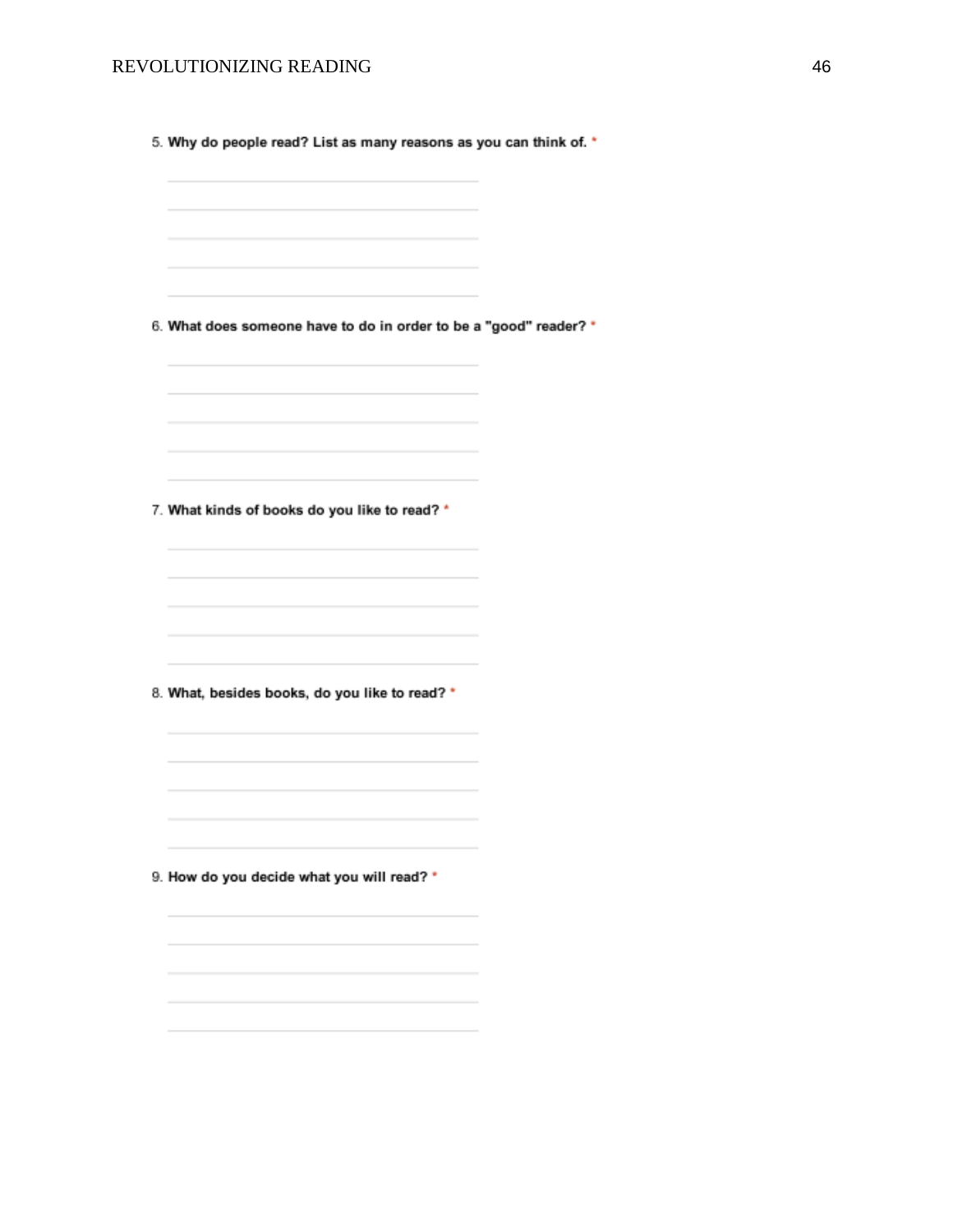#### REVOLUTIONIZING READING 47

10. Who are your favorite authors/writers? \*

A copy of your responses will be emailed to

Powered by Google Forms